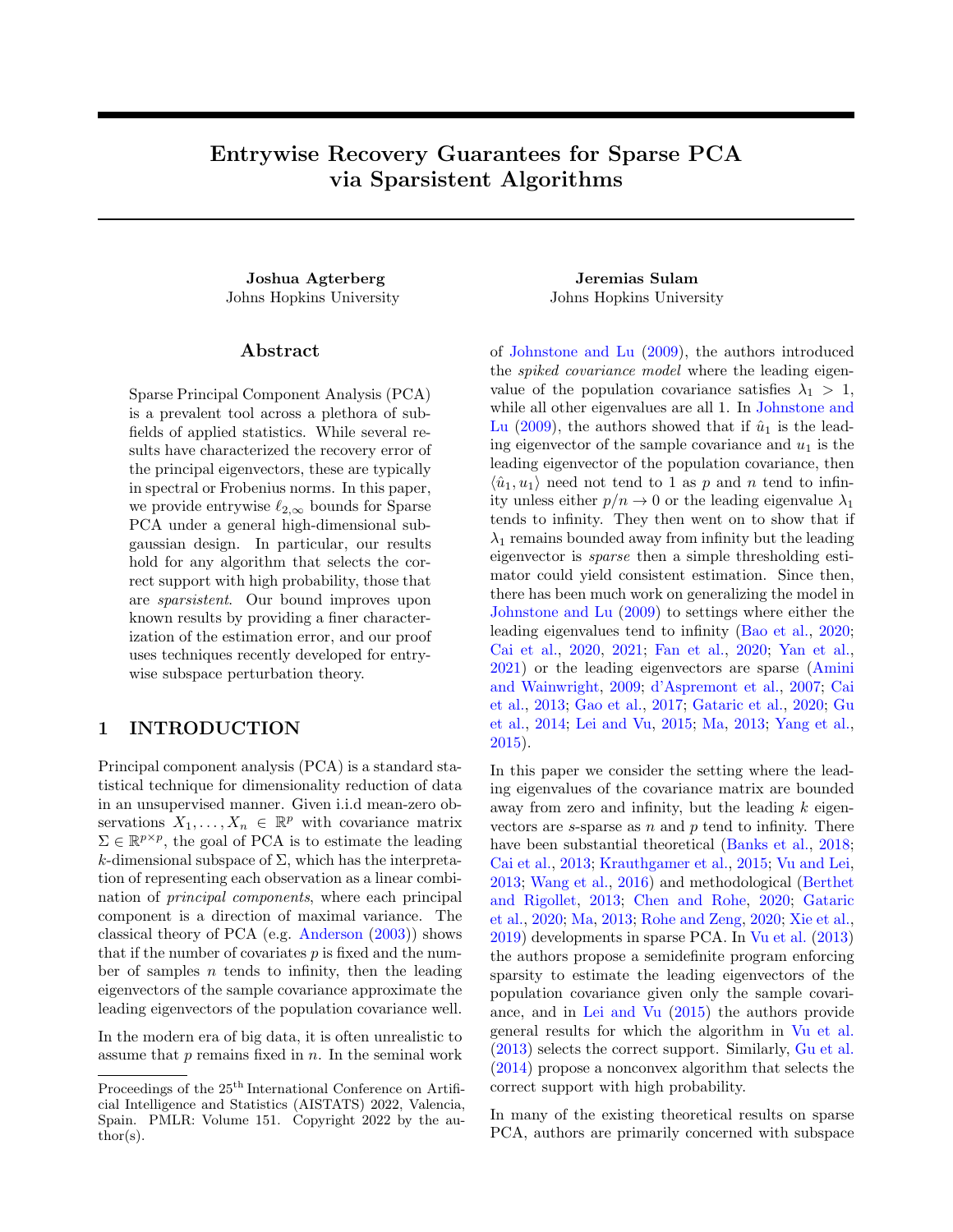estimation error in spectral or Frobenius norm (e.g. [Cai et al.](#page-7-5) [\(2013\)](#page-7-5); [Vu et al.](#page-9-8) [\(2013\)](#page-9-8); [Vu and Lei](#page-9-4) [\(2013\)](#page-9-4)). However, in many situations entrywise guarantees can lead to more refined results which can be useful for downstream inference. In this paper, building upon a host of recent works on entrywise guarantees for eigenvectors [\(Abbe et al.,](#page-7-8) [2020a,](#page-7-8)[b;](#page-7-9) [Agterberg et al.,](#page-7-10) [2021;](#page-7-10) [Cai et al.,](#page-7-3) [2021;](#page-7-3) [Cape et al.,](#page-8-6) [2019a](#page-8-6)[,b;](#page-8-7) [Charisopoulos](#page-8-8) [et al.,](#page-8-8) [2020;](#page-8-8) [Chen et al.,](#page-8-9) [2020a;](#page-8-9) [Damle and Sun,](#page-8-10) [2020;](#page-8-10) [Fan et al.,](#page-8-11) [2018;](#page-8-11) [Jin et al.,](#page-8-12) [2019;](#page-8-12) [Lei,](#page-9-9) [2019;](#page-9-9) [Mao et al.,](#page-9-10) [2020;](#page-9-10) [Xia and Yuan,](#page-9-11) [2020;](#page-9-11) [Xie et al.,](#page-9-7) [2019;](#page-9-7) [Xie,](#page-9-12) [2021;](#page-9-12) [Yan et al.,](#page-10-0) [2021\)](#page-10-0), we study entrywise guarantees for sparse PCA for a very general class of models. Our main results hold for any *sparsistent* algorithm, i.e. one that selects the correct support for the eigenvectors, with high probability. Sparsistency has also been studied in other contexts in high-dimensional statistics, such as in sparse linear models [\(Fan and Li,](#page-8-13) [2001;](#page-8-13) [Wainwright,](#page-9-13) [2009;](#page-9-13) [Zhao and Yu,](#page-10-2) [2006\)](#page-10-2). See Bühlmann [and van de Geer](#page-7-11) [\(2011\)](#page-7-11) for a more comprehensive overview.

The literature on entrywise eigenvector analysis includes a suite of tools and techniques to bound the entries of eigenvectors in ways that classical matrix perturbation theory (e.g. [Horn and Johnson](#page-8-14) [\(2012\)](#page-8-14); [Stewart and Sun](#page-9-14) [\(1990\)](#page-9-14); [Bhatia](#page-7-12) [\(1997\)](#page-7-12)) fails to address. The Davis-Kahan Theorem [\(Yu et al.,](#page-10-3) [2014\)](#page-10-3) provides a useful benchmark for eigenvector analysis, but this can lead to suboptimal entrywise bounds. The primary reason for the lack of optimality is due to the fact that the Davis-Kahan Theorem can be somewhat coarse, as it fails to take into account the probabilistic nature of empirical eigenvectors in statistical settings. Therefore, entrywise eigenvector bounds require careful probabilistic and matrix analysis techniques that go beyond what the Davis-Kahan Theorem and classical matrix perturbation theory can do. See [Chen](#page-8-9) [et al.](#page-8-9) [\(2020a\)](#page-8-9) for an accessible introduction to entrywise eigenvector estimation. The only other work on entrywise eigenvector analysis in sparse PCA is in [Xie](#page-9-7) [et al.](#page-9-7) [\(2019\)](#page-9-7), which is a Bayesian setting under the relatively stringent spiked model. In this paper we develop entrywise bounds for sparse PCA under a much more general model class. More specifically, our results hold for models satisfying a mild eigengap requirement (see Assumption [4\)](#page-3-0) that includes the spiked model.

The rest of this paper is organized as follows. In Section [2](#page-1-0) we provide the requisite background for sparse PCA and existing results on sparsistency. In Section [3](#page-3-1) we provide our main results, and Section [4](#page-4-0) includes the discussion. We include a sketch of our main proof in Section [A,](#page-11-0) but the full proofs are relegated to the supplementary material.

#### 1.1 Notation

We use capital letters to denote matrices and random vectors, which will be clear from context, and lower case letters to denote fixed vectors. We let  $X_1, \ldots, X_n$ denote a collection of n random variables in  $\mathbb{R}^p$ . For a generic real-valued random variable X, its  $\psi_{\alpha}$  Or*licz norm of order*  $\alpha$  (or just  $\psi_{\alpha}$  norm) is defined via  $||X||_{\psi_{\alpha}} := \inf\{t > 0 : \mathbb{E}\exp(|X|^{\alpha}/t) \leq 1\}.$  Random variables with finite  $\psi_2$  norm are called *subgaussian* and random variables with finite  $\psi_1$  norm are called subexponential. More discussion on Orlicz norms is included in Appendix [C](#page-38-0) in the supplementary material.

For  $d_1 \geq d_2$ , we define the set of matrices  $U \in \mathbb{R}^{d_1 \times d_2}$ with orthonormal columns as  $\mathbb{O}(d_1, d_2)$  and when  $d =$  $d_1 = d_2$ , we denote this set as  $\mathbb{O}(d)$ . We use  $\|\cdot\|$ as the spectral norm on matrices and the Euclidean norm on vectors,  $\|\cdot\|_F$  as the Frobenius norm, and ∥ · ∥max for the maximum entry norm. Except for the spectral norm, we write  $\|\cdot\|_{p\to q}$  as the operator norm from  $\ell_p \to \ell_q$ ; that is  $||M||_{p\to q} := \sup_{||x||_p=1} ||Mx||_q$ . Of particular importance is the  $2 \rightarrow \infty$  norm, which is the maximum row norm of a matrix. Except for the maximum entry norm, we write  $\|\cdot\|_p$  to denote the entrywise p norm of a matrix viewed as a long vector. For a matrix  $M$ , diag $(M)$  extracts its diagonal, and  $Tr(M)$  is its trace. For two symmetric matrices A and B, we write  $A \ge B$  if  $A - B$  is positive semidefinite. For a matrix  $M$ ,  $M_i$  and  $M_i$  denote its j'th row and  $i$ <sup>th</sup> column respectively. For a collection of indices  $J$ ,  $M_{JJ}$  denotes the principal submatrix of M found by taking its columns and rows corresponding to indices in J, and for a vector x,  $x[J]$  denotes the components of x corresponding to indices in  $J$ . For a matrix  $M$ , the operator supp $(M)$  denotes its support, i.e. the indices corresponding to nonzero components in M. We denote the *reduced condition number* of  $\Sigma$  (with respect to the dimension k) as  $\kappa := \frac{\lambda_1}{\lambda_k}$ .

For two functions  $f(n)$  and  $g(n)$ , we write  $f(n) \lesssim g(n)$ or  $f(n) = O(g(n))$  if there exists a constant C such that  $f(n) \leq Cg(n)$  for all n sufficiently large, and we write  $f(n) \ll q(n)$  or  $f(n) = o(q(n))$  if  $f(n)/q(n) \to 0$ as  $n \to \infty$ . In the proofs, a generic constant C may change from line to line.

# <span id="page-1-0"></span>2 SPARSE PCA AND SPARSISTENCY

Suppose  $\{X_i\}_{i=1}^n \in \mathbb{R}^p$  are mean-zero random variables with covariance matrix  $\Sigma$  and eigenvalues  $\lambda_1 \geq$  $\cdots \geq \lambda_p \geq 0$ . Define the empirical covariance  $\hat{\Sigma}$  :=  $\frac{1}{n} \sum_{i=1}^{n} X_i X_i^{\top}$ , which is just the usual method of moments estimator. We assume that  $\Sigma$  has a sparse kdimensional leading subspace, meaning that its leading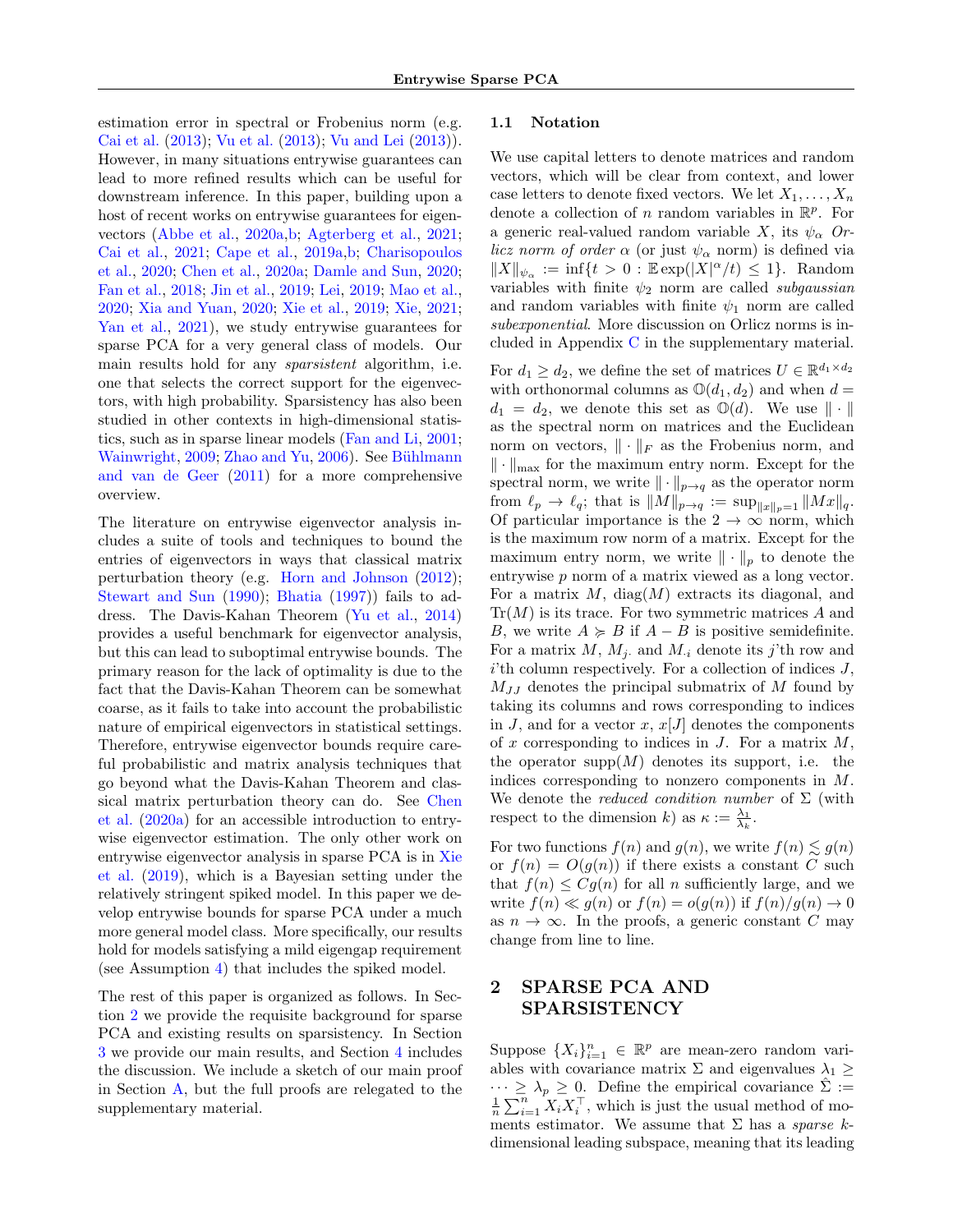k eigenvectors are s-sparse, in the sense that there is a set  $J \subset \{1, \ldots, p\}$  with cardinality at most s, with each eigenvector's nonzero support restricted to indices in J. In the language of [Vu and Lei](#page-9-4) [\(2013\)](#page-9-4), this setting refers to row-sparsity (as opposed to *column*-sparsity). See [Vu and Lei](#page-9-4) [\(2013\)](#page-9-4) for a comparison. We denote the  $p \times k$  matrix U as the matrix of k orthonormal eigenvectors of  $\Sigma$ . Since U is assumed row-sparse, it has at most s nonzero rows. Concretely, this means that the nonzero support of each column of  $U$  is restricted to rows with indices in J. A useful interpretation of the set  $J$  is that it corresponds to the subset of covariates that contribute to the directions of maximum variance. In order for  $\Sigma$  to have a well-defined  $(sparse)$  leading  $k$ -dimensional subspace, it must have an eigengap, meaning that  $\lambda_k - \lambda_{k+1} > 0$ . In Section [3,](#page-3-1) Assumption [4](#page-3-0) offers a slightly more quantitative condition on this eigengap.

The sparse PCA problem consists of estimating the matrix U from the observations  $\{X_i\}_{i=1}^n$ . There have been a number of approaches, including, but not limited to semidefinite programming [Amini and Wain](#page-7-4)[wright](#page-7-4) [\(2009\)](#page-7-4); [d'Aspremont et al.](#page-8-1) [\(2007\)](#page-8-1), Fantope Projection and Selection algorithm [\(Vu et al.,](#page-9-8) [2013;](#page-9-8) [Lei and Vu,](#page-9-1) [2015\)](#page-9-1), nonconvex approaches [\(Gu et al.,](#page-8-4) [2014\)](#page-8-4), Bayesian approaches [\(Xie et al.,](#page-9-7) [2019\)](#page-9-7), amongst others [\(Gataric et al.,](#page-8-3) [2020;](#page-8-3) [Chen and Rohe,](#page-8-5) [2020;](#page-8-5) [Wang et al.,](#page-9-15) [2014;](#page-9-15) [Ma,](#page-9-2) [2013\)](#page-9-2). In this paper we consider any algorithm that selects the correct support with high probability (see Assumption [2\)](#page-3-2) in an asymptotic regime where  $k \ll s \ll n \lesssim p$ . From a practical standpoint, it is useful to consider the regime where  $k$ stays fixed but s tends to infinity as  $n$  and  $p$  at a rate  $s = o(n)$ . This regime is similar to that studied in the literature on high-dimensional sparse linear models, where one assumes that the coefficients are s-sparse with  $s \ll n$ . While it is possible to use analogous techniques to those in sparse linear models to study sparse PCA (e.g. Janková and van de Geer [\(2021\)](#page-8-15)), the unsupervised problem of sparse PCA is markedly distinct from the supervised setting of sparse linear regression, and often requires additional considerations.

Note that if Π is a permutation matrix, then  $\Pi\Sigma\Pi^{\top}(\Pi U) = \Pi \Sigma U = \Pi U \Lambda$ , where  $\Lambda$  is the  $k \times k$  diagonal matrix of leading eigenvalues of  $\Sigma$ . This shows that  $\Pi U$  are eigenvectors of  $\Pi \Sigma \Pi^{\top}$ . Therefore, given the set of nonzero indices  $J$ , without loss of generality, we can assume  $J = \{1, \ldots, s\}$  by permuting  $\Sigma$  if necessary. We can partition  $\Sigma$  via

$$
\Sigma := \begin{pmatrix} \Sigma_{JJ} & \Sigma_{JJ^c} \\ \Sigma_{JJ^c}^\top & \Sigma_{J^cJ^c} \end{pmatrix};
$$

a similar partition holds for  $\hat{\Sigma}$  and U. Under the assumption that the leading eigenvectors of  $\Sigma$  are sparse,

## <span id="page-2-0"></span>Algorithm 1

- Require: Sparsistent sparse PCA algorithm SparsePCA, empirical covariance matrix  $\hat{\Sigma}$
- 1: Run SparsePCA algorithm on  $\Sigma$ , obtaining support set estimate  $\hat{J} \subset \{1, \ldots, p\}.$
- 2: Define  $\tilde{U}_{\hat{J}}$  as the leading k eigenvectors of  $\hat{\Sigma}_{\hat{J}\hat{J}}$ . return Full matrix  $\tilde{U}$ , where

$$
\tilde{U}_{i\cdot} = \begin{cases}\n(\tilde{U}_{\hat{J}})_{i\cdot} & i \in \hat{J} \\
0 & i \notin \hat{J}\n\end{cases}
$$

we have from the eigenvector equation that

$$
\Sigma U = \begin{pmatrix} \Sigma_{JJ} & \Sigma_{JJ^c} \\ \Sigma_{JJ^c}^{\top} & \Sigma_{J^cJ^c} \end{pmatrix} \begin{pmatrix} U_J \\ 0 \end{pmatrix} = \begin{pmatrix} \Sigma_{JJ} U_J \\ \Sigma_{JJ^c}^{\top} U_J \end{pmatrix} = \begin{pmatrix} U_J \\ 0 \end{pmatrix} \Lambda
$$

which shows also that  $U_J$  is orthogonal to the matrix  $\Sigma_{JJc}^{\top}$  and that the leading k eigenvectors and eigenvalues of  $\Sigma_{JJ}$  are exactly the leading k eigenvectors of  $\Sigma$ with the zeros removed.

An important property of any sparse PCA algorithm is identifying the support  $J$  with high probability. Suppose  $\hat{U}$  is any estimator for U (or, equivalently,  $\hat{U}U^{\dagger}$ is any estimator for  $UU^{\top}$ ). In this work we consider a "debiased" version of sparse PCA under the assumption that  $\hat{U}$  and U contain the same set of nonzero components, which implies that the estimator  $\hat{U}$  equivalently estimates the support J. We defer the particular details of this assumption to Assumption [2.](#page-3-2) Our estimator is then defined as the following modification on any sparsistent algorithm: given any set  $J$ , let  $\tilde{U}_J$ be the  $s \times k$  matrix of eigenvectors of the principal submatrix  $\hat{\Sigma}_{JJ}$ , and define  $\tilde{U} := \begin{pmatrix} \tilde{U}_J \\ 0 \end{pmatrix}$ 0  $\Big)$ . If the algorithm is sparsistent, then the correct set  $J$  will be selected with high probability. In this way, the particular choice of sparse PCA algorithm can be viewed as a variable selection procedure as opposed to an estimation procedure. The full procedure is presented in Algorithm [1.](#page-2-0)

A natural question is whether sparsistent algorithms for sparse PCA exist. The answer is positive: in Theorem 1 of [Lei and Vu](#page-9-1) [\(2015\)](#page-9-1), the authors provide deterministic conditions on  $\Sigma$  guaranteeing that the Fantope Projection and Selection estimator is unique and has support set J with probability at least  $1 - O(p^{-2})$ when  $s\sqrt{\frac{\log(p)}{n}} \to 0$ . Their conditions require an error bound on  $||\hat{\Sigma} - \Sigma||_{\text{max}}$  as well as conditions on the magnitudes of the eigengaps and entries of the projection matrices. Similarly, [Gu et al.](#page-8-4) [\(2014\)](#page-8-4) provide general conditions on  $\Sigma$  (in terms of the magnitudes of the entries) so that their (nonconvex) algorithm obtains the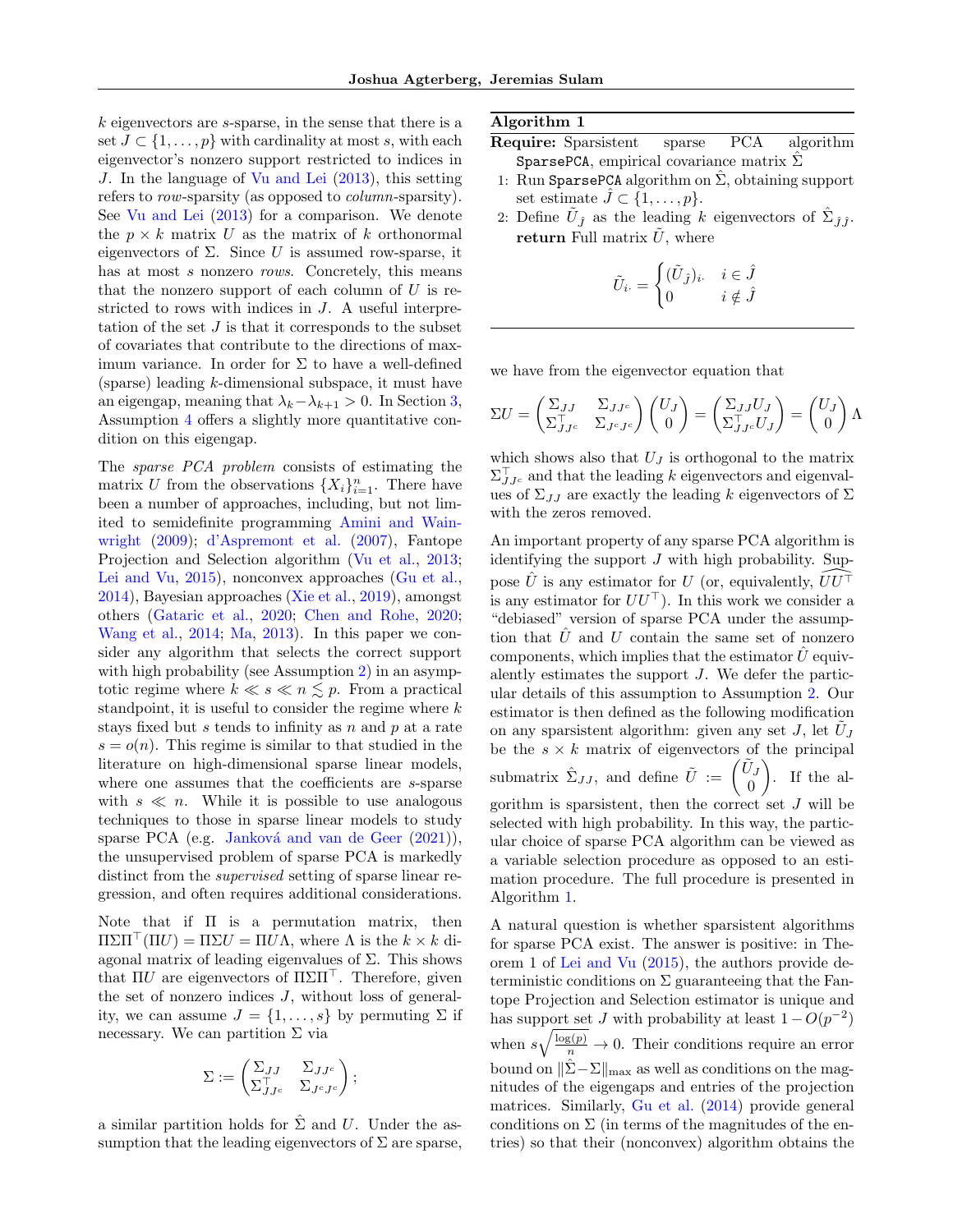support set J with probability at least  $1-O(n^{-2})$  when  $\frac{sk \log(p)}{n} \to 0$ . In general, sparsistency is a property of an algorithm, and the particular structure of  $\Sigma$  must be taken into account. Therefore, our results will hold for general matrices  $\Sigma$  with only mild conditions, and can be coupled with additional structural assumptions and algorithms to yield improved recovery guarantees.

# <span id="page-3-1"></span>3 MAIN RESULTS

In order to state our main results, we need a few assumptions. Our main results will be stated for large  $n$ with  $p, s$  and  $k$  functions of n. We have the following assumption on the dimensions.

<span id="page-3-4"></span>Assumption 1 (Sample Size and Dimension). The sample size n and dimension p satisfy

$$
s\log(p) \ll n; \qquad k \ll s.
$$

The assumption that  $s \log(p) \ll n$  is weaker than the assumption  $s \lesssim \sqrt{n/\log(p)}$  as is the condition in [Lei](#page-9-1) [and Vu](#page-9-1) [\(2015\)](#page-9-1) for sparsistency. However, this still allows  $p/n \to \infty$ ; e.g.  $p = n^c$  for any  $c \ge 1$ . The second condition  $k \ll s$  is not explicitly required, but it does rule out the degenerate case  $k = O(s)$ , since  $k \leq s$ by definition. In many works  $k = 1$  (e.g. [Amini and](#page-7-4) [Wainwright](#page-7-4) [\(2009\)](#page-7-4); [Elsener and van de Geer](#page-8-16) [\(2019\)](#page-8-16); Janková and van de Geer [\(2021\)](#page-8-15)).

The next assumption imposes the condition that whatever variable selection procedure we use selects the correct support set J with high probability.

<span id="page-3-2"></span>Assumption 2 (Sparsistency). The algorithm is sparsistent, meaning that with probability  $1-\delta$  the correct set J is chosen.

Note that Theorem 1 of [Lei and Vu](#page-9-1) [\(2015\)](#page-9-1) provides sufficient conditions for Assumption [2](#page-3-2) to hold, as does Theorem 1 of [Gu et al.](#page-8-4) [\(2014\)](#page-8-4). In general, this assumption is the hardest to check as it depends on the particular variable selection algorithm. In [Lei and](#page-9-1) [Vu](#page-9-1) [\(2015\)](#page-9-1), the authors show that  $\delta = O(p^{-2})$  when  $s\sqrt{\frac{\log(p)}{n}} \to 0$  (in addition to some other conditions omitted here). Similarly, [Gu et al.](#page-8-4) [\(2014\)](#page-8-4) show that  $\delta = O(n^{-2})$  when  $\frac{s \log(p)}{n} \to 0$  (in addition to other conditions omitted here). Typically the other conditions include some "signal-strength" requirements, such as the magnitudes of the entries of  $\Sigma$  being sufficiently large. The particular details for these requirements can be found in [Lei and Vu](#page-9-1) [\(2015\)](#page-9-1) and [Gu et al.](#page-8-4) [\(2014\)](#page-8-4) respectively.

The following assumption imposes general tail conditions on the distribution of the observations  $X_1, \ldots, X_n$ .

<span id="page-3-3"></span>Assumption 3 (Randomness). The variables  $X_i$  are mean zero and satisfy  $X_i = \sum^{1/2} Y_i$  for independent random variables  $Y_i$  with independent coordinates with unit variance. Furthermore, the  $\psi_2$  norm of each coordinate  $Y_{ij}$  satisfies  $||Y_{ij}||_{\psi_2} = 1$ .

This assumption says that the  $X_i$ 's are linear combinations of  $Y_i$ 's whose entries are independent. In general, assuming that each observation is a linear combination of independent random variables is a little stringent, but still common in the random matrix theory literature (e.g. [El Karoui](#page-8-17) [\(2010\)](#page-8-17); [Knowles and Yin](#page-9-16) [\(2017\)](#page-9-16); [Bao et al.](#page-7-1) [\(2020\)](#page-7-1); [Ding](#page-8-18) [\(2021\)](#page-8-18); [Yang](#page-10-4) [\(2019,](#page-10-4) [2020\)](#page-10-5)). While a more general result may be possible, Assump-tion [3](#page-3-3) includes the setting that the  $Y_i$ 's are i.i.d. Gaussians with identity covariance.

The following assumption imposes a quantitative condition on the eigengap (note that the existence of an eigengap is required for identifiability).

<span id="page-3-0"></span>Assumption 4 (Eigenvalues). The top eigenvalues of  $\Sigma$  satisfy

$$
C\lambda_1 \left(\sqrt{\frac{s}{n}} + \sqrt{\frac{\log(p)}{n}}\right) + \frac{\lambda_{k+1}}{8} \le \frac{\lambda_k}{8}
$$

for some sufficiently large constant C. In addition, for all p, we have that  $2\lambda_{k+1} < (1 - \varepsilon)\lambda_k$  for some  $\varepsilon > \frac{1}{64}$ .

The requirement  $\varepsilon > \frac{1}{64}$  is somewhat arbitrary and can be relaxed in general to any constant strictly greater than zero. The other part of the assumption is required to obtain enough signal on the top  $k$  eigenvalues of  $\Sigma$ , and hence  $\Sigma_{JJ}$ . Furthermore, in light of Lemma [1](#page-6-0) (our principal submatrix concentration bound), this ensures that the top k eigenvalues of  $\hat{\Sigma}_{JJ}$  "track" those of  $\Sigma_{JJ}$ . In lieu of stronger assumptions, such as in a spiked model, this is the minimum requirement to guarantee that leading eigenvectors of  $\hat{\Sigma}_{JJ}$  are welldefined.

The main results will be stated in terms of the  $2 \to \infty$ norm of the difference of two matrices. Recall that for a matrix  $M \in \mathbb{R}^{p \times k}$ , we have that

$$
||M||_{2\to\infty} = \max_{1 \le i \le p} ||M_{i\cdot}||_2;
$$

that is,  $||M||_{2\to\infty}$  is the maximum (Euclidean) row norm of the matrix M. Moreover, the  $2 \to \infty$  norm has some attractive geometrical properties; for example, for two matrices A and B, we have that  $||AB||_{2\rightarrow\infty} \leq$  $||A||_{2\rightarrow\infty}||B||$ . More discussion on these relationships can be found in [Cape et al.](#page-8-7) [\(2019b\)](#page-8-7).

The following assumption concerns the incoherence of the matrix U, which is defined as  $||U||_{2\rightarrow\infty}$ . This assumption is only included to ease interpretation and is not explicitly required. A more general – albeit more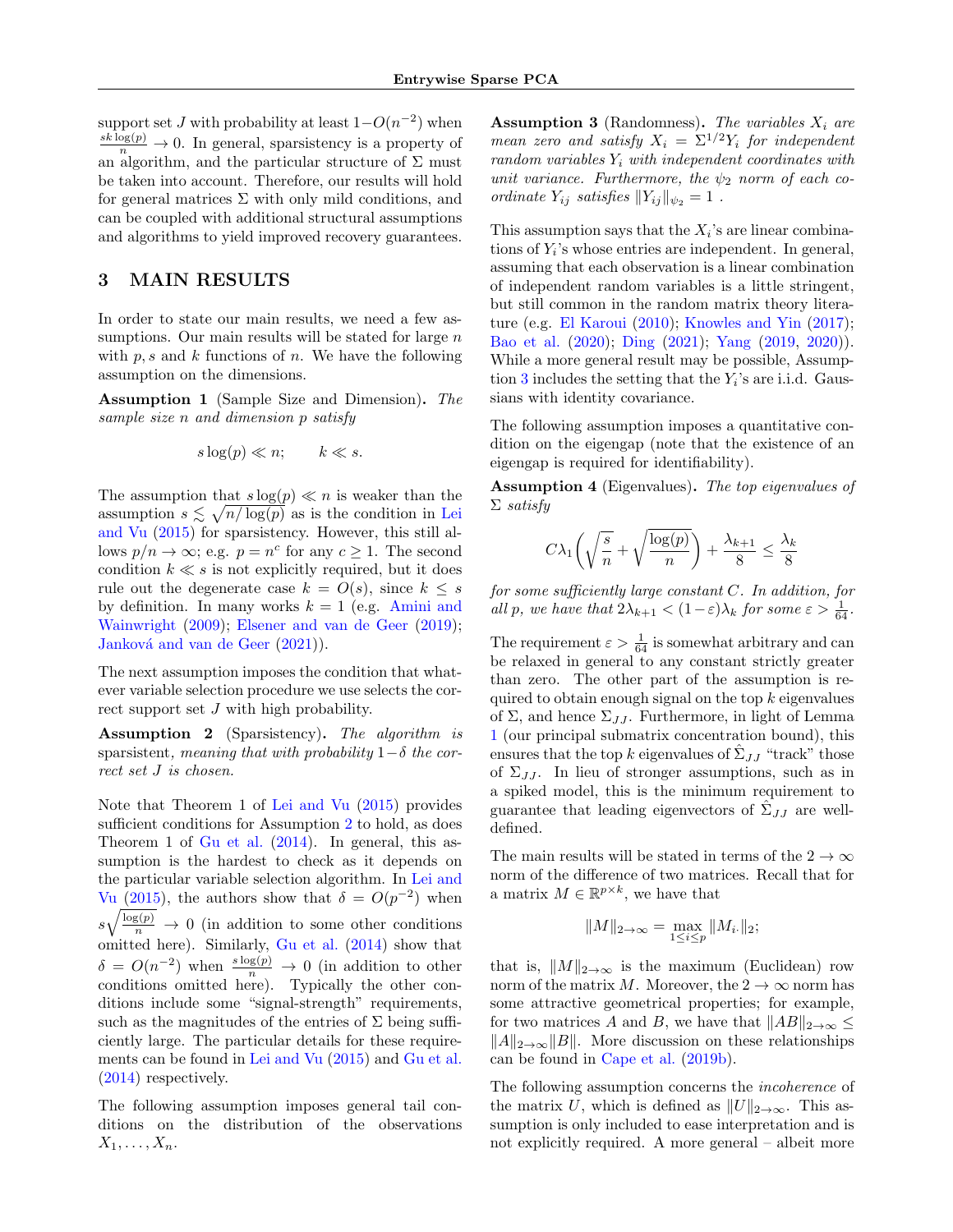complicated – result is provided in the supplementary material.

<span id="page-4-1"></span>Assumption 5 (Incoherence and Conditioning). Suppose  $||U||_{2\to\infty} \lesssim (\frac{k}{s})^{1/2}$ , that  $k \lesssim \sqrt{s}$ , and that the eigenvalues satisfy

$$
\lambda_{k+1} \le \frac{\lambda}{2} < \lambda \le \lambda_k \le \lambda_1 \le \kappa \lambda
$$

for some parameters  $\kappa$  and  $\lambda$ .

The requirement  $k \leq \sqrt{s}$  is only needed to simplify terms. The incoherence assumption states that the matrix  $\Sigma_{JJ}$  is incoherent in the usual sense. In this paper we do not worry about the particular incoherence constant as long as it is  $O(1)$ , whereas in the matrix completion literature [\(Candes and Plan,](#page-7-13) [2010;](#page-7-13) [Can](#page-7-14)[des and Tao,](#page-7-14) [2010;](#page-7-14) [Chen et al.,](#page-8-19) [2020b,](#page-8-19) [2019\)](#page-8-20) one often studies the precise dependence on the incoherence constant. If one desires a more refined understanding of incoherence, our more general result in the supplementary material shows how our upper bound depends explicitly on the incoherence of U.

In addition, Assumption [5](#page-4-1) should not be confused with Assumption [4](#page-3-0) on the eigengap. The parameter  $\kappa$  is the reduced condition number of the leading k-dimensional subspace of  $\Sigma$ , and can be much smaller than the usual (full) condition number of  $\Sigma$ , especially when the leading  $k$  eigenvalues are of comparable order (or "spiked") relative to the bottom  $p - k$  eigenvalues. Assumption [4](#page-3-0) in fact implies an upper bound on κ of order at most  $\sqrt{n/(s \log(p))}$ , but it is useful to think of the setting that  $\kappa = O(1)$ , which corresponds to the case where the leading  $k$  eigenvalues are of comparable order. In the setting that the eigenvalues are uniformly bounded away from zero and infinity, this assumption is not particularly strong; moreover, if the leading  $k$  eigenvalues grow sufficiently fast as a function of  $n$  and  $p$ , then the leading  $k$  eigenvectors are consistent without additional assumptions. Consequently, the primary technical condition in Assumption [5](#page-4-1) is on the incoherence, i.e.  $||U||_{2\to\infty} \lesssim \left(\frac{k}{s}\right)^{1/2}$ .

Before stating the main theorem, we will require some notions from subspace perturbation theory [\(Bhatia,](#page-7-12) [1997;](#page-7-12) [Stewart and Sun,](#page-9-14) [1990\)](#page-9-14). For  $V, V' \in \mathbb{O}(p,k)$ , the quantity

$$
d_F(V, V') = \inf_{W \in \mathbb{O}(k)} ||V - V'W||_F
$$
 (1)

defines a metric on k-dimensional subspaces invariant to choice of basis. Therefore, by analogy, one might wish to study the quantity

$$
d_{2\to\infty}(V,V'):=\inf_{W\in\mathbb{O}(k)}\|V-V'W\|_{2\to\infty}.\quad \ \ (2)
$$

Unfortunately, for fixed  $V, V'$ , one cannot necessarily compute the minimizer in [\(2\)](#page-4-2) in closed form. However, for fixed  $V, V'$  the minimizer of  $(1)$  is attained using the singular value decomposition of  $V<sup>T</sup>V'$ . That is, let  $W_1 D W_2^{\top}$  be the singular value decomposition of  $V^{\top}V'$ . Then the minimizer of [\(1\)](#page-4-3), denoted  $W_*$ , satisfes  $W_* := W_1 W_2^{\top}$ . In addition,

$$
d_{2\to\infty}(V,V')\leq\|V-V'W_*\|_{2\to\infty}.
$$

Therefore, the results will be stated in terms of the existence of an orthogonal matrix  $W_* \in \mathbb{O}(k)$  that provides an upper bound for the  $2 \rightarrow \infty$  distance. In the proof, we show that  $W_*$  is actually a specific Frobenius-optimal orthogonal matrix. For convenience, we also include more information on subspace distances in the supplementary material (Appendix [C\)](#page-38-0).

We are now prepared to state our main result.

<span id="page-4-4"></span>Theorem 1. Suppose Assumptions [1,](#page-3-4) [2,](#page-3-2) [3,](#page-3-3) [4,](#page-3-0) and [5](#page-4-1) are satisfied, and let  $\tilde{U}$  be the output of Algorithm [1.](#page-2-0) Then with probability at least  $1 - \delta - p^{-2}$ , there exists an orthogonal matrix  $W_* \in \mathbb{O}(k)$  such that

$$
\max_{1 \le i \le n} \|\tilde{U}_{i\cdot} - (UW_*)_i\cdot\|
$$
  

$$
\lesssim \kappa^2 \sqrt{\frac{k \log(p)}{n}} + \kappa^3 \frac{s \log(p)}{n}
$$

.

Consequently, if  $\kappa = O(1)$ , then

$$
\max_{1 \leq i \leq n} \|\tilde{U}_{i\cdot} - (UW_*)_i\| \lesssim \sqrt{\frac{k \log(p)}{n}} + \frac{s \log(p)}{n}.
$$

As a brief remark, the dependence on the reduced condition number  $\kappa$  here may be suboptimal and could potentially be improved – we believe this is primarily an artifact of our proof technique and not a fundamental requirement. Recall that in the regime that the eigenvalues are bounded away from zero and infinity, when the leading  $k$  eigenvalues are of comparable order, it holds that  $\kappa = O(1)$ .

Note that by taking  $\delta = O(p^{-2})$  and the conditions in [Lei and Vu](#page-9-1) [\(2015\)](#page-9-1) needed for sparsistency, the above bound holds with probability at least  $1 - O(p^{-2})$ ; similarly, under the conditions needed for sparsistency in [Gu et al.](#page-8-4) [\(2014\)](#page-8-4), one has  $\delta = O(n^{-2})$ , in which case the bound holds with probability at least  $1 - O(n^{-2})$ .

## <span id="page-4-3"></span><span id="page-4-0"></span>4 DISCUSSION

In the regime that the eigenvalues are uniformly bounded away from zero and infinity in  $n$ , then Theorem [1](#page-4-4) shows that we have the error rate

<span id="page-4-2"></span>
$$
\max_{1 \leq i \leq n} \|\tilde{U}_{i\cdot} - (UW_{*})_{i\cdot}\| \lesssim \max\left(\sqrt{\frac{k\log(p)}{n}}, \frac{s\log(p)}{n}\right).
$$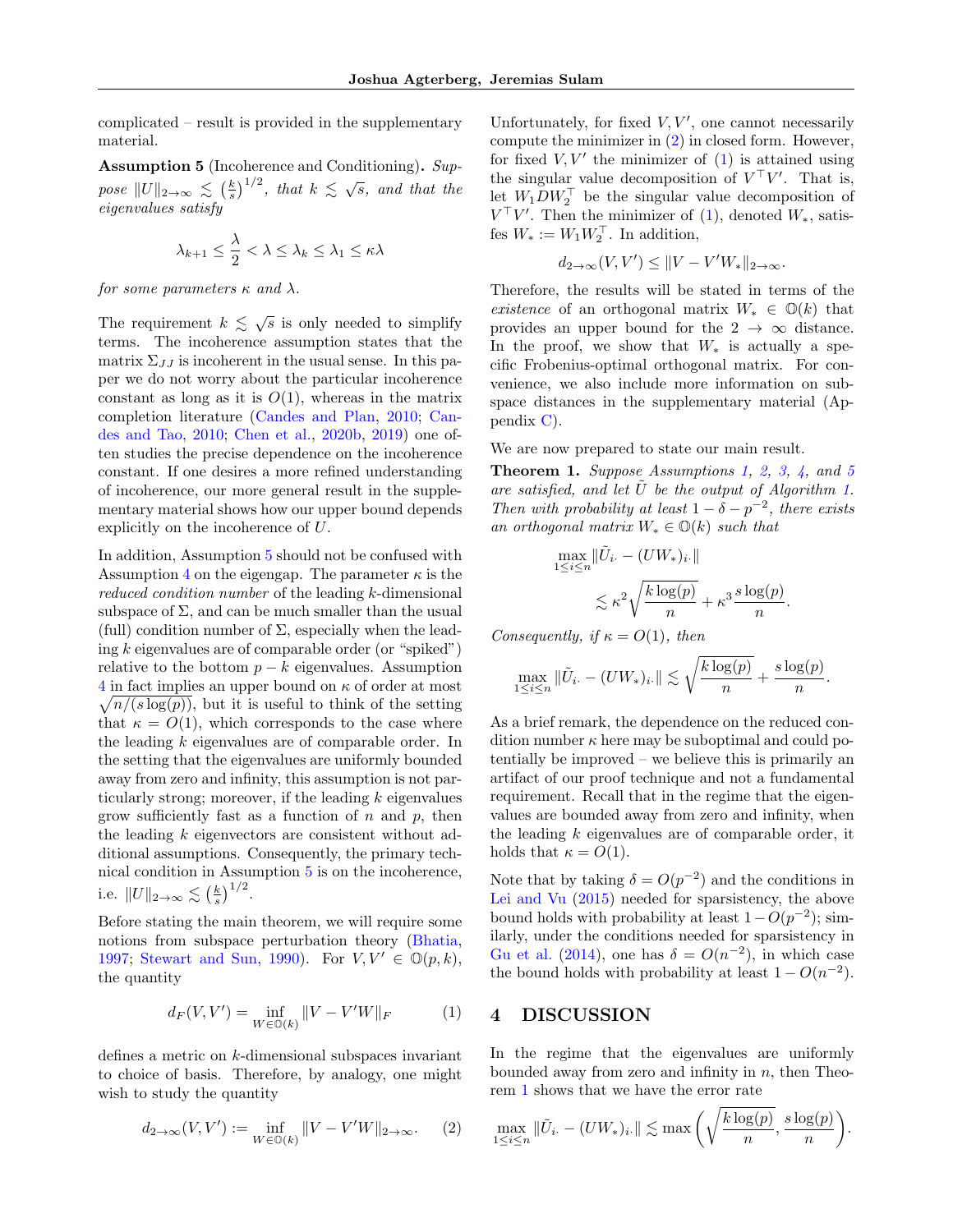In contrast, under the same conditions, in Frobenius norm, it has been shown in [Cai et al.](#page-7-5) [\(2013\)](#page-7-5) that the minimax rate satisfies

$$
\|\tilde{U}-UW_{*}\|_{F}\lesssim \sqrt{\frac{s\log(p)}{n}},
$$

so Theorem [1](#page-4-4) improves upon this. Moreover, our result improves greatly upon the Frobenius norm bound in [Vu et al.](#page-9-8) [\(2013\)](#page-9-8), as well as the Frobenius minimax rates studied in [Cai et al.](#page-7-5) [\(2013\)](#page-7-5) and [Vu and](#page-9-4) [Lei](#page-9-4) [\(2013\)](#page-9-4). To the best of our knowledge, this is the first  $2 \rightarrow \infty$  guarantee for sparse PCA under a generic sparsistency requirement. A similar result was found in [Xie et al.](#page-9-7) [\(2019\)](#page-9-7) for spiked sparse covariance matrices, but here the only assumption on the spike is Assumption [4,](#page-3-0) which is a much weaker assumption.

Our bounds can also be compared to the spiked covariance matrix setting  $\Sigma = U \Lambda U^{\top} + \sigma^2 I$ , where U is no longer sparse but  $\lambda_k \to \infty$  in n and p. In this setting the eigenvectors  $\hat{U}$  of  $\hat{\Sigma}$  are consistent in the following sense. Define the *effective rank*  $\mathfrak{r}(\Sigma) := \frac{\text{Tr}(\Sigma)}{\lambda_1}$ . Theorem 1 of [Cape et al.](#page-8-7) [\(2019b\)](#page-8-7) (see also [Yan et al.](#page-10-0) [\(2021\)](#page-7-3) and [Cai et al.](#page-7-3) (2021)) shows that if  $\lambda_1 \ge d/k$ ,  $\mathfrak{r}(\Sigma) = o(n), \ \kappa = O(1), \text{ and } \lambda_k - \sigma^2 \gtrsim \lambda_k, \text{ then}$ 

$$
\max_{1 \leq i \leq n} \|\hat{U}_{i\cdot} - (UW_*)_i\cdot\| \lesssim \sqrt{\frac{\max\{\mathfrak{r}(\Sigma), \log(d)\}}{n}} \sqrt{\frac{k^3}{p}}.
$$

Here the primary error is no longer in detecting the leading eigenvectors (as the assumption that  $\lambda_1 \gtrsim d/k$ implies large enough separation), but rather in the inherent statistical error implicit from the difference  $\hat{\Sigma}$  –  $\Sigma$ . Our upper bound requires that J is either known or can be estimated consistently (Assumption [2\)](#page-3-2), so that our error depends on the inherent statistical error from  $\hat{\Sigma}_{JJ} - \Sigma_{JJ}$ . In contrast, we do not optimize for factors of  $\lambda_1$  in our upper bound, as the setting for sparse PCA typically assumes that the eigenvalues remain bounded in  $n$  and  $p$ . We instead need only the (milder) eigenvalue separation in Assumption [4.](#page-3-0)

Suppose instead of just observing  $X_1, \ldots, X_n \in \mathbb{R}^p$ , one also observes response variables  $Y_i \in \mathbb{R}$ . Consider the linear model  $Y_i = X_i^{\top} \beta + \varepsilon_i$ , where  $\varepsilon_i$  is a mean-zero error term with variance  $\sigma^2$ . Suppose one first performs unsupervised dimensionality reduction on the data matrix via sparse PCA and then computes  $\beta$  using ordinary least squares with the reduced data matrix. The  $2 \rightarrow \infty$  bound in Theorem [1](#page-4-4) could provide a partial answer to the out-of-sample prediction performance using a variable selection procedure. To be concrete, define  $\hat{\beta}$  as the output of ordinary least squares by regressing  $Y_i$  along  $X\tilde{U}\tilde{U}^{\top}$ , where  $\tilde{U}$  is the output of the sparse PCA procedure in Algorithm [1](#page-2-0) and X is the  $n \times p$  matrix of predictors. Following [Huang et al.](#page-8-21) [\(2020\)](#page-8-21), we can bound the risk of a new sample point  $(x_*, Y_*)$  via

$$
\mathbb{E}||Y_{*} - x_{*}^{\top}\tilde{\beta}_{\text{SPCA}}||^{2}|X
$$
  
\n
$$
\leq \beta^{\top} (I - \tilde{U}\tilde{U}^{\top}) \Sigma (I - \tilde{U}\tilde{U}^{\top}) \beta
$$
  
\n
$$
+ \frac{\sigma^{2}}{n} \text{Tr}\left[\left(\frac{1}{n} \tilde{U}\tilde{U}^{\top} X^{\top} X \tilde{U}\tilde{U}^{\top}\right)^{\dagger} \Sigma\right] + \sigma^{2},
$$

where the first term represents the bias, the second term represents the variance, and the third term  $(\sigma^2)$ is the noise intrinsic to the problem. The bias term can be expanded further via

$$
\beta^{\top} (I - \tilde{U}\tilde{U}^{\top}) \Sigma (I - \tilde{U}\tilde{U}^{\top}) \beta \n= \beta^{\top} (\tilde{U}\tilde{U}^{\top} - UU^{\top}) \Sigma (\tilde{U}\tilde{U}^{\top} - UU^{\top}) \beta \n+ 2\beta^{\top} (\tilde{U}\tilde{U}^{\top} - UU^{\top}) \Sigma (I - UU^{\top}) \beta \n+ \lambda_{k+1} \|\beta\|_{2}^{2}.
$$

Consider the second term. This could be bounded by noting that

$$
\begin{aligned} & \left| \beta^{\top} \left( \tilde{U} \tilde{U}^{\top} - U U^{\top} \right) \Sigma \left( I - U U^{\top} \right) \beta \right| \\ &\leq \left\| \beta^{\top} \left( \tilde{U} \tilde{U}^{\top} - U U^{\top} \right) \right\|_{\infty} \left\| \Sigma \left( I - U U^{\top} \right) \beta \right\|_{1} \\ &\leq \lambda_{k+1} \|\beta\|_{\infty} \|\beta\|_{1} \|\tilde{U} \tilde{U}^{\top} - U U^{\top} \|_{2 \to \infty} . \end{aligned}
$$

This bound has a factor of  $\|\tilde{U}\tilde{U}^\top - U U^\top\|_{2\to\infty}$ , which, while not exactly the same as what appears in Theorem [1,](#page-4-4) is closely related to it by appealing to notions in subspace perturbation theory (see, e.g. Lemma 1 of [Cai and Zhang](#page-7-15) [\(2018\)](#page-7-15)). Therefore, through similar analysis, one could obtain bounds for the other bias and variance terms with respect to the eigenvalues of Σ, the quantity  $\|\tilde{U}\tilde{U}^{\top} - UU^{\top}\|_{2\to\infty}$  and the quantities  $||\beta||_1$  and  $||\beta||_{\infty}$ . Consequently, these bounds would complement those in Theorem 1 of [Huang et al.](#page-8-21) [\(2020\)](#page-8-21) as sparse PCA is typically needed in a regime when  $\mathfrak{r}(\Sigma) \gtrsim n$ , whereas [Huang et al.](#page-8-21) [\(2020\)](#page-8-21) study the setting that  $\mathfrak{r}(\Sigma) = o(n)$ .

Finally, our upper bound depends on the debiased estimator  $\tilde{U}_J$ , which is the matrix of eigenvectors of  $\hat{\Sigma}_{JJ}$ . A key requirement is that any algorithm obtains the correct set J with probability at least  $1 - \delta$ . In general, one must consider the output of an optimization procedure to determine whether a specific algorithm obtains the correct set J. If one additionally wanted to test whether a certain row of  $U$  is equal to zero (i.e., whether  $i \in J$ ), then one would need to construct a different debiased estimator as in Janková and [van de Geer](#page-8-15) [\(2021\)](#page-8-15) that uses the first-order necessary optimality conditions. This procedure therefore relies heavily on the particular algorithm used, whereas our bounds hold for generic algorithms.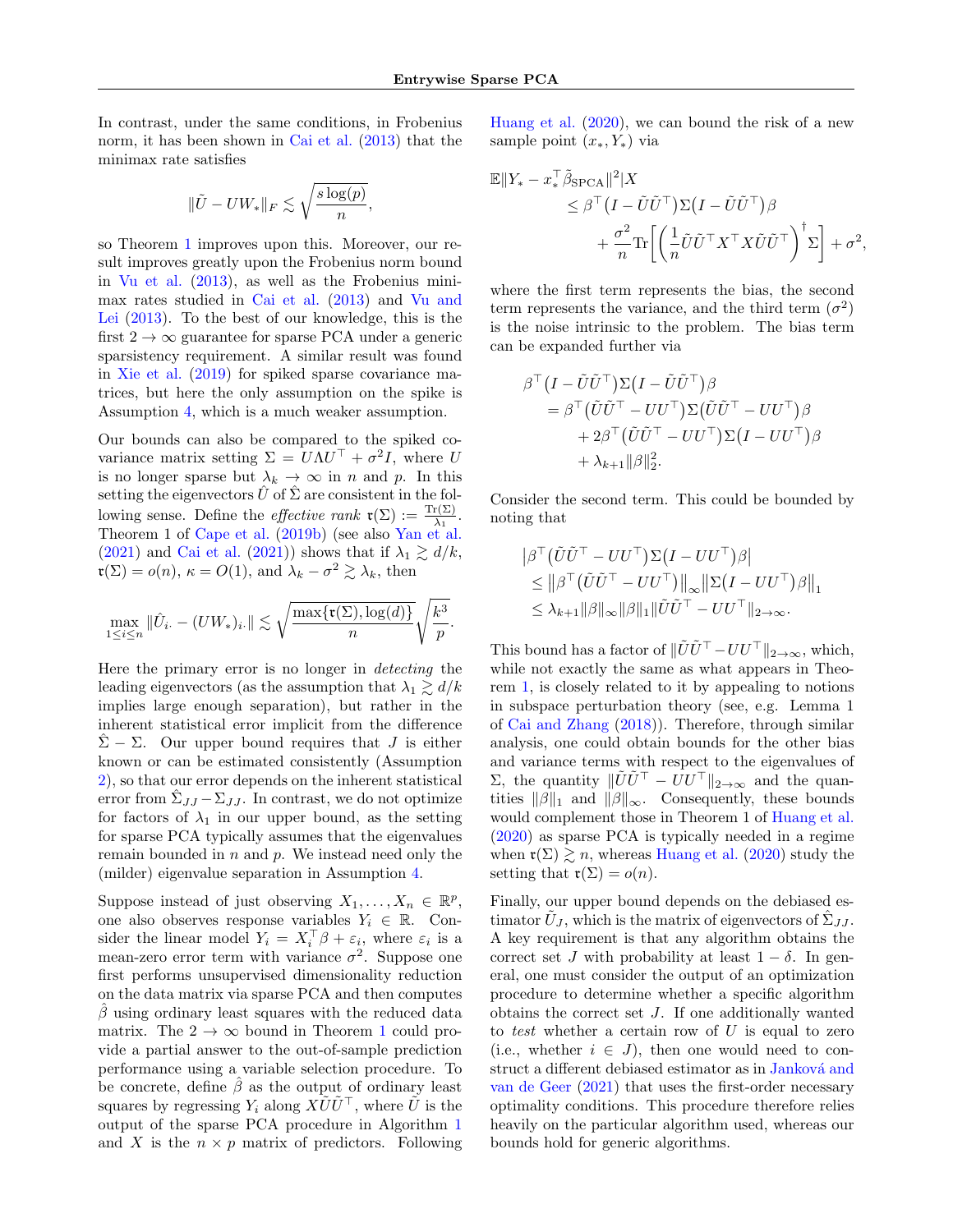# 5 OVERVIEW OF THE PROOF OF THEOREM [1](#page-4-4)

The full proof of Theorem [1](#page-4-4) is in the supplementary material, though we include a brief overview here. First, our main upper bound holds without Assumption [5,](#page-4-1) and we provide this general upper bound in Theorem [2](#page-11-1) (stated in the supplementary material [A\)](#page-11-0) and show how Theorem [1](#page-4-4) can be deduced from Assumption [5.](#page-4-1) To prove Theorem [2,](#page-11-1) we first show the following *principal submatrix concentration* bound.

<span id="page-6-0"></span>Lemma 1 (Principal Submatrix Concentration). Let *J* be an index set of  $\{1, ..., p\}$  of size s. Then

$$
\|\hat{\Sigma}_{JJ} - \Sigma_{JJ}\| \lesssim \lambda_1 \left(\sqrt{\frac{s}{n}} + \sqrt{\frac{\log(p)}{n}}\right)
$$

with probability at least  $1 - O(p^{-4})$ .

The proof is somewhat standard and primarily follows arguments detailed in [Wainwright](#page-9-17) [\(2019\)](#page-9-17) via  $\varepsilon$ -nets and concentration, though we include it in Section [B.1](#page-18-0) for completeness. It is also very similar to a result in [Amini and Wainwright](#page-7-4) [\(2009\)](#page-7-4) for Gaussian random variables. To the best of our knowledge, there is no general result of this form in the literature for subgaussian random vectors. The following Lemma shows that the leading k eigenvalues of  $\sum J$  are well-separated from its bottom eigenvalues.

<span id="page-6-1"></span>Lemma 2 (Existence of an Eigengap). Under the event in Lemma [1](#page-6-0) and Assumption  $\lambda$ , the eigenvalues of  $\hat{\Sigma}_{JJ}$  and  $\Sigma_{JJ}$  satisfy

$$
\lambda_k - \tilde{\lambda}_{k+1} \ge \frac{\lambda_k - \lambda_{k+1}}{8}; \qquad \tilde{\lambda}_k - \lambda_{k+1} \ge \frac{\lambda_k - \lambda_{k+1}}{8};
$$

$$
\tilde{\lambda}_k \ge \frac{\lambda_k}{4}.
$$

Consequently, this bound holds with probability at least  $1 - O(p^{-4}).$ 

We also note that  $\lambda_{k+1}(\Sigma_{JJ}) \leq \lambda_{k+1}$  by the Cauchy interlacing inequalities [\(Horn and Johnson,](#page-8-14) [2012\)](#page-8-14), and the top k eigenvalues of  $\Sigma_{JJ}$  are the same as those of  $\Sigma$  by the eigenvector equation. These lemmas set the stage for our main analysis.

As an immediate consequence of Lemmas [1](#page-6-0) and [2,](#page-6-1) we can obtain the following proposition concerning the spectral proximity of  $\widetilde{U}_J \widetilde{U}_J^\top$  to  $\widetilde{U}_J \widetilde{U}_J^\top$ , ensuring that  $\tilde{U}_J$  (and hence  $\tilde{U}$ ) is well-defined.

<span id="page-6-2"></span>Proposition 1 (Spectral Proximity). Under the as-sumptions of Theorem [2,](#page-11-1) we have that

$$
||U_J U_J^\top - \tilde{U}_J \tilde{U}_J^\top|| \lesssim \frac{\lambda_1}{\lambda_k - \lambda_{k+1}} \left[ \sqrt{\frac{s}{n}} + \sqrt{\frac{\log(p)}{n}} \right]
$$

with probability at least  $1 - O(p^{-4})$ .

We use this bound several times in our subsequent analysis. After these preliminary bounds, which are restated for convenience in the supplementary material, we develop an expansion for the difference  $\tilde{U}_J - U_J W_*$ in terms of the error matrix  $(\Sigma - \Sigma)$  and deterministic quantities depending only on  $\Sigma$ . Informally, we show that we have the "first-order" approximation

$$
\tilde{U}_J - U_J W_* = (\hat{\Sigma}_{JJ} - U_J U_J^\top \Sigma_{JJ}) \tilde{U}_J \tilde{\Lambda}^{-1} + R,
$$

where R is a residual term and  $\Lambda$  is the diagonal matrix of the k leading eigenvalues of  $\hat{\Sigma}_{JJ}$ . Lemma [2](#page-6-1) ensures that the eigenvalues of  $\tilde{\Lambda}$  can be bounded with respect to the eigenvalues of  $\Sigma$ . The residual term R (the terms  $T_1, T_2$ , and  $T_3$  in the supplementary material) is bounded in Lemmas [3,](#page-13-0) [4,](#page-13-1) and [5](#page-14-0) with tools from complex analysis [\(Greene and Krantz,](#page-8-22) [2006\)](#page-8-22), matrix perturbation theory [\(Bhatia,](#page-7-12) [1997\)](#page-7-12), and high-dimensional probability [\(Wainwright,](#page-9-17) [2019;](#page-9-17) [Vershynin,](#page-9-18) [2018\)](#page-9-18).

To bound the leading term in  $2 \rightarrow \infty$  norm, we show that it can be further decomposed into two terms, that we dub  $J_1$  and  $J_2$ , by the decomposition

$$
(\hat{\Sigma}_{JJ} - U_J U_J^\top \Sigma_{JJ}) \tilde{U}_J = (\hat{\Sigma}_{JJ} - \Sigma_{JJ}) \tilde{U}_J + U_\perp \Lambda_\perp U_\perp^\top \tilde{U}_J = J_1 + J_2,
$$

where  $U_{\perp}$  is the  $s \times (s-k)$  matrix such that  $[U_{J}, U_{\perp}]$  is an orthogonal matrix. The first term reflects the error from the randomness and the leading subspace  $U_I$  and the second term reflects the influence of  $\hat{U}_{\perp}$  on  $\tilde{U}_{J}$ .

The term  $J_2 = U_\perp \Lambda_\perp U_\perp^\top \tilde{U}_J$  is bounded using a matrix series expansion for the matrix  $\tilde{U}_J$  (Lemma [6\)](#page-14-1). More explicitly, we define the perturbation  $E := \hat{\Sigma}_{JJ} U_J U_J^\top \Sigma_{JJ} U_J U_J^\top$ , and we show that we can write

$$
\tilde{U}_J = \sum_{m=0}^{\infty} E^m (U_J \Lambda U_J^{\top}) \tilde{U}_J \Lambda^{-m+1}.
$$

We then analyze each term in  $2 \rightarrow \infty$  norm, take a union bound for the first  $O(log(n))$  terms and bound the remaining part of the series coarsely using the spectral norm. Similar techniques have been used in [Cape](#page-8-6) [et al.](#page-8-6) [\(2019a\)](#page-8-6); [Xie et al.](#page-9-7) [\(2019\)](#page-9-7); [Tang](#page-9-19) [\(2018\)](#page-9-19) and [Tang](#page-9-20) [et al.](#page-9-20) [\(2017\)](#page-9-20), but our analysis requires additional considerations due to the fact that we do not have a meanzero perturbation since  $\mathbb{E}E = U_{\perp}U_{\perp}^{\top}\Sigma_{JJ}U_{\perp}U_{\perp}^{\top}$ . However, the matrix  $EU_J$  is mean-zero since  $U_\perp^\top \overline{U}_J = 0$ .

The remaining term  $J_1 = (\hat{\Sigma}_{JJ} - \Sigma_{JJ}) \tilde{U}_J$  is then analyzed directly through its block-structure (Equation [\(7\)](#page-15-0)). Letting X be the  $n \times p$  matrix whose rows are the observations, by Assumption [3,](#page-3-3)  $X = Y\Sigma^{1/2}$ , where Y is an  $n \times p$  matrix of independent random variables with unit variance. Then the empirical covariance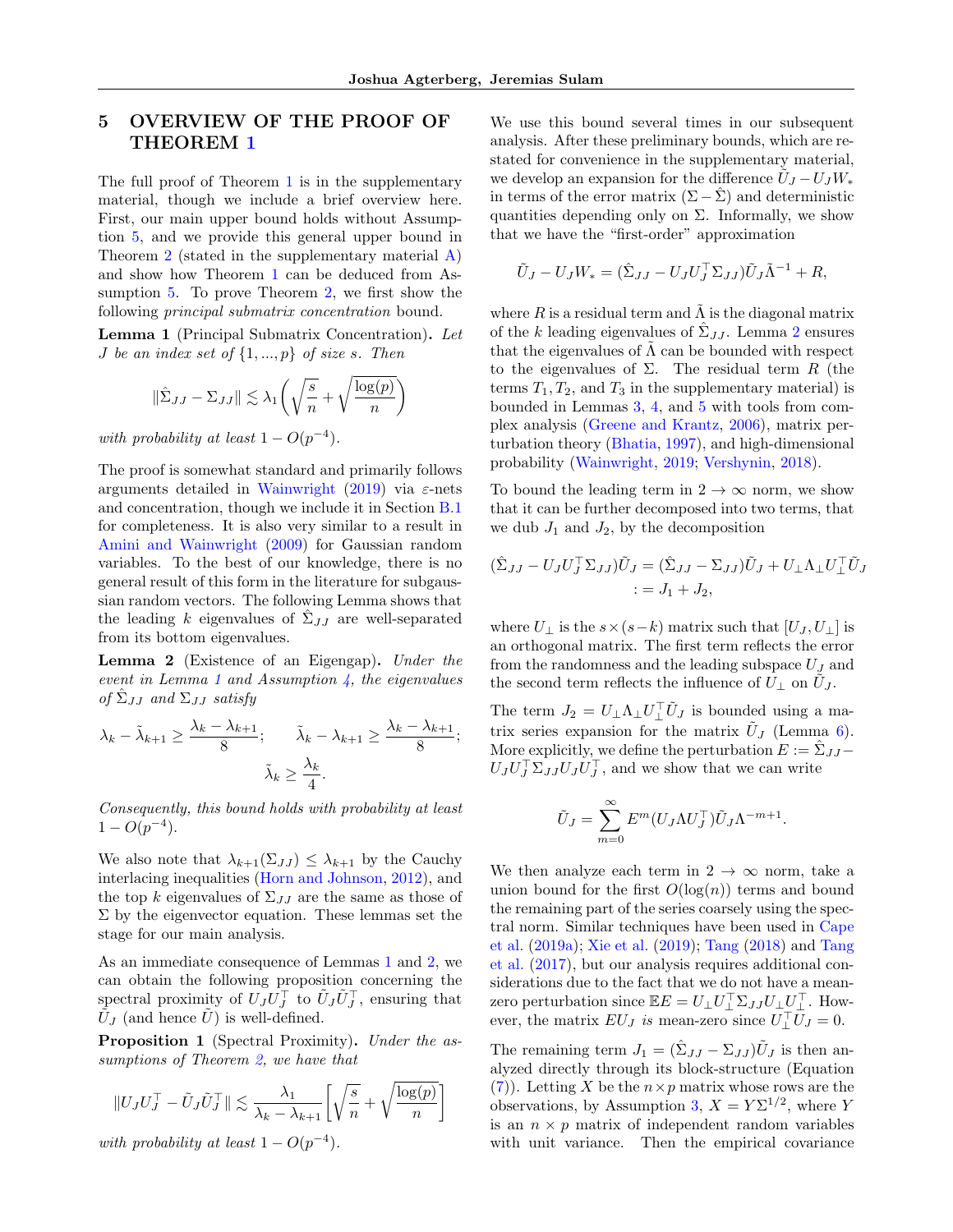$\hat{\Sigma} = \frac{1}{n} X^{\top} X$  and hence

$$
\hat{\Sigma}_{JJ} = \frac{1}{n} \left( (\Sigma^{1/2})_{JJ} Y_J^\top Y_J (\Sigma^{1/2})_{JJ} + \Sigma_{JJc}^{1/2} Y_{Jc}^\top Y_J (\Sigma^{1/2})_{JJ} + (\Sigma^{1/2})_{JJ} Y_J^\top Y_{Jc} (\Sigma_{JJc}^{1/2})^\top + \Sigma_{JJc}^{1/2} Y_{Jc}^\top Y_{Jc} (\Sigma_{JJc}^{1/2})^\top \right)
$$

where we have abused the notation

$$
\Sigma_{JJ^c}^{1/2} = (\Sigma^{1/2})_{JJ^c}.
$$

Above, the  $n \times p$  matrix Y is partitioned via Y =  $[Y_J, Y_{J^c}]$ , where  $Y_J$  and  $Y_{J^c}$  are the variables corresponding to  $J$  and its complement,  $J<sup>c</sup>$ , respectively. This term is bounded in Lemmas [7,](#page-15-1) [8,](#page-16-0) and [9.](#page-16-1) Lemmas [7](#page-15-1) and [8](#page-16-0) are standard applications of matrix perturbation theory (via Proposition [1\)](#page-6-2) and standard concentration inequalities such as Bernstein's inequality, but Lemma [9](#page-16-1) requires studying the spectral properties of the matrix  $\Sigma_{JJ^c}$  and its relation to  $U_J$  (Proposition [2\)](#page-35-0).

Our proof is then completed by combining and aggregating all of these bounds. Throughout the proof we make heavy use of several important concentration inequalities and notions from subspace perturbation theory, so Appendix [C](#page-38-0) in the supplementary material contains additional information on these topics.

#### Acknowledgements

Both authors thank the anonymous reviewers for feedback during the review process. JS's research was partially supported by NSF grant CCF 2007649. JA's research was partially supported by a fellowship from the Johns Hopkins Mathematical Institute of Data Science (MINDS) via its NSF TRIPODS award CCF-1934979, and through the Charles and Catherine Counselman Fellowship.

#### References

- <span id="page-7-8"></span>E. Abbe, J. Fan, and K. Wang. An  $\ell\leq \ell\$  theory of PCA and spectral clustering.  $arXiv:2006.14062$  [cs,  $math, stat$ , stat/, June 2020a.
- <span id="page-7-9"></span>E. Abbe, J. Fan, K. Wang, and Y. Zhong. Entrywise eigenvector analysis of random matrices with low expected rank. The Annals of Statistics, 48(3):1452– 1474, June 2020b. ISSN 0090-5364, 2168-8966. doi: 10.1214/19-AOS1854.
- <span id="page-7-10"></span>J. Agterberg, Z. Lubberts, and C. Priebe. Entrywise Estimation of Singular Vectors of Low-Rank Matrices with Heteroskedasticity and Dependence.  $arXiv:2105.13346$  [math, stat], May 2021.
- <span id="page-7-4"></span>A. A. Amini and M. J. Wainwright. High-dimensional analysis of semidefinite relaxations for sparse princi-

pal components. Annals of Statistics, 37(5B):2877– 2921, October 2009. ISSN 0090-5364, 2168-8966. doi: 10.1214/08-AOS664.

- <span id="page-7-0"></span>T. W. Anderson. An Introduction to Multivariate Statistical Analysis. Wiley, July 2003. ISBN 978-0-471- 36091-9. Google-Books-ID: Cmm9QgAACAAJ.
- <span id="page-7-6"></span>J. Banks, C. Moore, R. Vershynin, N. Verzelen, and J. Xu. Information-Theoretic Bounds and Phase Transitions in Clustering, Sparse PCA, and Submatrix Localization. IEEE Transactions on Information Theory, 64(7):4872–4894, July 2018. ISSN 1557-9654. doi: 10.1109/TIT.2018.2810020.
- <span id="page-7-1"></span>Z. Bao, X. Ding, J. Wang, and K. Wang. Statistical inference for principal components of spiked covariance matrices.  $arXiv:2008.11903$  [math, stat], September 2020.
- <span id="page-7-7"></span>Q. Berthet and P. Rigollet. Optimal detection of sparse principal components in high dimension. Annals of Statistics, 41(4):1780–1815, August 2013. ISSN 0090-5364, 2168-8966. doi: 10.1214/13-AOS1127.
- <span id="page-7-12"></span>R. Bhatia. Matrix Analysis, volume 169. Springer, 1997. ISBN 0-387-94846-5.
- <span id="page-7-11"></span>P. Bühlmann and S. van de Geer. Statistics for High-Dimensional Data: Methods, Theory and Applications. Springer Series in Statistics. Springer Berlin Heidelberg, 2011. ISBN 978-3-642-20192-9.
- <span id="page-7-3"></span>C. Cai, G. Li, Y. Chi, H. V. Poor, and Y. Chen. Subspace estimation from unbalanced and incomplete data matrices:  $\ell_{2,\infty}$  statistical guarantees. The Annals of Statistics, 49(2):944–967, April 2021. ISSN 0090-5364, 2168-8966. doi: 10.1214/20-AOS1986.
- <span id="page-7-15"></span>T. T. Cai and A. Zhang. Rate-optimal perturbation bounds for singular subspaces with applications to high-dimensional statistics. Annals of Statistics, 46 (1):60–89, February 2018. ISSN 0090-5364, 2168- 8966. doi: 10.1214/17-AOS1541.
- <span id="page-7-5"></span>T. T. Cai, Z. Ma, and Y. Wu. Sparse PCA: Optimal rates and adaptive estimation. Annals of Statistics, 41(6):3074–3110, December 2013. ISSN 0090-5364, 2168-8966. doi: 10.1214/13-AOS1178.
- <span id="page-7-2"></span>T. T. Cai, X. Han, and G. Pan. Limiting laws for divergent spiked eigenvalues and largest nonspiked eigenvalue of sample covariance matrices. Annals of Statistics, 48(3):1255–1280, June 2020. ISSN 0090- 5364, 2168-8966. doi: 10.1214/18-AOS1798.
- <span id="page-7-13"></span>E. J. Candes and Y. Plan. Matrix Completion With Noise. Proceedings of the IEEE, 98(6):925–936, June 2010. ISSN 0018-9219. doi: 10.1109/JPROC.2009. 2035722.
- <span id="page-7-14"></span>E. J. Candes and T. Tao. The Power of Convex Relaxation: Near-Optimal Matrix Completion. IEEE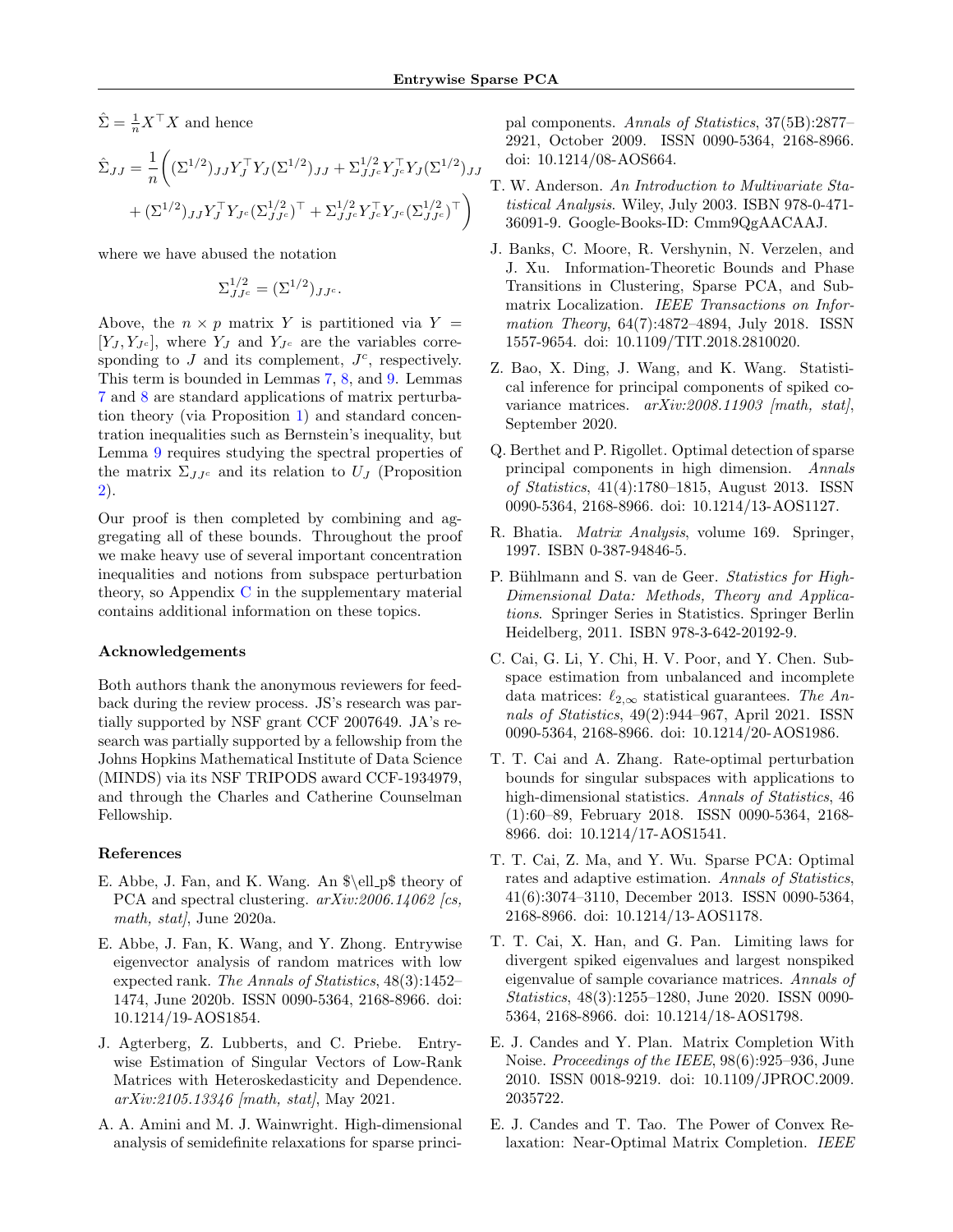Transactions on Information Theory, 56(5):2053– 2080, May 2010. ISSN 1557-9654. doi: 10.1109/ TIT.2010.2044061.

- <span id="page-8-6"></span>J. Cape, M. Tang, and C. E. Priebe. Signal-plus-noise matrix models: eigenvector deviations and fluctuations. Biometrika, 106(1):243–250, March 2019a. ISSN 0006-3444. doi: 10.1093/biomet/asy070.
- <span id="page-8-7"></span>J. Cape, M. Tang, and C. E. Priebe. The two-toinfinity norm and singular subspace geometry with applications to high-dimensional statistics. Annals of Statistics, 47(5):2405–2439, October 2019b. ISSN 0090-5364, 2168-8966. doi: 10.1214/18-AOS1752.
- <span id="page-8-8"></span>V. Charisopoulos, A. R. Benson, and A. Damle. Entrywise convergence of iterative methods for eigenproblems. In H. Larochelle, M. Ranzato, R. Hadsell, M. F. Balcan, and H. Lin, editors, Advances in Neural Information Processing Systems, volume 33, pages 5644–5655. Curran Associates, Inc., 2020.
- <span id="page-8-5"></span>F. Chen and K. Rohe. A New Basis for Sparse PCA. arXiv:2007.00596 [cs, stat], July 2020.
- <span id="page-8-20"></span>Y. Chen, J. Fan, C. Ma, and Y. Yan. Inference and Uncertainty Quantification for Noisy Matrix Completion. Proceedings of the National Academy of Sciences, 116(46):22931–22937, November 2019. ISSN 0027-8424, 1091-6490. doi: 10.1073/pnas. 1910053116.
- <span id="page-8-9"></span>Y. Chen, Y. Chi, J. Fan, and C. Ma. Spectral Methods for Data Science: A Statistical Perspective.  $arXiv:2012.08496$  (cs, eess, math, stat), December 2020a.
- <span id="page-8-19"></span>Y. Chen, Y. Chi, J. Fan, C. Ma, and Y. Yan. Noisy Matrix Completion: Understanding Statistical Guarantees for Convex Relaxation via Nonconvex Optimization. *SIAM Journal on Optimization*, 30(4): 3098–3121, January 2020b. ISSN 1052-6234. doi: 10.1137/19M1290000.
- <span id="page-8-10"></span>A. Damle and Y. Sun. Uniform Bounds for Invariant Subspace Perturbations. SIAM Journal on Matrix Analysis and Applications, 41(3):1208–1236, January 2020. ISSN 0895-4798. doi: 10.1137/ 19M1262760.
- <span id="page-8-1"></span>A. d'Aspremont, L. El Ghaoui, M. I. Jordan, and G. R. G. Lanckriet. A Direct Formulation for Sparse PCA Using Semidefinite Programming. SIAM Review, 49(3):434–448, January 2007. ISSN 0036-1445. doi: 10.1137/050645506.
- <span id="page-8-18"></span>X. Ding. Spiked sample covariance matrices with possibly multiple bulk components. Random Matrices: Theory and Applications, 10(01):2150014, January 2021. ISSN 2010-3263. doi: 10.1142/ S2010326321500143.
- <span id="page-8-17"></span>N. El Karoui. The spectrum of kernel random matrices. The Annals of Statistics, 38(1):1–50, February 2010. ISSN 0090-5364, 2168-8966. doi: 10.1214/ 08-AOS648.
- <span id="page-8-16"></span>A. Elsener and S. van de Geer. Sparse spectral estimation with missing and corrupted measurements. Stat, 8(1):e229, 2019. ISSN 2049-1573. doi: 10.1002/ sta4.229.
- <span id="page-8-13"></span>J. Fan and R. Li. Variable Selection via Nonconcave Penalized Likelihood and its Oracle Properties. Journal of the American Statistical Association, 96 (456):1348–1360, December 2001. ISSN 0162-1459. doi: 10.1198/016214501753382273.
- <span id="page-8-11"></span>J. Fan, W. Wang, and Y. Zhong. An  $\ell_{\infty}\$ Eigenvector Perturbation Bound and Its Application. Journal of Machine Learning Research, 18 (207):1–42, 2018. ISSN 1533-7928.
- <span id="page-8-0"></span>J. Fan, Y. Fan, X. Han, and J. Lv. Asymptotic Theory of Eigenvectors for Random Matrices With Diverging Spikes. Journal of the American Statistical Association, 0(0):1–14, October 2020. ISSN 0162-1459. doi: 10.1080/01621459.2020.1840990.
- <span id="page-8-2"></span>C. Gao, Z. Ma, and H. H. Zhou. Sparse CCA: Adaptive estimation and computational barriers. The Annals of Statistics, 45(5):2074–2101, October 2017. ISSN 0090-5364, 2168-8966. doi: 10.1214/16-AOS1519.
- <span id="page-8-3"></span>M. Gataric, T. Wang, and R. J. Samworth. Sparse principal component analysis via axis-aligned random projections. Journal of the Royal Statistical Society: Series B (Statistical Methodology), 82(2):329– 359, 2020. ISSN 1467-9868. doi: 10.1111/rssb.12360.
- <span id="page-8-22"></span>R. E. Greene and S. G. Krantz. Function Theory of One Complex Variable. American Mathematical Soc., 2006. ISBN 978-0-8218-3962-1. Google-Books-ID: u5vhseYCcqkC.
- <span id="page-8-4"></span>Q. Gu, Z. Wang, and H. Liu. Sparse PCA with Oracle Property. Advances in neural information processing systems, 2014:1529–1537, 2014. ISSN 1049-5258.
- <span id="page-8-14"></span>R. A. Horn and C. R. Johnson. Matrix analysis. Cambridge university press, 2012.
- <span id="page-8-21"></span>N. Huang, D. W. Hogg, and S. Villar. Dimensionality reduction, regularization, and generalization in overparameterized regressions. arXiv:2011.11477  $\int_{\mathcal{C}} \text{c} s$ , stat $\int_{\mathcal{C}}$ , November 2020.
- <span id="page-8-15"></span>J. Janková and S. van de Geer. De-Biased Sparse PCA: Inference for Eigenstructure of Large Covariance Matrices. IEEE Transactions on Information Theory, 67(4):2507–2527, April 2021. ISSN 1557- 9654. doi: 10.1109/TIT.2021.3059765.
- <span id="page-8-12"></span>J. Jin, Z. T. Ke, and S. Luo. Estimating network memberships by simplex vertex hunting. arXiv:1708.07852 [stat], September 2019.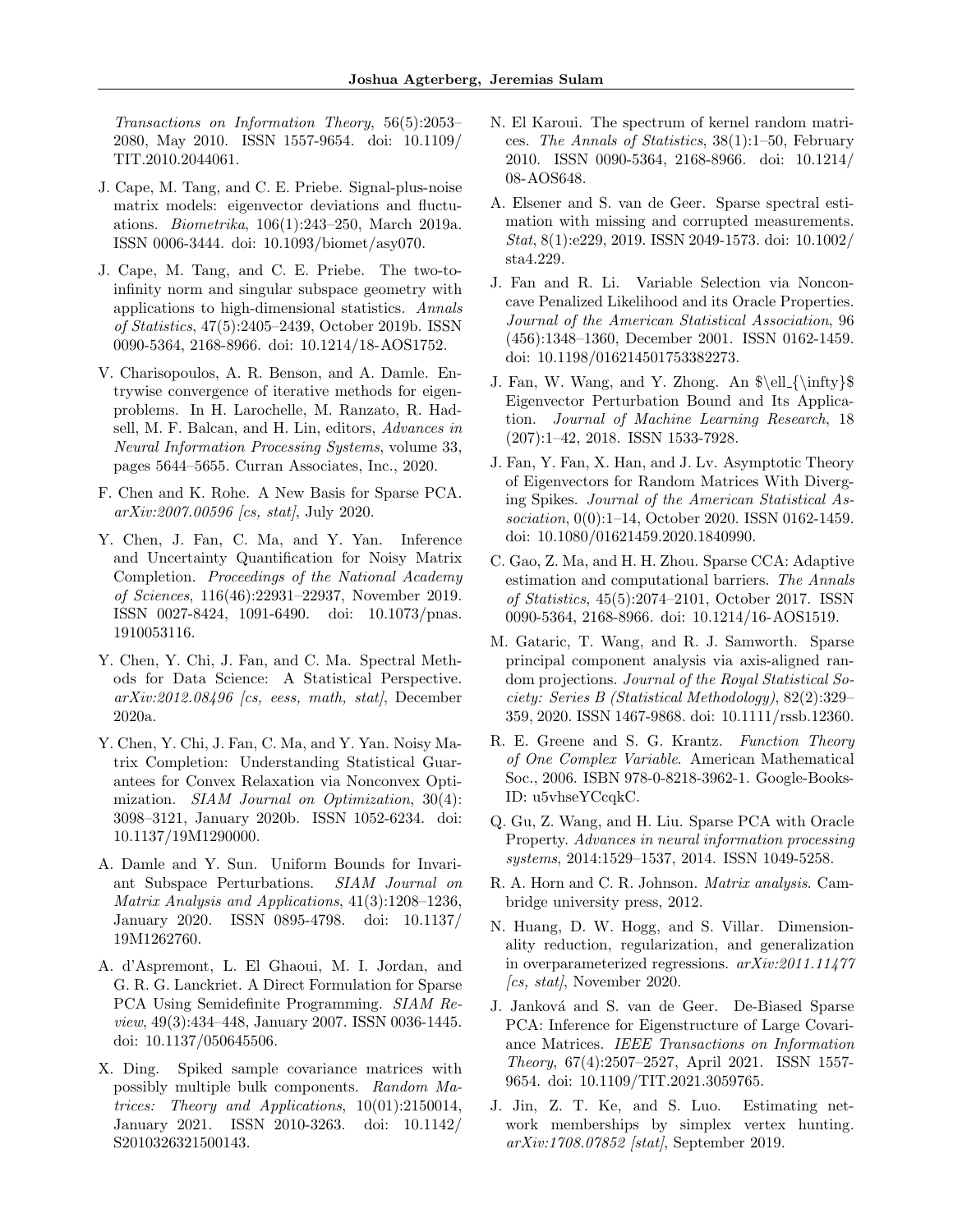- <span id="page-9-0"></span>I. M. Johnstone and A. Y. Lu. On Consistency and Sparsity for Principal Components Analysis in High Dimensions. Journal of the American Statistical Association, 104(486):682–693, June 2009. ISSN 0162- 1459. doi: 10.1198/jasa.2009.0121.
- <span id="page-9-16"></span>A. Knowles and J. Yin. Anisotropic local laws for random matrices. Probability Theory and Related Fields, 169(1):257–352, October 2017. ISSN 1432- 2064. doi: 10.1007/s00440-016-0730-4.
- <span id="page-9-21"></span>V. Koltchinskii and D. Xia. Perturbation of Linear Forms of Singular Vectors Under Gaussian Noise. In C. Houdré, D. M. Mason, P. Reynaud-Bouret, and J. Rosiński, editors, High Dimensional Probability VII, Progress in Probability, pages 397–423, Cham, 2016. Springer International Publishing. ISBN 978- 3-319-40519-3. doi: 10.1007/978-3-319-40519-3 18.
- <span id="page-9-3"></span>R. Krauthgamer, B. Nadler, and D. Vilenchik. Do semidefinite relaxations solve sparse PCA up to the information limit? Annals of Statistics, 43(3):1300– 1322, June 2015. ISSN 0090-5364, 2168-8966. doi: 10.1214/15-AOS1310.
- <span id="page-9-1"></span>J. Lei and V. Q. Vu. Sparsistency and agnostic inference in sparse PCA. Annals of Statistics, 43(1):299– 322, February 2015. ISSN 0090-5364, 2168-8966. doi: 10.1214/14-AOS1273.
- <span id="page-9-9"></span>L. Lei. Unified \$\ell {2\rightarrow\infty}\$ Eigenspace Perturbation Theory for Symmetric Random Matrices.  $arXiv:1909.04798$  [math, stat], September 2019.
- <span id="page-9-2"></span>Z. Ma. Sparse principal component analysis and iterative thresholding. Annals of Statistics, 41(2):772– 801, April 2013. ISSN 0090-5364, 2168-8966. doi: 10.1214/13-AOS1097.
- <span id="page-9-10"></span>X. Mao, P. Sarkar, and D. Chakrabarti. Estimating Mixed Memberships With Sharp Eigenvector Deviations. Journal of the American Statistical Association, 0(0):1–13, April 2020. ISSN 0162-1459. doi: 10.1080/01621459.2020.1751645.
- <span id="page-9-6"></span>K. Rohe and M. Zeng. Vintage Factor Analysis with Varimax Performs Statistical Inference. arXiv:2004.05387 [math, stat], April 2020.
- <span id="page-9-14"></span>G. W. Stewart and J.-G. Sun. Matrix pertubation theory. Academic Press, 1990.
- <span id="page-9-19"></span>M. Tang. The eigenvalues of stochastic blockmodel graphs.  $arXiv:1803.11551$  [cs, stat], March 2018.
- <span id="page-9-20"></span>M. Tang, J. Cape, and C. E. Priebe. Asymptotically efficient estimators for stochastic blockmodels: the naive MLE, the rank-constrained MLE, and the spectral. arXiv:1710.10936 [stat], October 2017.
- <span id="page-9-18"></span>R. Vershynin. High-Dimensional Probability: An Introduction with Applications in Data Science. Cambridge Series in Statistical and Probabilistic Math-

ematics. Cambridge University Press, 2018. doi: 10.1017/9781108231596.

- <span id="page-9-4"></span>V. Q. Vu and J. Lei. Minimax sparse principal subspace estimation in high dimensions. The Annals of Statistics, 41(6):2905–2947, December 2013. ISSN 0090-5364. doi: 10.1214/13-AOS1151.
- <span id="page-9-8"></span>V. Q. Vu, J. Cho, J. Lei, and K. Rohe. Fantope Projection and Selection: A near-optimal convex relaxation of sparse PCA. In C. J. C. Burges, L. Bottou, M. Welling, Z. Ghahramani, and K. Q. Weinberger, editors, Advances in Neural Information Processing Systems 26, pages 2670–2678. Curran Associates, Inc., 2013.
- <span id="page-9-23"></span>M. Wahl. A note on the prediction error of principal component regression. arXiv:1811.02998 [math, stat), April 2019a.
- <span id="page-9-24"></span>M. Wahl. On the perturbation series for eigenvalues and eigenprojections.  $arXiv:1910.08460$  [math, stat/, October 2019b.
- <span id="page-9-13"></span>M. J. Wainwright. Sharp Thresholds for High-Dimensional and Noisy Sparsity Recovery Using <sup>1</sup> - Constrained Quadratic Programming (Lasso). IEEE Transactions on Information Theory, 55(5):2183– 2202, 2009. doi: 10.1109/TIT.2009.2016018.
- <span id="page-9-17"></span>M. J. Wainwright. High-Dimensional Statistics: A Non-Asymptotic Viewpoint, February 2019. ISBN: 9781108627771 9781108498029 Library Catalog: www.cambridge.org Publisher: Cambridge University Press.
- <span id="page-9-5"></span>T. Wang, Q. Berthet, and R. J. Samworth. Statistical and computational trade-offs in estimation of sparse principal components. The Annals of Statistics, 44 (5):1896–1930, October 2016. ISSN 0090-5364. doi: 10.1214/15-AOS1369.
- <span id="page-9-15"></span>Z. Wang, H. Lu, and H. Liu. Tighten after Relax: Minimax-Optimal Sparse PCA in Polynomial Time. Advances in neural information processing systems, 2014:3383–3391, 2014. ISSN 1049-5258.
- <span id="page-9-22"></span>D. Xia. Normal approximation and confidence region of singular subspaces. Electronic Journal of Statistics, 15(2):3798–3851, January 2021. ISSN 1935- 7524, 1935-7524. doi: 10.1214/21-EJS1876.
- <span id="page-9-11"></span>D. Xia and M. Yuan. Statistical inferences of linear forms for noisy matrix completion. Journal of the Royal Statistical Society: Series B (Statistical Methodology),  $n/a(n/a)$ , November 2020. ISSN 1467-9868. doi: https://doi.org/10.1111/rssb.12400.
- <span id="page-9-12"></span>F. Xie. Entrywise limit theorems of eigenvectors and their one-step refinement for sparse random graphs.  $arXiv:2106.09840$  [math, stat], June 2021.
- <span id="page-9-7"></span>F. Xie, Y. Xu, C. E. Priebe, and J. Cape. Bayesian Estimation of Sparse Spiked Covariance Matrices in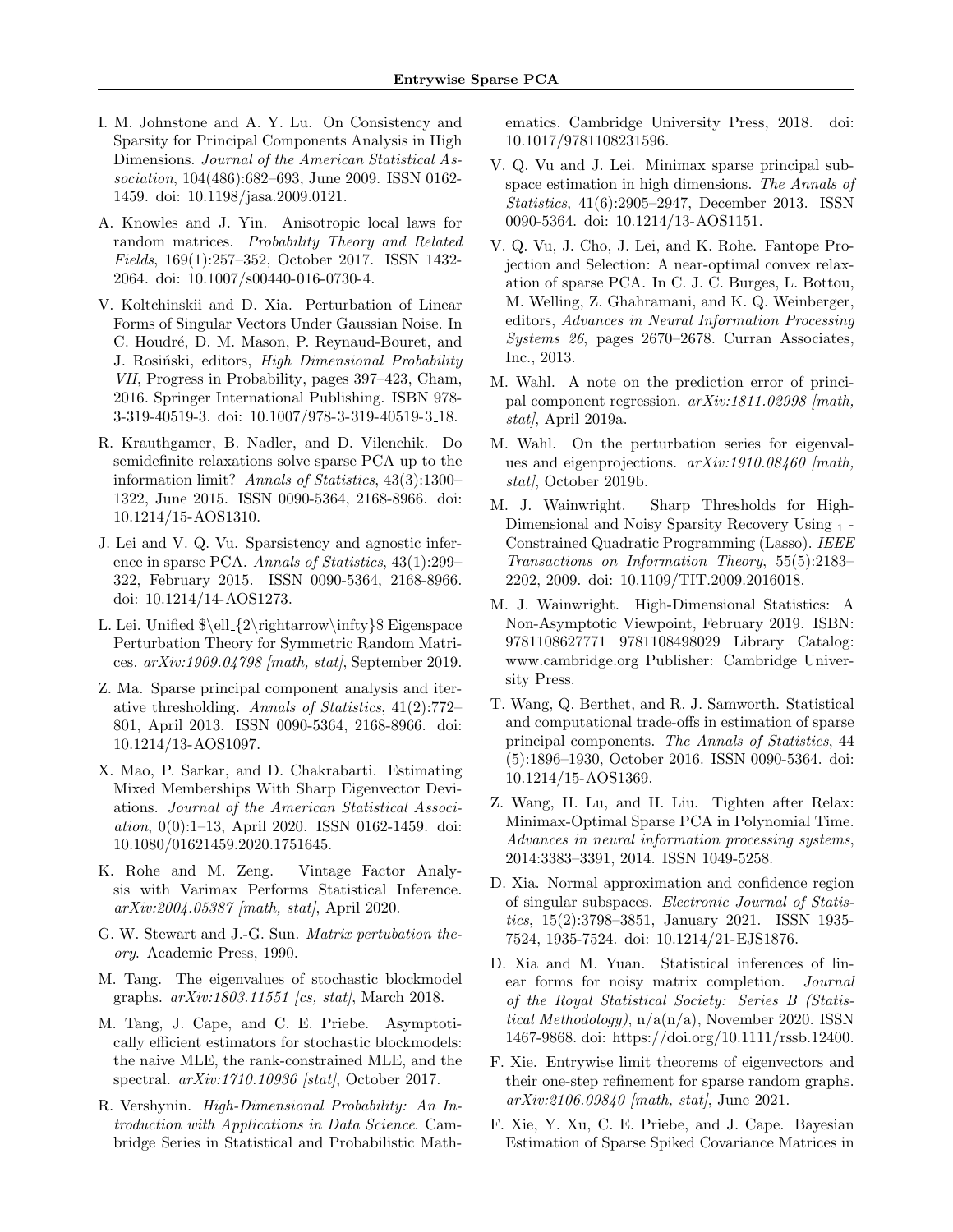High Dimensions.  $arXiv:1808.07433$  [math, stat], January 2019.

- <span id="page-10-0"></span>Y. Yan, Y. Chen, and J. Fan. Inference for Heteroskedastic PCA with Missing Data. arXiv:2107.12365 [cs, math, stat], July 2021.
- <span id="page-10-4"></span>F. Yang. Edge universality of separable covariance matrices. Electronic Journal of Probability, 24, 2019. ISSN 1083-6489. doi: 10.1214/19-EJP381.
- <span id="page-10-5"></span>F. Yang. Linear spectral statistics of eigenvectors of anisotropic sample covariance matrices. arXiv:2005.00999 [math, stat], May 2020.
- <span id="page-10-1"></span>Z. Yang, Z. Wang, H. Liu, Y. C. Eldar, and T. Zhang. Sparse Nonlinear Regression: Parameter Estimation and Asymptotic Inference.  $arXiv:1511.04514$  /cs, math, stat), November 2015.
- <span id="page-10-3"></span>Y. Yu, T. Wang, and R. Samworth. A useful variant of the Davis–Kahan theorem for statisticians. Biometrika, 102, April 2014. doi: 10.1093/biomet/ asv008.
- <span id="page-10-2"></span>P. Zhao and B. Yu. On Model Selection Consistency of Lasso. Journal of Machine Learning Research, 7 (90):2541–2563, 2006. ISSN 1533-7928.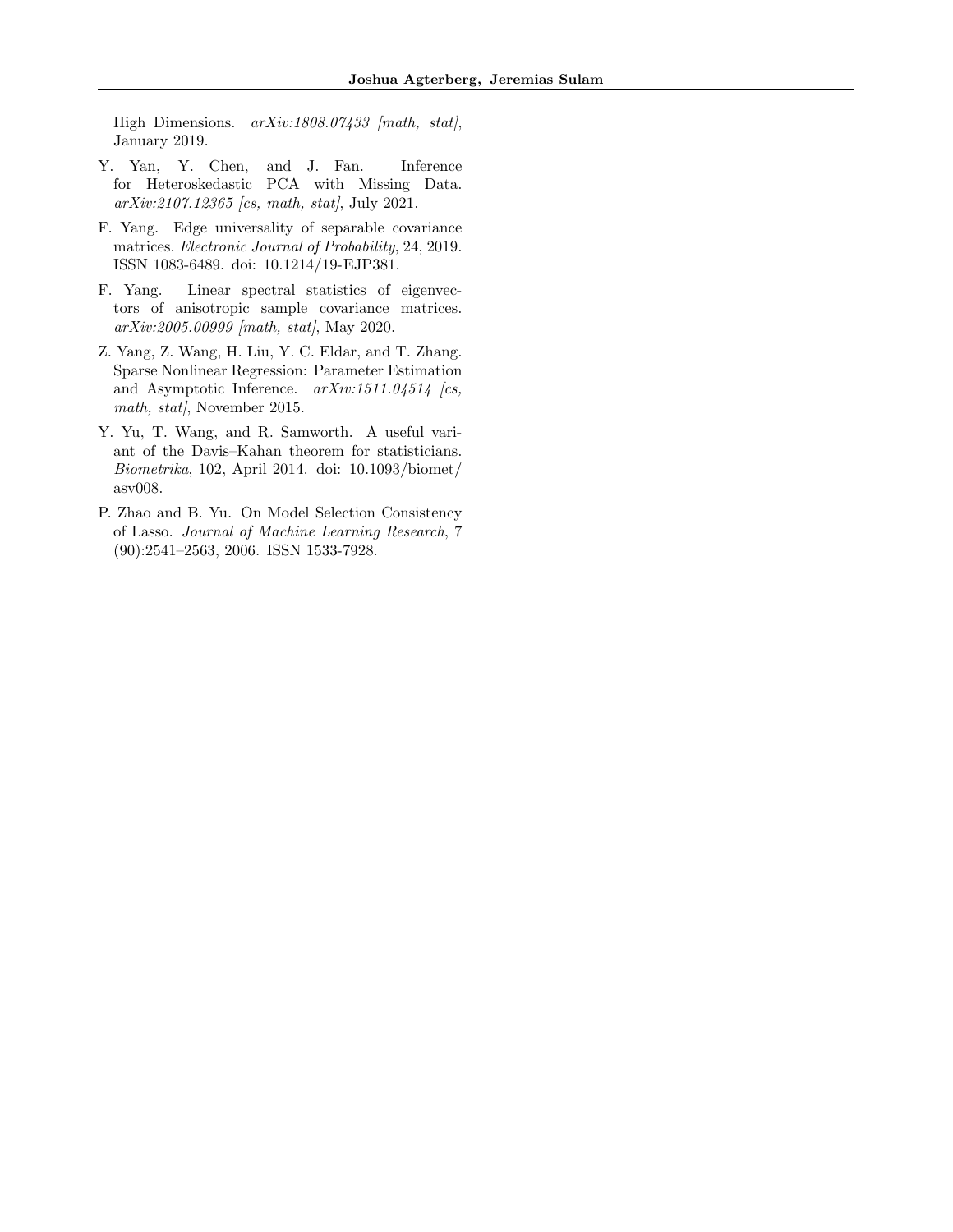# Supplementary Material: Entrywise Recovery Guarantees for Sparse PCA via Sparsistent Algorithms

# Abstract

This supplementary material contains all the proofs of our main results. Appendix [A](#page-11-0) contains the proof of Theorem [1,](#page-4-4) Appendix [B](#page-17-0) contains the proofs of additional lemmas needed en route the the proof of the main theorem, and Appendix [C](#page-38-0) contains additional background material on Orlicz norms, concentration inequalities, and subspace perturbation theory.

## <span id="page-11-0"></span>A Proof of Theorem [1](#page-4-4)

In this section we prove Theorem [1.](#page-4-4) First, Theorem [1](#page-4-4) is actually a consequence of the following more general theorem that does not require Assumption [5.](#page-4-1) Section [A.1](#page-11-2) develops the preliminary bounds in terms of principal submatrix and eigenvalue concentration (Lemmas [1](#page-6-0) and [2\)](#page-6-1), and in Section [A.2](#page-12-0) we prove Theorem [2.](#page-11-1) In Section [A.3](#page-16-2) we show how Theorem [1](#page-4-4) can be deduced by combining Theorem [2](#page-11-1) with Assumption [5.](#page-4-1) En route to the proof of Theorem [2](#page-11-1) we introduce several technical lemmas; we prove these in Section [B.](#page-17-0) Recall that we denote  $\kappa := \frac{\lambda_1}{\lambda_k}$  as the (reduced) condition number of  $\Sigma$ .

<span id="page-11-1"></span>**Theorem 2.** Suppose Assumptions [1,](#page-3-4) [2,](#page-3-2) [3,](#page-3-3) and [4](#page-3-0) are satisfied. Then with probability at least  $1 - \delta - p^{-2}$ , there exists an orthogonal matrix  $W_* \in \mathbb{O}(k)$  such that

$$
\max_{1 \leq i \leq p} \|\tilde{U}_{i.} - (U W_*)_i.\| \lesssim \mathcal{E}_1 + \mathcal{E}_2 + \mathcal{E}_3 + \mathcal{E}_4 + \mathcal{E}_5
$$

where

$$
\mathcal{E}_1 := \frac{\kappa \lambda_1}{\lambda_k - \lambda_{k+1}} \frac{s \log(p)}{n} ||U||_{2 \to \infty} + \kappa k \sqrt{\frac{\log(p)}{n}} ||U||_{2 \to \infty}
$$
  

$$
\mathcal{E}_2 := \frac{\lambda_1^2}{(\lambda_k - \lambda_{k+1})^2} \frac{s \log(p)}{n} ||U||_{2 \to \infty}
$$
  

$$
\mathcal{E}_3 := \sqrt{\frac{s \log(p)}{n}} \frac{\kappa \lambda_1^{1/2}}{\lambda_k - \lambda_{k+1}} \min\left(||\Sigma||_{\max}^{1/2}, \sqrt{\lambda_1} ||U||_{2 \to \infty}\right)
$$
  

$$
\mathcal{E}_4 := \frac{\lambda_{k+1}}{\lambda_k} \kappa^2 \sqrt{\frac{k \log(p)}{n}} + \frac{\lambda_{k+1}}{\lambda_k} \kappa^3 \frac{s \log(p)}{n};
$$
  

$$
\mathcal{E}_5 := \frac{\kappa \lambda_1}{\lambda_k - \lambda_{k+1}} \frac{s \log(p)}{n} + \kappa \sqrt{\frac{k \log(p)}{n}}.
$$

#### <span id="page-11-2"></span>A.1 Preliminary Bounds

Note that by Assumption [2,](#page-3-2) we need only examine the  $s \times k$  matrix of eigenvectors of  $\hat{\Sigma}_{JJ}$  and  $\Sigma_{JJ}$  respectively. We will develop an expansion for the difference  $\tilde{U}_J - U_J W_*$  by viewing  $\hat{\Sigma}_{JJ}$  as a perturbation of  $\Sigma_{JJ}$ . For convenience we restate the initial preliminary bounds in the main paper. Except for Proposition [1,](#page-6-2) the proofs are in Section [B.1.](#page-18-0) The first is the following principal submatrix concentration bound.

Proceedings of the  $25<sup>th</sup>$  International Conference on Artificial Intelligence and Statistics (AISTATS) 2022, Valencia, Spain. PMLR: Volume 151. Copyright 2022 by the author(s).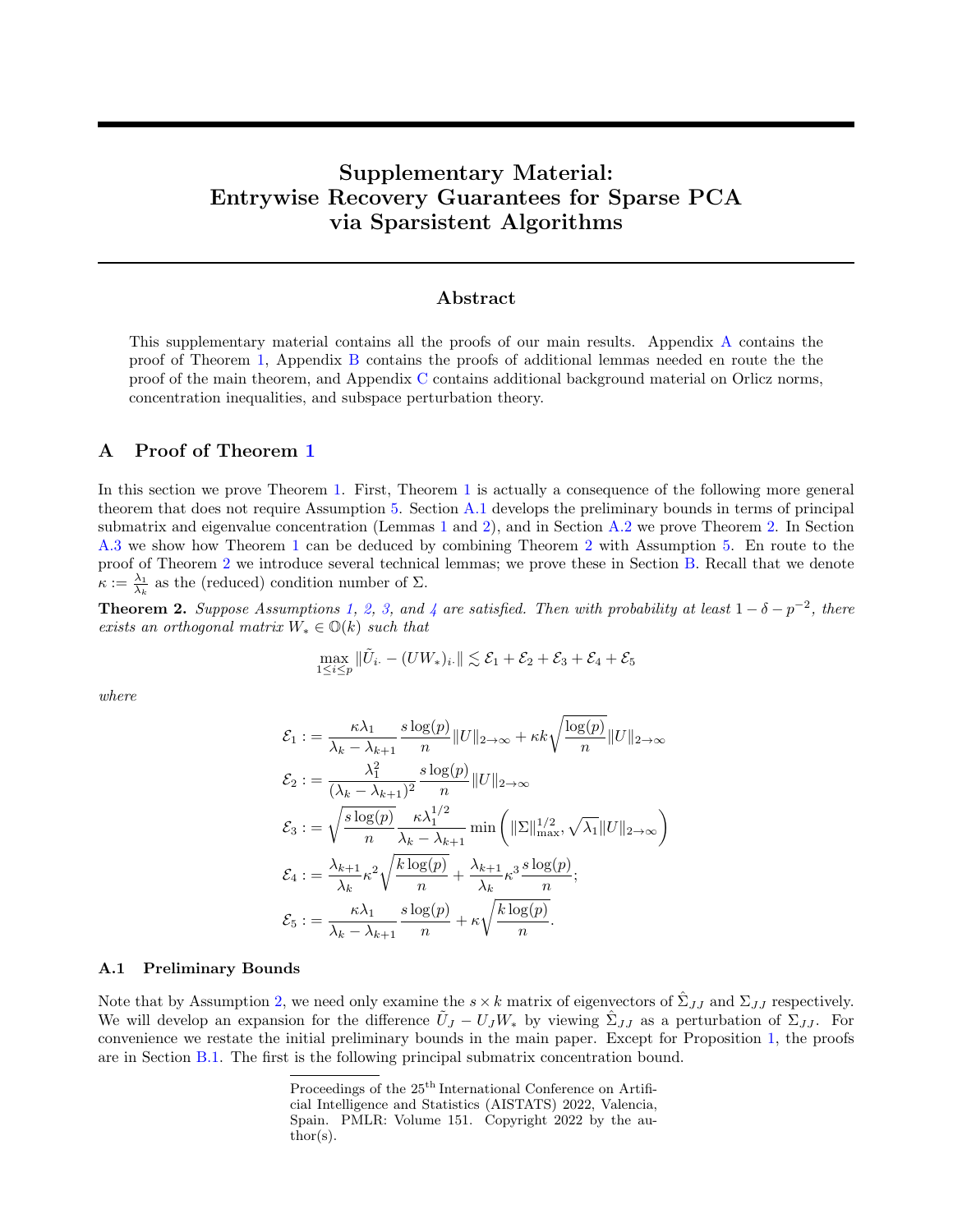**Lemma 1** (Principal Submatrix Concentration). Let J be an index set of  $\{1, ..., p\}$  of size s. Then

$$
\|\hat{\Sigma}_{JJ} - \Sigma_{JJ}\| \lesssim \lambda_1 \left(\sqrt{\frac{s}{n}} + \sqrt{\frac{\log(p)}{n}}\right)
$$

with probability at least  $1 - O(p^{-4})$ .

Henceforth, we assume the correct support set J is known; it is the correct set J with probability at least  $1 - \delta$ by Assumption [2.](#page-3-2) As discussed in the main paper, using Lemma [1,](#page-6-0) we can derive the following eigenvalue bound, which we present as a lemma below.

**Lemma 2** (Existence of an Eigengap). Under the event in Lemma [1](#page-6-0) and Assumption [4,](#page-3-0) the eigenvalues of  $\hat{\Sigma}_{JJ}$ and  $\Sigma_{JJ}$  satisfy

$$
\lambda_k - \tilde{\lambda}_{k+1} \ge \frac{\lambda_k - \lambda_{k+1}}{8}; \qquad \tilde{\lambda}_k - \lambda_{k+1} \ge \frac{\lambda_k - \lambda_{k+1}}{8};
$$

$$
\tilde{\lambda}_k \ge \frac{\lambda_k}{4}.
$$

Consequently, this bound holds with probability at least  $1 - O(p^{-4})$ .

Finally, we have the following  $\sin \Theta$  distance error between  $U_J$  and  $\tilde{U}_J$ . **Proposition 1** (Spectral Proximity). Under the assumptions of Theorem [2,](#page-11-1) we have that

$$
||U_J U_J^\top - \tilde{U}_J \tilde{U}_J^\top|| \lesssim \frac{\lambda_1}{\lambda_k - \lambda_{k+1}} \left[ \sqrt{\frac{s}{n}} + \sqrt{\frac{\log(p)}{n}} \right]
$$

with probability at least  $1 - O(p^{-4})$ .

Proof of Proposition [1.](#page-6-2) By the Davis-Kahan Theorem [\(Bhatia,](#page-7-12) [1997;](#page-7-12) [Yu et al.,](#page-10-3) [2014\)](#page-10-3) and Lemma [2,](#page-6-1)

$$
||U_J U_J^\top - \tilde{U}_J \tilde{U}_J^\top || \le \frac{||\hat{\Sigma}_{JJ} - \Sigma_{JJ}||}{\lambda_k - \tilde{\lambda}_{k+1}}.
$$
  

$$
\lesssim \frac{||\hat{\Sigma}_{JJ} - \Sigma_{JJ}||}{\lambda_k - \lambda_{k+1}}
$$
 (3)

By Lemma [1,](#page-6-0) with probability at least  $1 - O(p^{-4})$ , the numerator can be bounded by

$$
\|\hat{\Sigma}_{JJ} - \Sigma_{JJ}\| \le \lambda_1 \left(\sqrt{\frac{s}{n}} + \sqrt{\frac{\log(p)}{n}}\right)
$$

Combining this and Equation [\(3\)](#page-12-1) gives the result.

In the proofs that follow, we will use the fact that by Proposition [1,](#page-6-2) we have that

$$
||U_J U_J^\top - \tilde{U}_J \tilde{U}_J^\top || \lesssim \frac{\lambda_1}{\lambda_k - \lambda_{k+1}} \sqrt{\frac{s \log(p)}{n}},
$$

which is a little more amenable to downstream analysis. In addition, we use several equivalent expressions for the spectral norm of the difference of projections; see Lemma  $10$  in Appendix [C](#page-38-0) for a discussion of how to equate these.

#### <span id="page-12-0"></span>A.2 Proof of Theorem [2](#page-11-1)

We now proceed with the proof. At a high level, the argument consists of a deterministic matrix decomposition, each term of which we bound in probability. Define  $\tilde{\Lambda}$  as the diagonal  $k \times k$  matrix of eigenvalues of  $\hat{\Sigma}_{JJ}$ . Define  $W_*$  to be the matrix

$$
W_* := \underset{W \in \mathbb{O}(k)}{\arg \min} \|\tilde{U}_J - U_J W\|_F.
$$

<span id="page-12-1"></span> $\Box$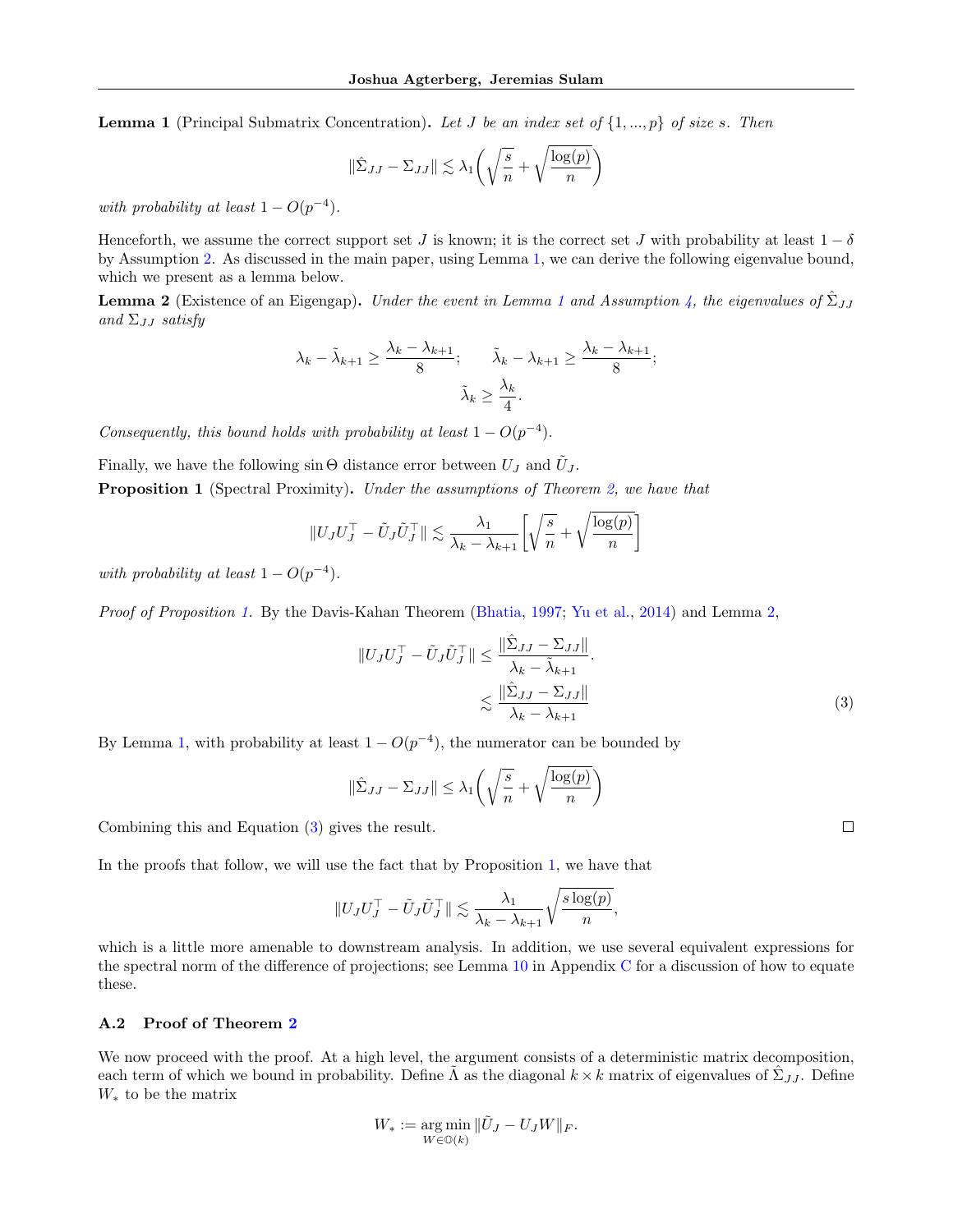Is is well-known that  $W_*$  can be computed from the singular value decomposition of  $U_J^{\dagger}U_J$  (e.g. [Abbe et al.](#page-7-9) [\(2020b\)](#page-7-9); [Cape et al.](#page-8-7) [\(2019b\)](#page-8-7); [Chen et al.](#page-8-9) [\(2020a\)](#page-8-9)).

We now expand the difference via

$$
\tilde{U}_{J} - U_{J}W_{*} = \tilde{U}_{J} - U_{J}U_{J}^{\top}\tilde{U}_{J} - U_{J}(W_{*} - U_{J}^{\top}\tilde{U}_{J}) \n= \tilde{U}_{J} - U_{J}\Lambda U_{J}^{\top}\tilde{U}_{J}\tilde{\Lambda}^{-1} + U_{J}\Lambda U_{J}^{\top}\tilde{U}_{J}\tilde{\Lambda}^{-1} - U_{J}U_{J}^{\top}\tilde{U}_{J} - U_{J}(W_{*} - U_{J}^{\top}\tilde{U}_{J}) \n= \tilde{U}_{J} - U_{J}\Lambda U_{J}^{\top}\tilde{U}_{J}\tilde{\Lambda}^{-1} + U_{J}(\Lambda U_{J}^{\top}\tilde{U}_{J} - U_{J}^{\top}\tilde{U}_{J}\tilde{\Lambda})\tilde{\Lambda}^{-1} - U_{J}(W_{*} - U_{J}^{\top}\tilde{U}_{J}) \n= \tilde{U}_{J}\tilde{\Lambda}\tilde{\Lambda}^{-1} - U_{J}\Lambda U_{J}^{\top}\tilde{U}_{J}\tilde{\Lambda}^{-1} + U_{J}(\Lambda U_{J}^{\top}\tilde{U}_{J} - U_{J}^{\top}\tilde{U}_{J}\tilde{\Lambda})\tilde{\Lambda}^{-1} - U_{J}(W_{*} - U_{J}^{\top}\tilde{U}_{J}) \n= (\tilde{U}_{J}\tilde{\Lambda} - U_{J}\Lambda U_{J}^{\top}\tilde{U}_{J})\tilde{\Lambda}^{-1} + U_{J}(\Lambda U_{J}^{\top}\tilde{U}_{J} - U_{J}^{\top}\tilde{U}_{J}\tilde{\Lambda})\tilde{\Lambda}^{-1} - U_{J}(W_{*} - U_{J}^{\top}\tilde{U}_{J}) \n= A + T_{1} - T_{2},
$$
\n(4)

where

<span id="page-13-2"></span>
$$
A := (\tilde{U}_J \tilde{\Lambda} - U_J \Lambda U_J^\top \tilde{U}_J) \tilde{\Lambda}^{-1};
$$
  
\n
$$
T_1 := U_J (\Lambda U_J^\top \tilde{U}_J - U_J^\top \tilde{U}_J \tilde{\Lambda}) \tilde{\Lambda}^{-1}
$$
  
\n
$$
T_2 := U_J (W_* - U_J^\top \tilde{U}_J).
$$

Both  $T_1$  and  $T_2$  are analyzed concisely in Lemmas [3](#page-13-0) and [4](#page-13-1) as follows. Their proofs are in Section [B.2.](#page-20-0) The proof of Lemmas [3](#page-13-0) and [4](#page-13-1) are both rather straightforward and based on previous results in entrywise eigenvector analysis [\(Abbe et al.,](#page-7-8) [2020a](#page-7-8)[,b;](#page-7-9) [Agterberg et al.,](#page-7-10) [2021;](#page-7-10) [Cai et al.,](#page-7-3) [2021;](#page-7-3) [Cape et al.,](#page-8-6) [2019a,](#page-8-6)[b;](#page-8-7) [Chen et al.,](#page-8-9) [2020a;](#page-8-9) [Tang et al.,](#page-9-20) [2017;](#page-9-20) [Xia and Yuan,](#page-9-11) [2020;](#page-9-11) [Xie et al.,](#page-9-7) [2019;](#page-9-7) [Xie,](#page-9-12) [2021;](#page-9-12) [Yan et al.,](#page-10-0) [2021\)](#page-10-0).

<span id="page-13-0"></span>**Lemma 3** (Bound on  $T_1$ ). We have that

$$
||U_J(\Lambda U_J^\top \tilde{U}_J - U_J^\top \tilde{U}_J \tilde{\Lambda})\tilde{\Lambda}^{-1}||_{2 \to \infty} \lesssim \frac{||U||_{2 \to \infty} \lambda_1^2}{\lambda_k(\lambda_k - \lambda_{k+1})} \frac{s \log(p)}{n} + \frac{k\lambda_1 ||U||_{2 \to \infty}}{\lambda_k} \sqrt{\frac{\log(p)}{n}}
$$
  

$$
\equiv \mathcal{E}_1
$$

with probability at least  $1 - O(p^{-4})$ .

<span id="page-13-1"></span>**Lemma 4** (Bound on  $T_2$ ). We have that

$$
||U_J(W_* - U_J^\top \tilde{U}_J)||_{2 \to \infty} \lesssim \frac{||U||_{2 \to \infty} \lambda_1^2}{(\lambda_k - \lambda_{k+1})^2} \frac{s \log(p)}{n}
$$
  

$$
\equiv \mathcal{E}_2
$$

with probability at least  $1 - O(p^{-4})$ .

# Expanding Equation [\(4\)](#page-13-2) into  $T_3$  and  $T_4$ :

We further expand the remaining term in [\(4\)](#page-13-2) by viewing  $\hat{\Sigma}_{JJ}$  as a perturbation of  $U_J U_J^{\top} \Sigma_{JJ}$  and using the eigenvector-eigenvalue equation via

$$
A = (\tilde{U}_J \tilde{\Lambda} - U_J \Lambda U_J^\top \tilde{U}_J) \tilde{\Lambda}^{-1}
$$
  
\n
$$
= (\hat{\Sigma}_{JJ} \tilde{U}_J - \Sigma_{JJ} U_J U_J^\top \tilde{U}_J) \tilde{\Lambda}^{-1}
$$
  
\n
$$
= (U_J U_J^\top \Sigma_{JJ} \tilde{U}_J + (\hat{\Sigma}_{JJ} - U_J U_J^\top \Sigma_{JJ}) \tilde{U}_J - \Sigma_{JJ} U_J U_J^\top \tilde{U}_J) \tilde{\Lambda}^{-1}
$$
  
\n
$$
= U_J U_J^\top \Sigma_{JJ} (\tilde{U}_J - U_J U_J^\top \tilde{U}_J) \tilde{\Lambda}^{-1} + (\hat{\Sigma}_{JJ} - U_J U_J^\top \Sigma_{JJ}) \tilde{U}_J \tilde{\Lambda}^{-1}
$$
  
\n
$$
= T_3 + T_4,
$$

where

$$
T_3 := U_J U_J^\top \Sigma_{JJ} (\tilde{U}_J - U_J U_J^\top \tilde{U}_J) \tilde{\Lambda}^{-1}
$$
  

$$
T_4 := (\hat{\Sigma}_{JJ} - U_J U_J^\top \Sigma_{JJ}) \tilde{U}_J \tilde{\Lambda}^{-1}.
$$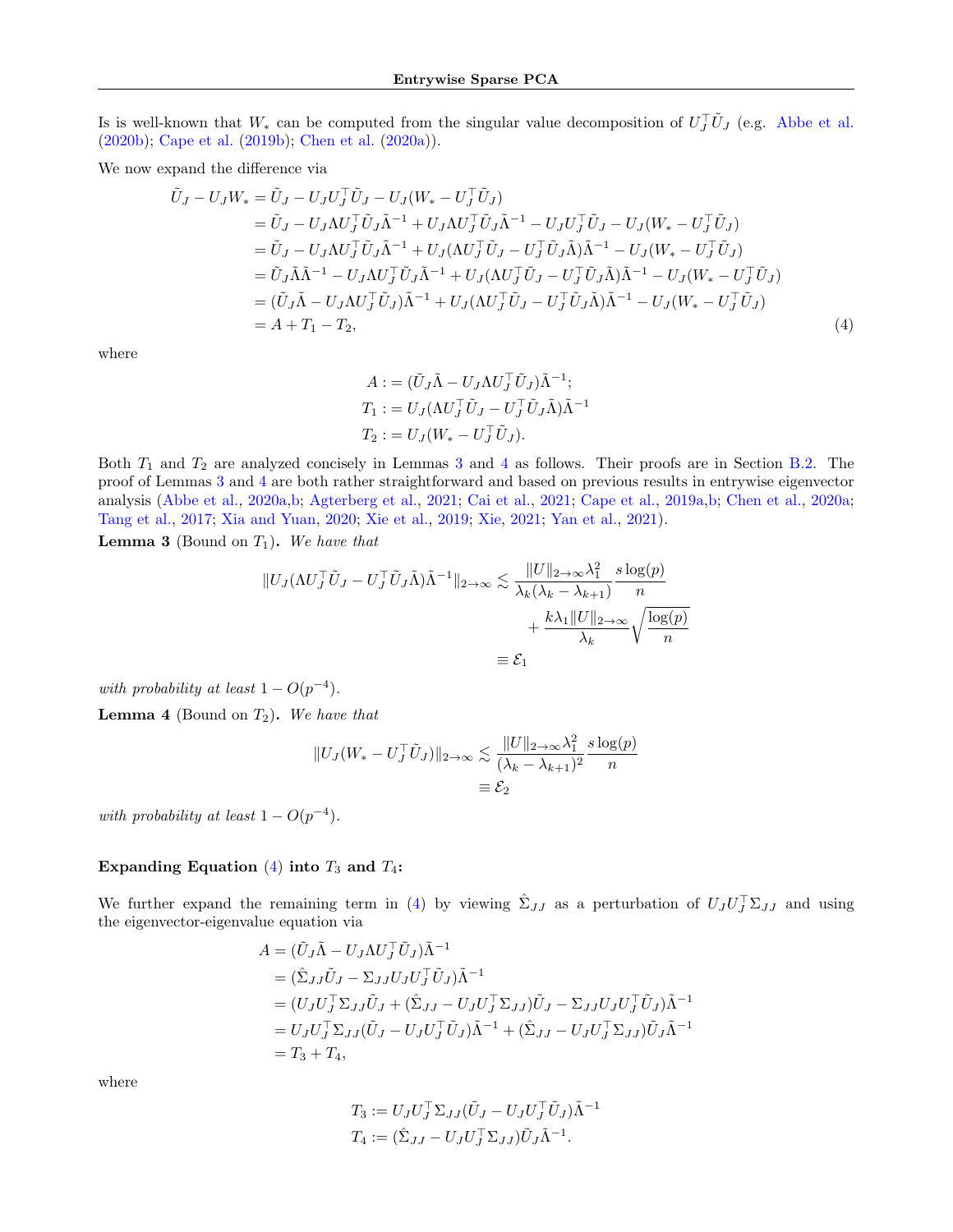The term  $T_3$  can be analyzed via techniques from complex analysis. We present this bound as a lemma, but defer the proof to Section [B.3.](#page-23-0)

<span id="page-14-0"></span>**Lemma 5** (Bound on  $T_3$ ). We have that

$$
||U_J U_J^\top \Sigma_{JJ} (\tilde{U}_J - U_J U_J^\top \tilde{U}_J) \tilde{\Lambda}^{-1}||_{2 \to \infty} \lesssim \sqrt{\frac{s \log(p)}{n}} \frac{\lambda_1^{3/2}}{\lambda_k(\lambda_k - \lambda_{k+1})} \min\left( ||\Sigma||_{\max}^{1/2}, \sqrt{\lambda_1} ||U||_{2 \to \infty} \right)
$$
  

$$
\equiv \mathcal{E}_3
$$

with probability at least  $1 - O(p^{-3})$ .

# Expanding  $T_4$  in terms of  $J_1$  and  $J_2$ :

We now proceed to bound  $T_4$ . We have by Lemma [2](#page-6-1) and properties of the  $2 \rightarrow \infty$  norm that

$$
\begin{split} \|(\hat{\Sigma}_{JJ} - U_J U_J^\top \Sigma_{JJ}) \tilde{U}_J \tilde{\Lambda}^{-1} \|_{2 \to \infty} &\leq \frac{1}{\tilde{\lambda}_k} \|(\hat{\Sigma}_{JJ} - U_J U_J^\top \Sigma_{JJ}) \tilde{U}_J \|_{2 \to \infty} \\ &\leq \frac{1}{\lambda_k} \|(\hat{\Sigma}_{JJ} - U_J U_J^\top \Sigma_{JJ}) \tilde{U}_J \|_{2 \to \infty} . \end{split} \tag{5}
$$

Note that  $\tilde{U}_J$  is the matrix of eigenvectors of  $\hat{\Sigma}_{JJ}$  and hence is not independent of the error matrix  $\hat{\Sigma}_{JJ}$  –  $U_J U_J^\top \Sigma_{JJ}$ , so one cannot bound the maximum row norm of the matrix above with standard concentration techniques. Let  $U_{\perp}$  be the matrix such that  $[U_J, U_{\perp}]$  is an  $s \times s$  orthogonal matrix, and let  $U_{\perp}$  be defined similarly. Define also  $\Lambda_{\perp}$  and  $\tilde{\Lambda}_{\perp}$  as the matrix of bottom  $s-k$  eigenvalues of  $\Sigma_{JJ}$  and  $\hat{\Sigma}_{JJ}$  respectively. Since  $\tilde{U}_{\perp}^{\top} \tilde{U}_J = 0$ , we have that

$$
\frac{1}{\lambda_k} \| (\hat{\Sigma}_{JJ} - U_J U_J^\top \Sigma_{JJ}) \tilde{U}_J \|_{2 \to \infty} \n= \frac{1}{\lambda_k} \left\| \left( \tilde{U}_J \tilde{\Lambda} \tilde{U}_J^\top + \tilde{U}_\perp \tilde{\Lambda}_\perp \tilde{U}_\perp^\top - U_J \Lambda_J U_J^\top \right) \tilde{U}_J \right\|_{2 \to \infty} \n\leq \frac{1}{\lambda_k} \left\| \left( \tilde{U}_J \tilde{\Lambda} \tilde{U}_J^\top + \tilde{U}_\perp \tilde{\Lambda}_\perp \tilde{U}_\perp^\top - U_J \Lambda_J U_J^\top - U_\perp \Lambda_\perp U_\perp^\top \right) \tilde{U}_J \right\|_{2 \to \infty} + \frac{1}{\lambda_k} \| U_\perp \Lambda_\perp U_\perp^\top \tilde{U}_J \|_{2 \to \infty} \n\leq \frac{1}{\lambda_k} \| (\hat{\Sigma}_{JJ} - \Sigma_{JJ}) \tilde{U}_J \|_{2 \to \infty} + \frac{1}{\lambda_k} \| U_\perp \Lambda_\perp U_\perp^\top \tilde{U}_J \|_{2 \to \infty} \n:= \frac{1}{\lambda_k} \| J_1 \|_{2 \to \infty} + \frac{1}{\lambda_k} \| J_2 \|_{2 \to \infty}
$$
\n(6)

where

<span id="page-14-2"></span>
$$
J_1 := (\hat{\Sigma}_{JJ} - \Sigma_{JJ})\tilde{U}_J;
$$
  

$$
J_2 := U_\perp \Lambda_\perp U_\perp^\top \tilde{U}_J.
$$

The term  $J_2$  can be bounded in the following lemma, but it is rather technical; moreover, it requires some analysis that is relatively novel in the subspace estimation literature; in particular, we combine some ideas from [Xia and Yuan](#page-9-11) [\(2020\)](#page-9-11) as well as [Cape et al.](#page-8-6) [\(2019a\)](#page-8-6); [Xie et al.](#page-9-7) [\(2019\)](#page-9-7); [Tang](#page-9-19) [\(2018\)](#page-9-19); [Tang et al.](#page-9-20) [\(2017\)](#page-9-20). The proof is in Section [B.4.](#page-27-0)

<span id="page-14-1"></span>**Lemma 6** (Bound on  $J_2$ ). The term  $J_2$  satisfies

$$
||U_{\perp}\Lambda_{\perp}U_{\perp}^{\top}\tilde{U}_{J}||_{2\to\infty} \lesssim \kappa^{2}\lambda_{k+1}\sqrt{\frac{k\log(p)}{n}} + \lambda_{k+1}\kappa^{3}\frac{s\log(p)}{n}
$$

$$
\lesssim \mathcal{E}_{4}\lambda_{k}
$$

with probability at least  $1 - O(p^{-3})$ .

#### Further expanding the term  $J_1$ :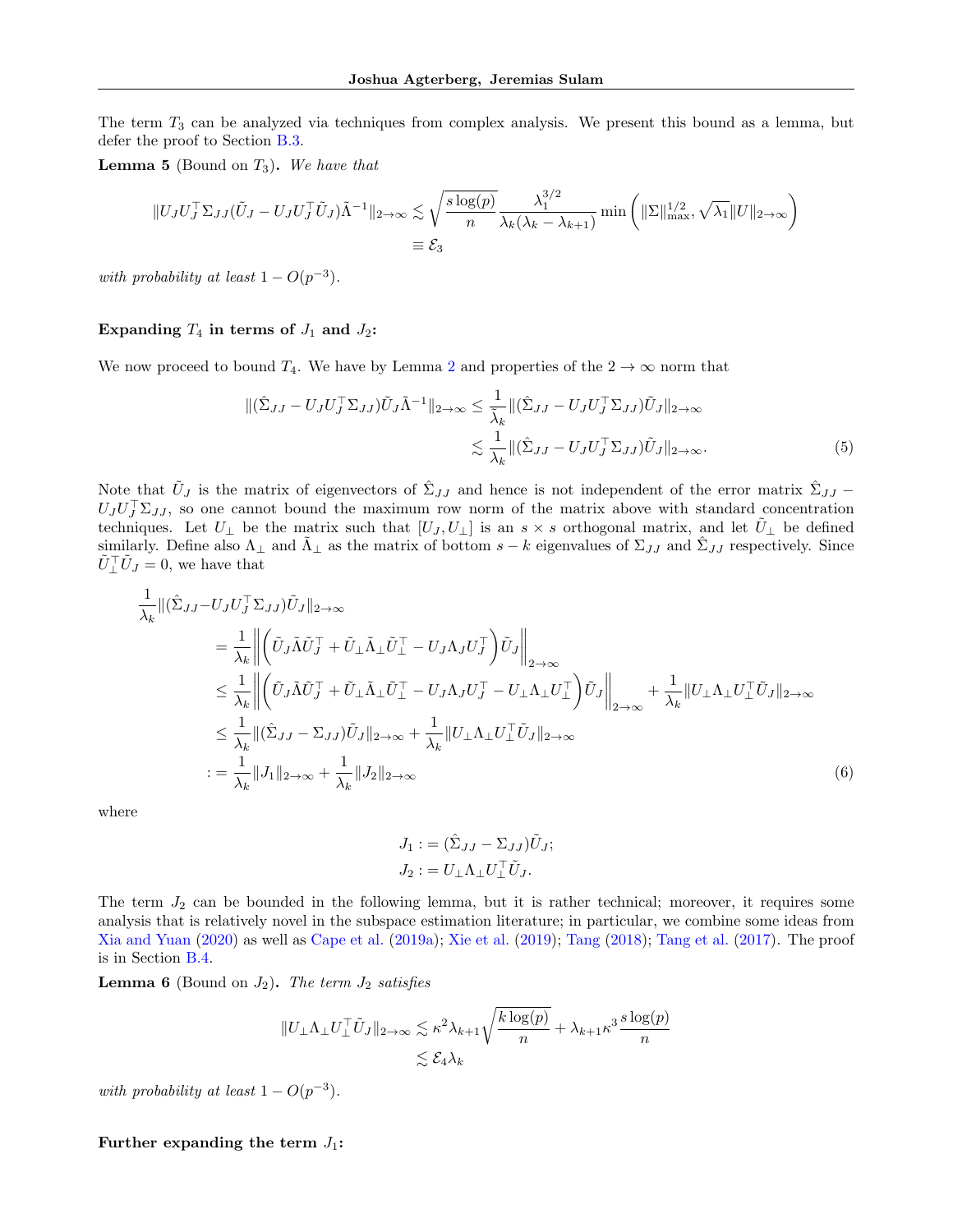What remains is to bound the first term of  $(6)$ ; i.e. the term  $J_1$ . First, note that by Assumption [3,](#page-3-3) each vector  $X_i \in \mathbb{R}^p$  is of the form  $X_i = \Sigma^{1/2} Y_i$ , where  $\mathbb{E} Y_i Y_i^\top = I$ . Let X be the  $n \times p$  matrix whose rows are the  $X_i$ 's; it follows that  $X = Y\Sigma^{1/2}$ . Let Y be partitioned via  $Y = [Y_J, Y_{J^c}]$ , where  $Y_J$  is the  $n \times s$  matrix of variables corresponding to those in J, and  $Y_{Jc}$  is the  $n \times p - s$  matrix of the other variables. Define through slight abuse of notation the matrix  $\Sigma^{1/2}_{JJ^c} := (\Sigma^{1/2})_{JJ^c}$ . With these notations in place, we observe that since  $\hat{\Sigma} = \frac{1}{n} (X^{\top} X)$  we have the block structure

$$
\hat{\Sigma}_{JJ} = \frac{1}{n} \bigg( (\Sigma^{1/2})_{JJ} Y_J^\top Y_J (\Sigma^{1/2})_{JJ} + \Sigma_{JJ^c}^{1/2} Y_{J^c}^\top Y_J (\Sigma^{1/2})_{JJ} + (\Sigma^{1/2})_{JJ} Y_J^\top Y_{J^c} (\Sigma_{JJ^c}^{1/2})^\top + \Sigma_{JJ^c}^{1/2} Y_{J^c}^\top Y_{J^c} (\Sigma_{JJ^c}^{1/2})^\top \bigg).
$$

Therefore, we observe that

$$
(\hat{\Sigma}_{JJ} - \Sigma_{JJ})\tilde{U}_J = \frac{1}{n} \left( (\Sigma^{1/2})_{JJ} (Y_J^{\top} Y_J - nI) (\Sigma^{1/2})_{JJ} + \Sigma_{JJc}^{1/2} Y_{Jc}^{\top} Y_J (\Sigma^{1/2})_{JJ} + (\Sigma^{1/2})_{JJ} Y_J^{\top} Y_{Jc} (\Sigma_{JJc}^{1/2})^{\top} + \Sigma_{JJc}^{1/2} (Y_{Jc}^{\top} Y_{Jc} - nI) (\Sigma_{JJc}^{1/2})^{\top} \right) \tilde{U}_J.
$$
\n(7)

Here the identity matrices are of size s and  $p - s$  respectively in order of appearance. In light of the structure in [\(7\)](#page-15-0), define the matrices

<span id="page-15-0"></span>
$$
K_1 := \frac{1}{n} (\Sigma^{1/2})_{JJ} (Y_J^{\top} Y_J - nI) (\Sigma^{1/2})_{JJ} \tilde{U}_J;
$$
  
\n
$$
K_2 := \frac{1}{n} \Sigma_{JJ^c}^{1/2} Y_J^{\top} Y_J (\Sigma^{1/2})_{JJ} \tilde{U}_J;
$$
  
\n
$$
K_3 := \frac{1}{n} (\Sigma^{1/2})_{JJ} Y_J^{\top} Y_{J^c} (\Sigma_{JJ^c}^{1/2})^{\top} \tilde{U}_J;
$$
  
\n
$$
K_4 := \frac{1}{n} \Sigma_{JJ^c}^{1/2} (Y_{J^c}^{\top} Y_{J^c} - nI) (\Sigma_{JJ^c}^{1/2})^{\top} \tilde{U}_J.
$$

Then

$$
J_1 = (\hat{\Sigma}_{JJ} - \Sigma_{JJ})\tilde{U}_J = K_1 + K_2 + K_3 + K_4.
$$

We have lemmas that bound the  $2 \to \infty$  norms of each of these matrices. Each of these bounds follows essentially the same set of steps:

- 1. Bound the  $2 \to \infty$  norm using properties of the  $2 \to \infty$  norm in terms of the maximum entry.
- 2. Write each entry as a sum of mean-zero subexponential random variables and use either Bernstein's inequality or the Hanson-Wright inequality (see Appendix  $C$ ) to bound the result.

The proofs for these lemmas are in Sections [B.5](#page-32-0) and [B.6.](#page-35-1) Recall that we define  $\mathcal{E}_5$  via

$$
\mathcal{E}_5 := \frac{\kappa \lambda_1}{\lambda_k - \lambda_{k+1}} \frac{s \log(p)}{n} + \kappa \sqrt{\frac{k \log(p)}{n}}
$$

$$
\equiv \frac{1}{\lambda_k} \left( \frac{\lambda_1^2}{\lambda_k - \lambda_{k+1}} \frac{s \log(p)}{n} + \lambda_1 \sqrt{\frac{k \log(p)}{n}} \right).
$$

<span id="page-15-1"></span>**Lemma 7** (The matrix  $K_1$ ). The matrix  $K_1$  satisfies

$$
\|\frac{1}{n}(\Sigma^{1/2})_{JJ}(Y_J^{\top}Y_J - nI)(\Sigma^{1/2})_{JJ}\tilde{U}\|_{2\to\infty} \lesssim \frac{\lambda_1^2}{\lambda_k - \lambda_{k+1}} \frac{s \log(p)}{n} + \lambda_1 \sqrt{\frac{k \log(p)}{n}}
$$
  

$$
\lesssim \mathcal{E}_5 \lambda_k
$$

with probability at least  $1 - O(p^{-4})$ .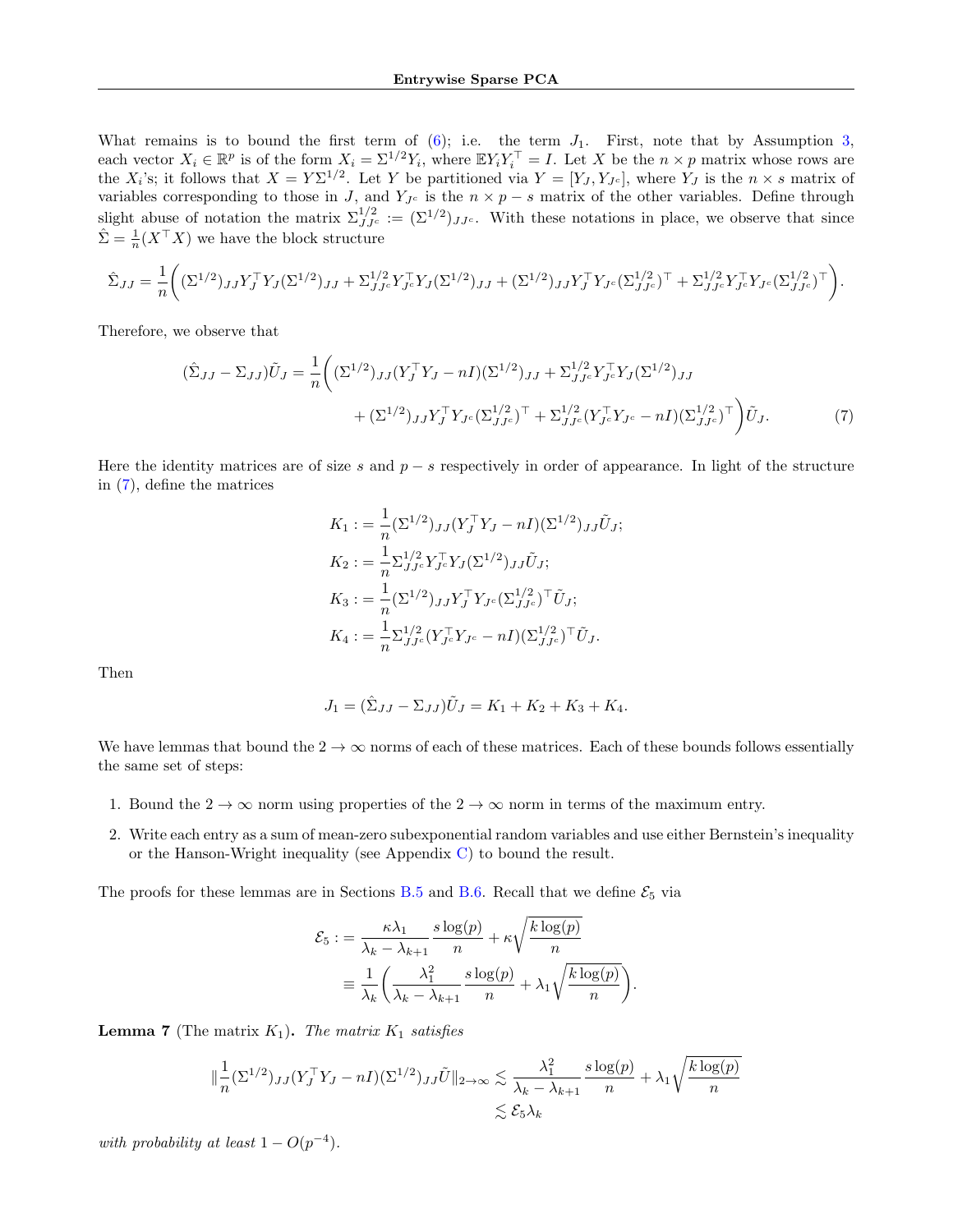<span id="page-16-0"></span>**Lemma 8** (The matrix  $K_2$ ). The matrix  $K_2$  satisfies

$$
\|\frac{1}{n}\Sigma_{JJ^c}^{1/2}Y_{J^c}^\top Y_J(\Sigma^{1/2})_{JJ}\tilde{U}\|_{2\to\infty} \lesssim \lambda_1 \sqrt{\frac{k\log(p)}{n}} + \frac{\lambda_1^2}{\lambda_k - \lambda_{k+1}}\frac{s\log(p)}{n}
$$

$$
\lesssim \mathcal{E}_5\lambda_k
$$

with probability at least  $1 - O(p^{-4})$ .

<span id="page-16-1"></span>**Lemma 9** (The matrices  $K_3$  and  $K_4$ ). The matrices  $K_3$  and  $K_4$  satisfy

$$
\|\frac{1}{n}(\Sigma^{1/2})_{JJ}Y_J^\top Y_{J^c}(\Sigma^{1/2}_{JJ^c})^\top \tilde{U}_J\|_{2\to\infty} \lesssim \frac{s \log(p)}{n} \frac{\lambda_1^2}{\lambda_k - \lambda_{k+1}} \n\lesssim \mathcal{E}_5 \lambda_k; \|\frac{1}{n}\Sigma_{JJ^c}^{1/2}(Y_{J^c}^\top Y_{J^c} - nI)(\Sigma_{JJ^c}^{1/2})^\top \tilde{U}\|_{2\to\infty} \lesssim \frac{s \log(p)}{n} \frac{\lambda_1^2}{\lambda_k - \lambda_{k+1}} \n\lesssim \mathcal{E}_5 \lambda_k
$$

with probability at least  $1 - O(p^{-3})$ .

## Putting it together:

We are now ready to complete the proof. We have that

$$
\|\tilde{U}_{J} - U_{J}W_{*}\|_{2\to\infty} \leq \left\| \left( \tilde{U}_{J}\tilde{\Lambda} - U_{J}\Lambda U^{\top}\hat{U} \right) \tilde{\Lambda}^{-1} \right\|_{2\to\infty} + \|T_{1}\|_{2\to\infty} + \|T_{2}\|_{2\to\infty}
$$
  
\n
$$
\leq \left\| \left( \tilde{U}_{J}\tilde{\Lambda} - U_{J}\Lambda U^{\top}\hat{U} \right) \tilde{\Lambda}^{-1} \right\|_{2\to\infty} + \mathcal{E}_{1} + \mathcal{E}_{2}
$$
  
\n
$$
\leq \|T_{3}\|_{2\to\infty} + \|T_{4}\|_{2\to\infty} + \mathcal{E}_{1} + \mathcal{E}_{2}
$$
  
\n
$$
\leq \|T_{4}\|_{2\to\infty} + \mathcal{E}_{1} + \mathcal{E}_{2} + \mathcal{E}_{3}
$$
  
\n
$$
\leq \frac{\|J_{1}\|_{2\to\infty} + \|J_{2}\|_{2\to\infty}}{\lambda_{k}} + \mathcal{E}_{1} + \mathcal{E}_{2} + \mathcal{E}_{3}
$$
  
\n
$$
\leq \frac{\|J_{1}\|_{2\to\infty}}{\lambda_{k}} + \mathcal{E}_{1} + \mathcal{E}_{2} + \mathcal{E}_{3} + \mathcal{E}_{4}
$$
  
\n
$$
\leq \frac{1}{\lambda_{k}} \left( \|K_{1}\|_{2\to\infty} + \|K_{2}\|_{2\to\infty} + \|K_{3}\|_{2\to\infty} + \|K_{4}\|_{2\to\infty} \right) + \mathcal{E}_{1} + \mathcal{E}_{2} + \mathcal{E}_{3} + \mathcal{E}_{4}
$$
  
\n
$$
\leq \mathcal{E}_{1} + \mathcal{E}_{2} + \mathcal{E}_{3} + \mathcal{E}_{4} + \mathcal{E}_{5}
$$

with probability at least  $1 - O(p^{-3})$ . Consequently, by the union bound and Assumption [2,](#page-3-2) this bound holds with probability at least  $1 - \delta - p^{-2}$  as desired.

## <span id="page-16-2"></span>A.3 Proof of Theorem [1](#page-4-4)

In this section we show how Theorem [1](#page-4-4) can be deduced from Theorem [2.](#page-11-1) We simply bound  $\mathcal{E}_1$  through  $\mathcal{E}_5$  using the additional assumptions introduced in Assumption [5.](#page-4-1)

Note that under Assumption [5,](#page-4-1) we have that  $\lambda_{k+1} \leq \frac{\lambda}{2}$  and  $\lambda_k \geq \lambda$ , implying that  $\lambda_k - \lambda_{k+1} \geq \frac{\lambda}{2}$ . In addition  $\lambda_1 \leq \kappa \lambda$ . Therefore,

$$
\frac{\lambda_1}{\lambda_k} \leq \frac{\kappa \lambda}{\lambda} \leq \kappa;
$$
  

$$
\frac{\lambda_1}{\lambda_k - \lambda_{k+1}} \lesssim \frac{\kappa \lambda}{\lambda} \leq \kappa.
$$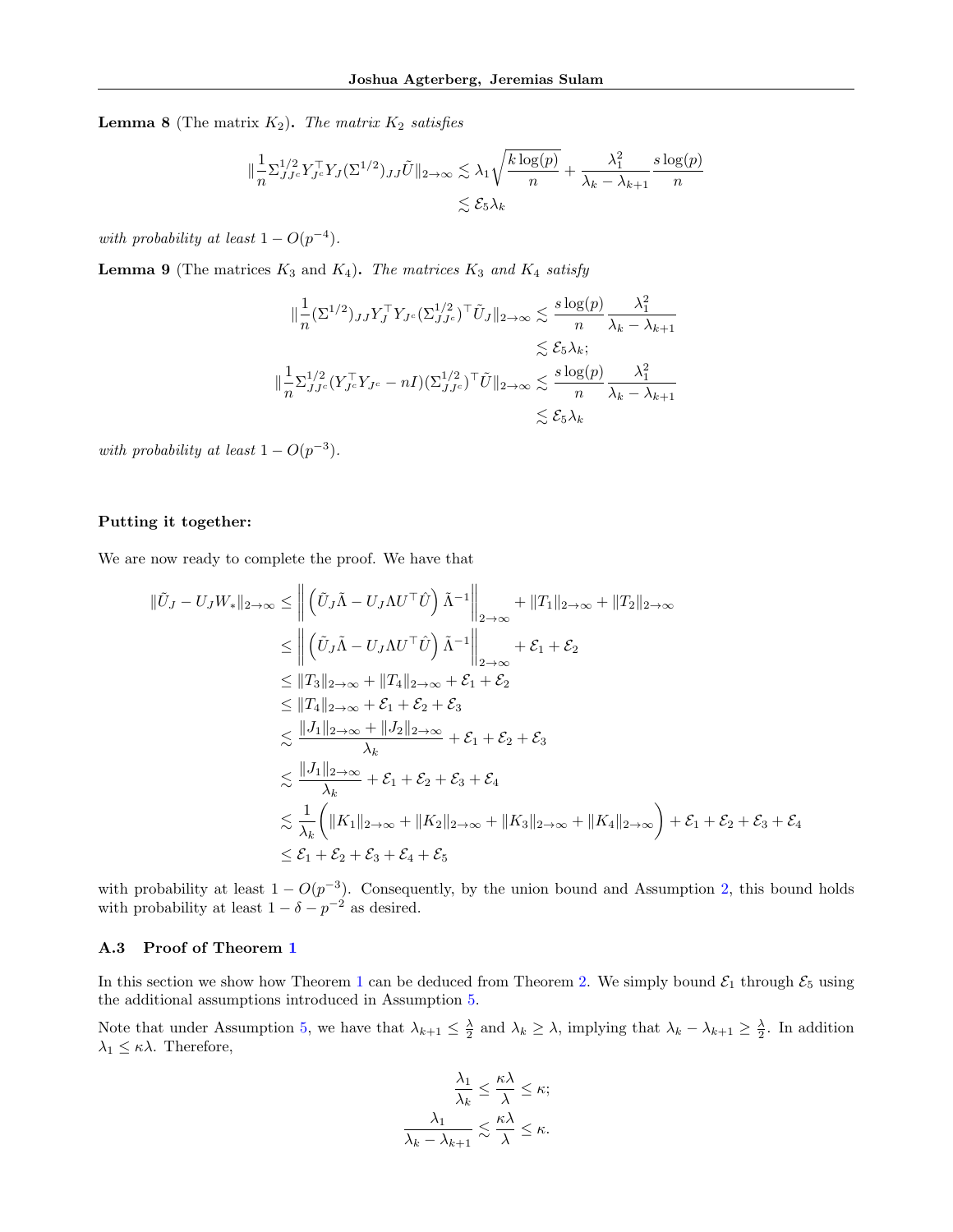Therefore,

$$
\mathcal{E}_1 = \frac{\kappa \lambda_1}{\lambda_k - \lambda_{k+1}} \frac{s \log(p)}{n} ||U||_{2 \to \infty} + \kappa k \sqrt{\frac{\log(p)}{n}} ||U||_{2 \to \infty}
$$
  

$$
\lesssim \kappa^2 \frac{s \log(p)}{n} ||U||_{2 \to \infty} + \kappa k \sqrt{\frac{\log(p)}{n}} ||U||_{2 \to \infty}
$$
  

$$
\lesssim \kappa^2 \frac{\sqrt{s k} \log(p)}{n} + \kappa \frac{k^{3/2}}{\sqrt{s}} \sqrt{\frac{\log(p)}{n}}
$$
  

$$
\lesssim \kappa^2 \frac{s \log(p)}{n} + \kappa \sqrt{\frac{k \log(p)}{n}}, \tag{8}
$$

where the penultimate inequality comes from the fact that  $||U||_{2\to\infty} \lesssim (k/s)^{1/2}$  and that  $k \lesssim \sqrt{s}$ . Similarly,

<span id="page-17-2"></span><span id="page-17-1"></span>
$$
\mathcal{E}_2 := \frac{\lambda_1^2}{(\lambda_k - \lambda_{k+1})^2} \frac{s \log(p)}{n} ||U||_{2 \to \infty}
$$
  
\n
$$
\lesssim \kappa^2 \frac{s \log(p)}{n} ||U||_{2 \to \infty}
$$
  
\n
$$
\lesssim \kappa^2 \frac{\sqrt{sk} \log(p)}{n}
$$
  
\n
$$
\lesssim \kappa^2 \frac{s \log(p)}{n}.
$$
  
\n(9)

For  $\mathcal{E}_3$ ,

$$
\mathcal{E}_{3} = \sqrt{\frac{s \log(p)}{n}} \frac{\kappa \lambda_{1}^{1/2}}{\lambda_{k} - \lambda_{k+1}} \min\left(\|\Sigma\|_{\max}^{1/2}, \sqrt{\lambda_{1}} \|U\|_{2 \to \infty}\right)
$$
  
\n
$$
\lesssim \sqrt{\frac{s \log(p)}{n}} \frac{\kappa \lambda_{1}^{1/2}}{\lambda_{k} - \lambda_{k+1}} \sqrt{\lambda_{1}} \|U\|_{2 \to \infty}
$$
  
\n
$$
\lesssim \kappa^{2} \sqrt{\frac{s \log(p)}{n}} \|U\|_{2 \to \infty}
$$
  
\n
$$
\lesssim \kappa^{2} \sqrt{\frac{k \log(p)}{n}} \tag{10}
$$

since  $||U||_{2\to\infty} \lesssim (k/s)^{1/2}$ . For  $\mathcal{E}_4$ , we have that since  $\lambda_{k+1} < \lambda_k$ , then

<span id="page-17-4"></span><span id="page-17-3"></span>
$$
\mathcal{E}_4 = \kappa^2 \frac{\lambda_{k+1}}{\lambda_k} \sqrt{\frac{k \log(p)}{n}} + \frac{\lambda_{k+1}}{\lambda_k} \kappa^3 \frac{s \log(p)}{n}
$$
  

$$
\lesssim \kappa^2 \sqrt{\frac{k \log(p)}{n}} + \kappa^3 \frac{s \log(p)}{n}.
$$
 (11)

Finally, for  $\mathcal{E}_5$ , we see that

<span id="page-17-5"></span>
$$
\mathcal{E}_5 := \frac{\kappa \lambda_1}{\lambda_k - \lambda_{k+1}} \frac{s \log(p)}{n} + \kappa \sqrt{\frac{k \log(p)}{n}}.
$$
  

$$
\lesssim \kappa^2 \frac{s \log(p)}{n} + \kappa \sqrt{\frac{k \log(p)}{n}}.
$$
 (12)

The condition number is always larger than 1. Hence, combining  $(8), (9), (10), (11)$  $(8), (9), (10), (11)$  $(8), (9), (10), (11)$  $(8), (9), (10), (11)$  $(8), (9), (10), (11)$  $(8), (9), (10), (11)$  $(8), (9), (10), (11)$  and  $(12)$  completes the proof.

# <span id="page-17-0"></span>B Proofs of Intermediate Lemmas

In this section we collect the proofs of the Lemmas needed en route to the proof of Theorem [2.](#page-11-1) All the lemmas are self-contained and repeated for convenience.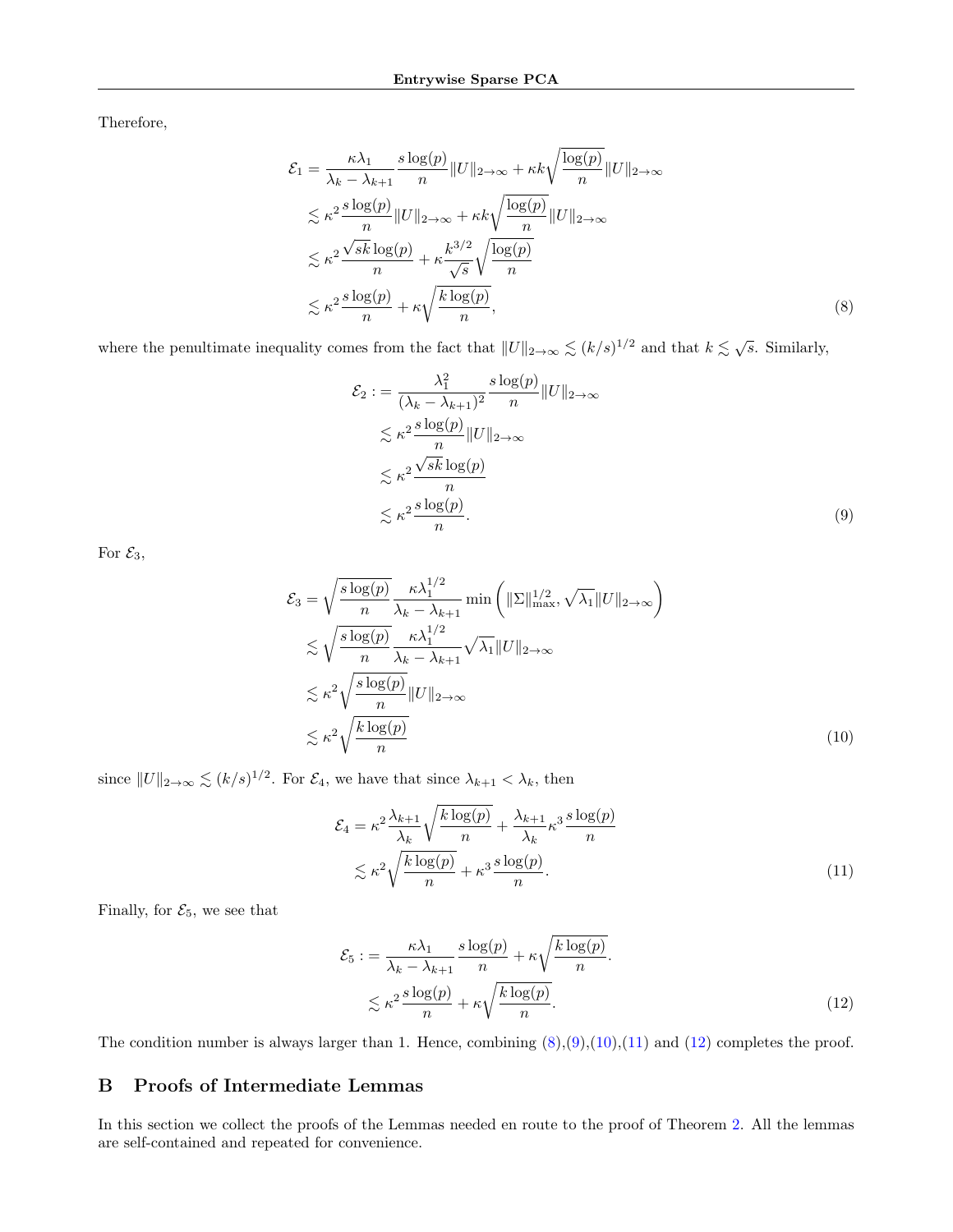#### <span id="page-18-0"></span>B.1 Proofs of Lemmas [1](#page-6-0) and [2](#page-6-1)

First, we recall the statement of Lemma [1.](#page-6-0)

**Lemma 1** (Principal Submatrix Concentration). Let J be an index set of  $\{1, ..., p\}$  of size s. Then

$$
\|\hat{\Sigma}_{JJ} - \Sigma_{JJ}\| \lesssim \lambda_1 \left(\sqrt{\frac{s}{n}} + \sqrt{\frac{\log(p)}{n}}\right)
$$

with probability at least  $1 - O(p^{-4})$ .

Proof of Lemma [1.](#page-6-0) The result is similar to [Amini and Wainwright](#page-7-4) [\(2009\)](#page-7-4), but for general subgaussian ensembles as opposed to Gaussian ensembles. The proof is standard via an  $\varepsilon$ -net; we follow similarly to the proof of Theorem 6.5 in [Wainwright](#page-9-17) [\(2019\)](#page-9-17).

Let  $\Delta = \hat{\Sigma}_{JJ} - \Sigma_{JJ}$ . First take an 1/8-net of the  $S^{s-1}$  sphere; denote these vectors  $v_1, ..., v_N$ , where  $N \leq 17^s$ (see Example 5.8 in [Wainwright](#page-9-17) [\(2019\)](#page-9-17)). Then for any s-unit vector v, there exists some vector  $v_j$  of distance at most  $\varepsilon = \frac{1}{8}$  to v. Therefore

$$
\langle v, \Delta v \rangle = \langle v_j, \Delta v_j \rangle + 2 \langle (v - v_j), \Delta v_j \rangle + \langle v - v_j, \Delta (v - v_j) \rangle.
$$

Hence, we see that by the triangle inequality and Cauchy-Schwarz,

$$
|\langle v, \Delta v \rangle| \le |\langle v_j, \Delta v_j \rangle| + 2 \|\Delta\| \|v - v_j\| \|v_j\| + \|\Delta\| \|v - v_j\|^2
$$
  

$$
\le |\langle v_j, \Delta v_j \rangle| + \frac{1}{2} \|\Delta\|,
$$

where the final inequality comes from the fact that  $v_j$  is at most distance  $\frac{1}{8}$  to v. Letting v denote the unit vector achieving  $\sup \langle v, Qv \rangle$  and rearranging we have that

$$
\|\Delta\| \le 2|\langle v_j, \Delta v_j \rangle| \le 2 \max_{1 \le i \le n} |\langle v_i, \Delta v_i \rangle|.
$$

So we therefore have that

$$
\mathbb{E}(\exp(\lambda||\Delta||)) \leq \mathbb{E}\bigg(\exp(2\lambda \max_{1\leq i\leq N}|\langle v_i,\Delta v_i\rangle|)\bigg) \leq \sum_{i=1}^N\bigg(\mathbb{E}(\exp(2\lambda\langle v_i,\Delta v_i\rangle)) + \mathbb{E}(\exp(-2\lambda\langle v_i,\Delta v_i\rangle))\bigg).
$$

We now bound the mgf above, which is the primary technical difference between this and Theorem 6.5 in [Wainwright](#page-9-17) [\(2019\)](#page-9-17). Denote  $X_i[J]$  as the vector  $X_i$  with only the components in J, and let u be an arbitrary unit vector. From the assumption the  $X_i$ 's are iid we have that

$$
\mathbb{E} \exp(tu^\top \Delta u) = \prod_{i=1}^n \mathbb{E}_{X_i} \left[ \exp \left( \frac{t}{n} [(X_i[J]^\top u)^2 - u^\top \Sigma_{JJ} u] \right) \right]
$$
  
= 
$$
\left( \mathbb{E}_{X_1} \left[ \exp \left( \frac{t}{n} [(X_1[J]^\top u)^2 - u^\top \Sigma_{JJ} u] \right) \right] \right)^n.
$$

Let  $\varepsilon$  be a Rademacher random variable independent of  $X_1$ . Then by the contraction property of Rademacher random variables,

$$
\mathbb{E}_{X_1} \left[ \exp \left( \frac{t}{n} [(X_1[J]^{\top} u)^2 - u^{\top} \Sigma_{JJ} u] \right) \right] \leq \mathbb{E}_{X_1, \varepsilon} \left[ \exp \left( \frac{2t}{n} \varepsilon ((X_1[J])^{\top} u)^2 \right) \right]
$$
  

$$
= \sum_{k=0}^{\infty} \frac{1}{k!} \left( \frac{2t}{n} \right)^k \mathbb{E} (\varepsilon^k (X_1[J]^{\top} u)^{2k})
$$
  

$$
= 1 + \sum_{k=1}^{\infty} \frac{1}{(2k)!} \left( \frac{2t}{n} \right)^{2k} \mathbb{E}((X_1[J]^{\top} u)^{4k})
$$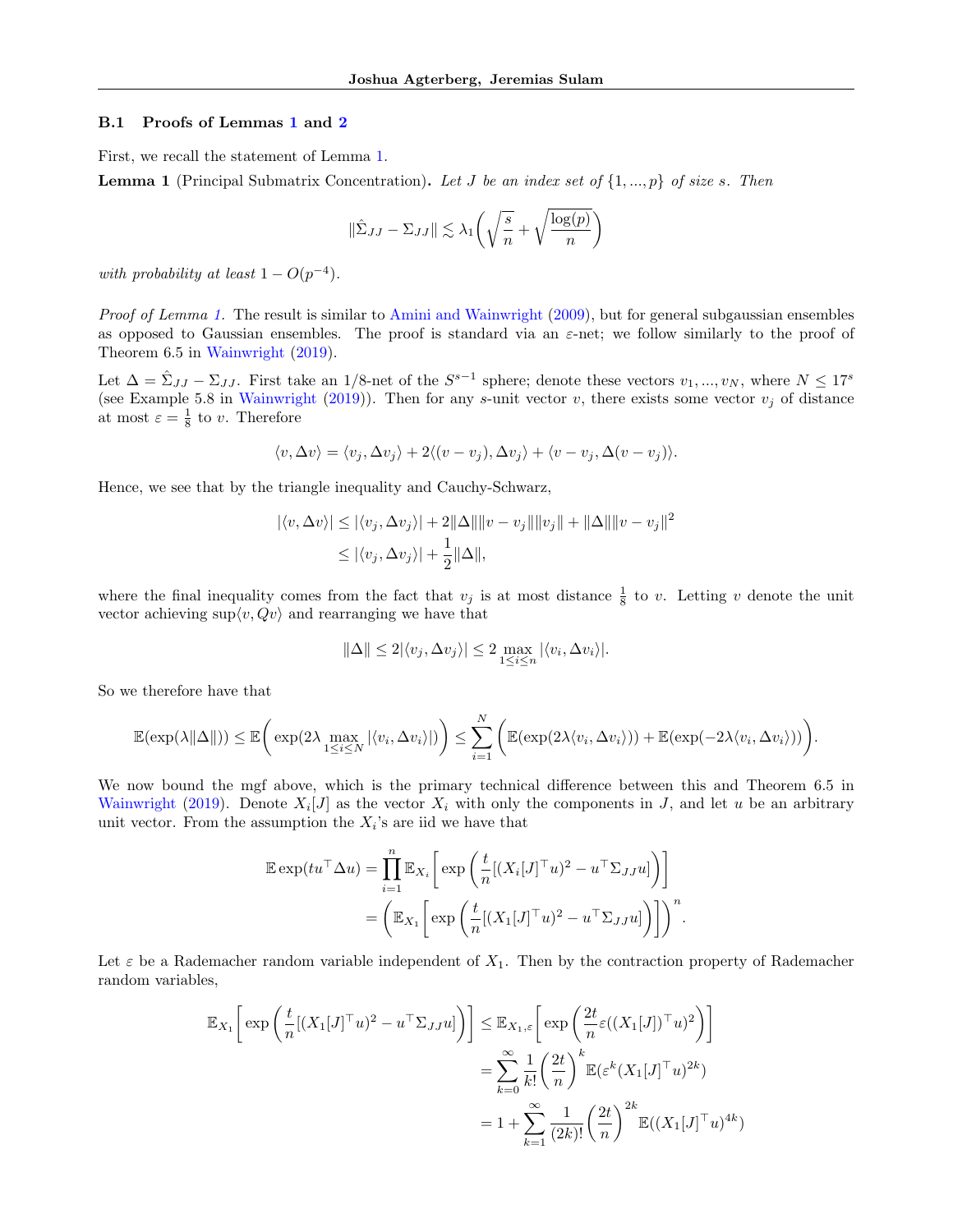where the first is by the series expansion for the exponential, and the second is by noting that the  $\varepsilon$  are rademacher and hence have vanishing odd moments.

Note that by assumption the  $X_i$ 's can be written as  $X_i = \Sigma^{1/2} Y_i$  for some independent  $Y_i$ 's satisfying  $||Y_{ij}||_{\psi_2} \leq 1$ . Note that by assumption the  $\Lambda_i$  s can be written as  $\Lambda_i = \Sigma^{1/2} \Gamma_i$  for some independent  $\Gamma_i$  s satisfy Then  $\|\Sigma^{1/2} Y_i\|_{\psi_2} \leq \sqrt{\lambda_1}$ . Hence, by equivalence of the subgaussian norm, the moments satisfy

$$
\mathbb{E}((X_1[J]^{\top}u)^{4k}) \le \frac{(4k)!}{2^{2k}(2k)!}(\sqrt{8}e\lambda_1^{1/2})^{4k}.
$$

From this, we deduce

$$
1 + \sum_{k=1}^{\infty} \frac{1}{(2k)!} \left(\frac{2t}{n}\right)^{2k} \mathbb{E}((X_1[J]^{\top}u)^{4k}) \leq 1 + \sum_{k=1}^{\infty} \frac{1}{(2k)!} \left(\frac{2t}{n}\right)^{2k} \frac{(4k)!}{2^{2k}(2k)!} (\sqrt{8}e\lambda_1^{1/2})^{4k}
$$

$$
\leq 1 + \sum_{k=1}^{\infty} \left(\frac{16t}{n}e^2\lambda_1\right)^{2k}
$$

which is a geometric series. Hence, since  $\frac{1}{1-a} \leq e^{2a}$  for all  $a \in [0, 1/2]$ , we have that

$$
1 + \sum_{k=1}^{\infty} \left(\frac{16t}{n}e^2\lambda_1\right)^{2l} \le \exp\left(2\left[\frac{16t}{n}e^2\lambda_1\right]^2\right)
$$

for all  $|t| < \frac{n}{32e^2\lambda_1}$ . Therefore, we have shown

$$
\mathbb{E}\exp(tu^\top \Delta u) \le \exp\bigg(512\frac{t^2}{n}e^4\lambda_1^2\bigg).
$$

From here, using the sum, we have that for all  $|t| < \frac{n}{64e^2\lambda_1}$  that

$$
\mathbb{E}(\exp(t\|\Delta\|)) \le \sum_{i=1}^{N} \left( \mathbb{E}(\exp(2t\langle v_i, \Delta v_i \rangle)) + \mathbb{E}(\exp(-2t\langle v_i, \Delta v_i \rangle)) \right)
$$
  

$$
\le 2Ne^{2048\frac{t^2}{n}e^4\lambda_1^2}
$$
  

$$
\le \exp(C\frac{t^2\lambda_1^2}{n} + 4s),
$$

since  $2(17<sup>s</sup>) \le e^{4s}$ . Therefore, by the Chernoff bound,

$$
\mathbb{P}\bigg(\|\Delta\| > \eta\bigg) \le \exp\bigg(C\frac{t^2\lambda_1^2}{n} + 4s - \eta t\bigg).
$$

Minimizing over  $t$  shows that

$$
t = \frac{n\eta}{2C\lambda_1^2}
$$

is the minimizer provided that  $\eta < \frac{C\lambda_1}{32e^2}$ . Plugging this value of t in yields

$$
\mathbb{P}\left(\left\|\Delta\right\| > \eta\right) \le \exp\left(4s - \frac{\eta^2 n}{4C\lambda_1^2}\right)
$$

$$
= \exp\left[n\left(\frac{4s}{n} - \frac{\eta^2}{4C\lambda_1^2}\right)\right].
$$

Suppose  $\eta = C_2 \lambda_1 \left( \sqrt{\frac{s}{n}} + \sqrt{\frac{4 \log(p)}{n}} \right)$ n for some sufficiently large constant  $C_2$ . Note that Assumption [1](#page-3-4) ensures that this choice of  $\eta$  satisfies  $\eta < \frac{C\lambda_1}{32e^2}$  since  $s/n = o(1)$  and  $\log(p)/n = o(1)$ . Therefore, with this choice of  $\eta$ , we have that

$$
\exp\left[n\left(\frac{4s}{n} - \frac{\eta^2}{4C\lambda_1^2}\right)\right] \le \exp(-4\log(p))
$$
  

$$
\le p^{-4}.
$$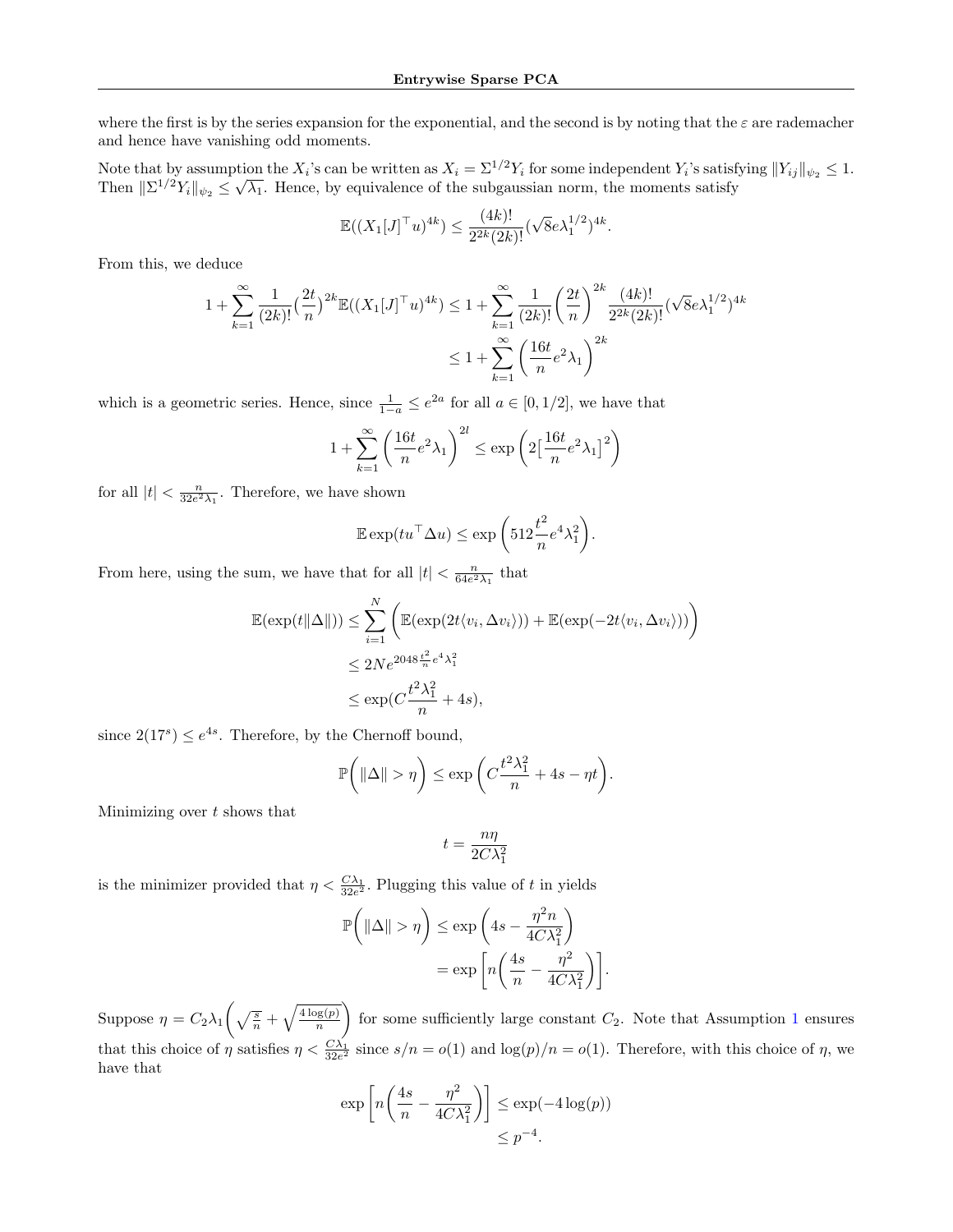Consequently, recalling that  $\Delta = \hat{\Sigma}_{JJ} - \Sigma_{JJ}$  we have that

$$
\mathbb{P}\bigg[\|\hat{\Sigma}_{JJ} - \Sigma_{JJ}\| > C_2\lambda_1 \left(\sqrt{\frac{s}{n}} + \sqrt{\frac{4\log(p)}{n}}\right)\bigg] \le p^{-4}
$$

as desired.

Again, we recall the statement of Lemma [2.](#page-6-1)

**Lemma 2** (Existence of an Eigengap). Under the event in Lemma [1](#page-6-0) and Assumption [4,](#page-3-0) the eigenvalues of  $\hat{\Sigma}_{JJ}$ and  $\Sigma_{JJ}$  satisfy

$$
\lambda_k - \tilde{\lambda}_{k+1} \ge \frac{\lambda_k - \lambda_{k+1}}{8}; \qquad \tilde{\lambda}_k - \lambda_{k+1} \ge \frac{\lambda_k - \lambda_{k+1}}{8};
$$

$$
\tilde{\lambda}_k \ge \frac{\lambda_k}{4}.
$$

Consequently, this bound holds with probability at least  $1 - O(p^{-4})$ .

*Proof of Lemma [2.](#page-6-1)* By Weyl's inequality, the event in Lemma [1](#page-6-0) implies that for all  $1 \le i \le s$  that

$$
|\lambda_i - \tilde{\lambda}_i| \le C\lambda_1 \left(\sqrt{\frac{s}{n}} + \sqrt{\frac{\log(p)}{n}}\right).
$$

Note that  $\Sigma_{JJ}$  is a principal submatrix of  $\Sigma$ ; hence its eigenvalues satisfy  $\lambda_i(\Sigma_{JJ}) \leq \lambda_i$  for all  $i \geq k+1$  (when  $1 \leq i \leq k$  we have equality). Therefore, By Assumption [4,](#page-3-0) we have that

$$
\lambda_k - \tilde{\lambda}_{k+1} \ge \lambda_k - \lambda_{k+1}(\Sigma_{JJ}) - C\lambda_1 \left(\sqrt{\frac{s}{n}} + \sqrt{\frac{\log(p)}{n}}\right)
$$
  

$$
\ge \lambda_k - \lambda_{k+1} - C\lambda_1 \left(\sqrt{\frac{s}{n}} + \sqrt{\frac{\log(p)}{n}}\right)
$$
  

$$
\ge \frac{7}{8}(\lambda_k - \lambda_{k+1})
$$
  

$$
\ge \frac{\lambda_k - \lambda_{k+1}}{8},
$$

and similarly for  $\tilde{\lambda}_k - \lambda_{k+1}$ . For the final bound,

$$
\tilde{\lambda}_k \geq \lambda_k - C\lambda_1 \left( \sqrt{\frac{s}{n}} + \sqrt{\frac{\log(p)}{n}} \right) \\
\geq \lambda_k - \lambda_k / 8 \\
\geq \frac{\lambda_k}{4},
$$

 $\Box$ 

which completes the proof.

#### <span id="page-20-0"></span>B.2 Proof of Lemmas [3](#page-13-0) and [4](#page-13-1)

First we will recall the statement of Lemma [3.](#page-13-0) **Lemma 3** (Bound on  $T_1$ ). We have that

$$
||U_J(\Lambda U_J^\top \tilde{U}_J - U_J^\top \tilde{U}_J \tilde{\Lambda})\tilde{\Lambda}^{-1}||_{2\to\infty} \lesssim \frac{||U||_{2\to\infty} \lambda_1^2}{\lambda_k(\lambda_k - \lambda_{k+1})} \frac{s \log(p)}{n} + \frac{k\lambda_1 ||U||_{2\to\infty}}{\lambda_k} \sqrt{\frac{\log(p)}{n}}
$$
  

$$
\equiv \mathcal{E}_1
$$

with probability at least  $1 - O(p^{-4})$ .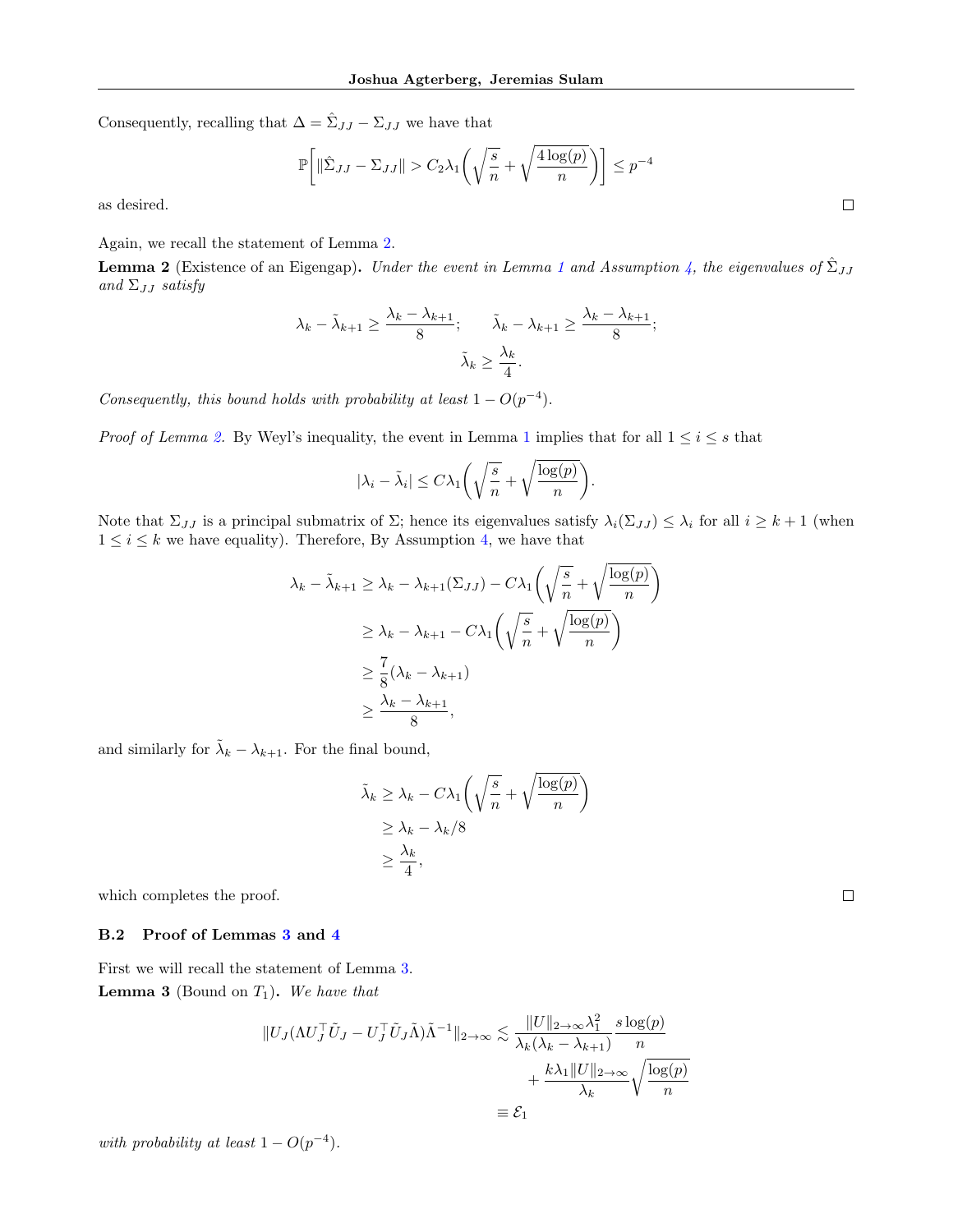*Proof of Lemma [3.](#page-13-0)* Note that by properties of the  $2 \rightarrow \infty$  norm, we have

$$
||U_J(\Lambda U_J^\top \tilde{U} - U_J^\top \tilde{U}_J \tilde{\Lambda}) \tilde{\Lambda}^{-1}||_{2 \to \infty} \le ||U_J||_{2 \to \infty} ||\Lambda U_J^\top \tilde{U} - U_J^\top \tilde{U}_J \tilde{\Lambda}||\hat{\lambda}_k^{-1}.
$$
\n(13)

We note that  $\lambda_k \lesssim \tilde{\lambda}_k$  with probability  $1 - O(p^{-4})$  by Lemma [2.](#page-6-1) Furthermore, by the eigenvector equation,

<span id="page-21-0"></span>
$$
\Lambda U_J^\top \tilde{U}_J - U_J^\top \tilde{U}_J \tilde{\Lambda} = (U_J \Lambda)^\top \tilde{U}_J - U_J^\top \tilde{U}_J \tilde{\Lambda}
$$
  
=  $(\Sigma_{JJ} U_J)^\top \tilde{U} - U_J^\top \hat{\Sigma}_{JJ} \tilde{U}_J$   
=  $U_J^\top (\Sigma_{JJ} - \hat{\Sigma}_{JJ}) \tilde{U}_J.$ 

In addition,

$$
U_J^\top (\Sigma_{JJ} - \hat{\Sigma}_{JJ}) \tilde{U}_J = U_J^\top (\Sigma_{JJ} - \hat{\Sigma}_{JJ}) U_J U_J^\top \tilde{U}_J + U_J^\top (\Sigma_{JJ} - \hat{\Sigma}_{JJ}) (I - U_J U_J^\top) \tilde{U}_J.
$$

The second term satisfies

$$
||U_J^\top (\Sigma_{JJ} - \hat{\Sigma}_{JJ})(I - U_J U_J^\top) \tilde{U}_J|| \leq ||U_J^\top (\Sigma_{JJ} - \hat{\Sigma}_{JJ})||||(I - U_J U_J^\top) \tilde{U}_J||.
$$

Note that

$$
\begin{aligned} \|(\Sigma_{JJ} - \hat{\Sigma}_{JJ})U_J\| &\le \|(\Sigma_{JJ} - \hat{\Sigma}_{JJ})\| \|U_J\| \\ &\le \|\Sigma_{JJ} - \hat{\Sigma}_{JJ}\| \end{aligned}
$$

since  $U_J$  has orthonormal columns. Therefore, by Lemma [1,](#page-6-0)

<span id="page-21-2"></span><span id="page-21-1"></span>
$$
||U_J^\top (\Sigma_{JJ} - \hat{\Sigma}_{JJ})|| \lesssim \lambda_1 \left( \sqrt{\frac{s \log(p)}{n}} \right).
$$
\n(14)

Note that  $||(I - U_J U_J^{\top})\tilde{U}_J || \lesssim ||\sin\Theta(U_J, \tilde{U}_J)|| \lesssim ||U_J U_J^{\top} - \tilde{U}_J \tilde{U}_J^{\top}||$  (see Lemma [10](#page-38-1) in Appendix [C\)](#page-38-0). Therefore, by Proposition [1,](#page-6-2) we have that

$$
\|(I - U_J U_J^\top) \tilde{U}_J\| \lesssim \frac{\lambda_1}{\lambda_k - \lambda_{k+1}} \left( \sqrt{\frac{s \log(p)}{n}} \right). \tag{15}
$$

In summary, we have shown so far that by  $(13)$ ,  $(14)$ , and  $(15)$ ,

$$
||U_J(\Lambda U_J^\top \tilde{U}_J - U_J^\top \tilde{U}_J \tilde{\Lambda})\tilde{\Lambda}^{-1}||_{2\to\infty} \lesssim \frac{||U||_{2\to\infty}\lambda_1^2}{\lambda_k(\lambda_k - \lambda_{k+1})} \frac{s \log(p)}{n} + \frac{||U||_{2\to\infty}}{\lambda_k} ||U_J^\top (\Sigma_{JJ} - \hat{\Sigma}_{JJ})U_J U_J^\top \tilde{U}_J||.
$$

Therefore, we focus on bounding the term

$$
||U_J^\top (\Sigma_{JJ} - \hat{\Sigma}_{JJ}) U_J U_J^\top \tilde{U}_J||.
$$

Naively,  $||U_J^\top \tilde{U}_J|| \leq 1$  so by submultiplicativity, we have that

$$
||U_J^\top (\Sigma_{JJ} - \hat{\Sigma}_{JJ}) U_J U_J^\top \tilde{U}_J|| \leq ||U_J^\top (\Sigma_{JJ} - \hat{\Sigma}_{JJ}) U_J||.
$$

For any indices  $i$  and  $k$ , the entry of the above matrix can be written as

$$
\frac{1}{n}\sum_{l=1}^n \langle (U_J)_{\cdot i}, (X_l X_l^\top - \mathbb{E}(X_l X_l^\top))(U_J)_{\cdot k} \rangle = \frac{1}{n}\sum_{l=1}^n \Big( ((U_J)_{\cdot i}^\top X_l)(X_l^\top (U_J)_{\cdot k}) - (U_J)_{\cdot i}^\top \Sigma (U_J)_{\cdot k} \Big).
$$

This is a sum of independent, mean-zero subexponential random variables. Therefore, to apply the generalized Bernstein inequality (see Theorem [3](#page-38-2) in Appendix [C\)](#page-38-0), we need to find the  $\psi_1$  norm of the above random variable.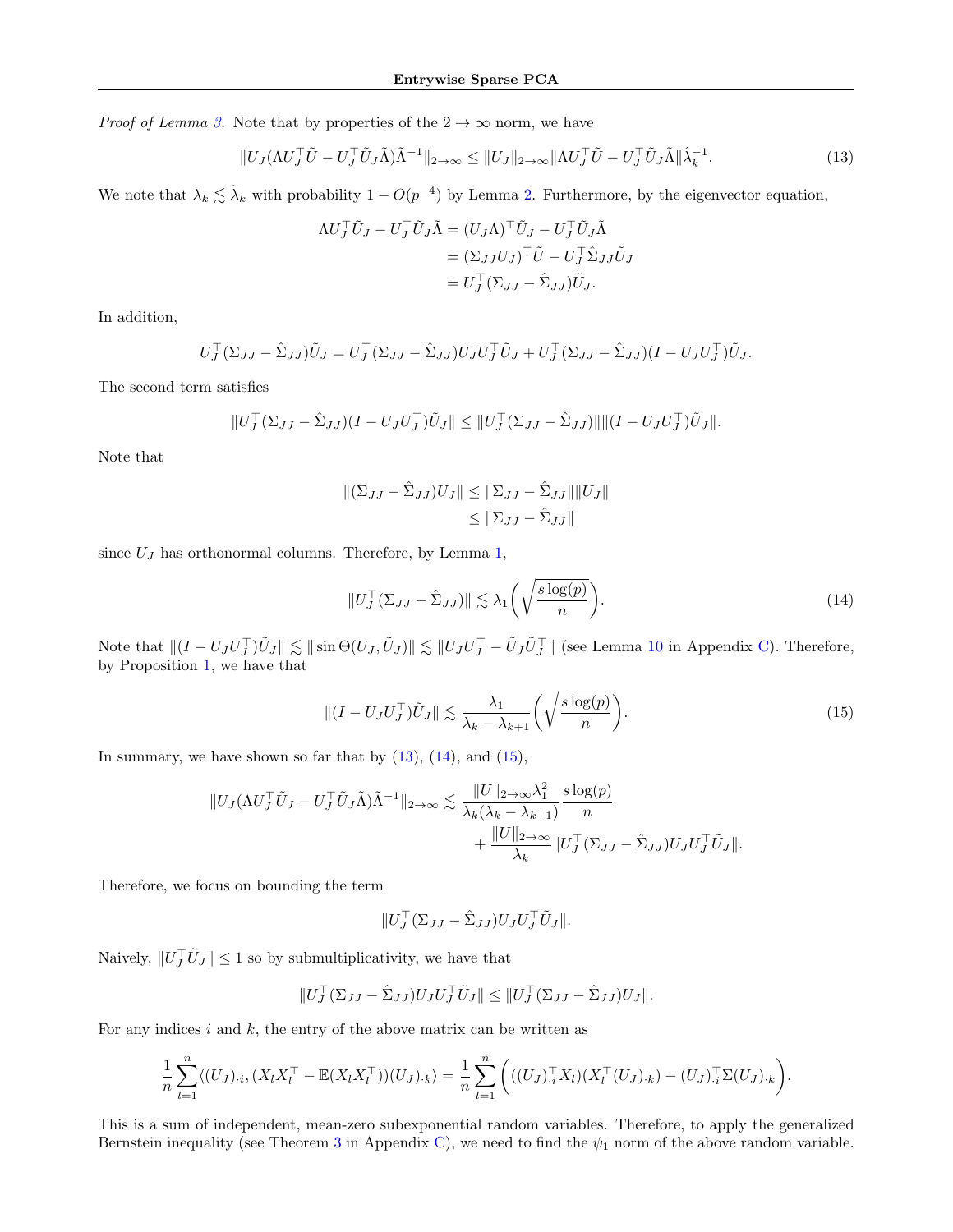By properties of the  $\psi_1$  norm, we have that

$$
\begin{aligned} \|((U_J)_{\cdot i}^\top X_l)(X_l^\top (U_J)_{\cdot k}) - (U_J)_{\cdot j}^\top \Sigma (U_J)_{\cdot i} \|_{\psi_1} &\leq C \|((U_J)_{\cdot i}^\top X_l)(X_l^\top (U_J)_{\cdot k})\|_{\psi_1} \\ &\leq C \|((U_J)_{\cdot i}^\top X_l\|_{\psi_2} \|X_l^\top (U_J)_{\cdot k}\|_{\psi_2} \\ &= C \|((U_J)_{\cdot i}^\top \Sigma^{1/2} Y_l\|_{\psi_2} \|Y_l^\top \Sigma^{1/2} (U_J)_{\cdot k} \|_{\psi_2} \\ &= C \sqrt{\lambda_i \lambda_k} \|((U_J)_{\cdot i}^\top Y_l\|_{\psi_2} \|U_J)_{\cdot k}^\top Y_l\|_{\psi_2} \\ &\leq C \sqrt{\lambda_j \lambda_k} \\ &\leq C \lambda_1 \end{aligned}
$$

since  $X_l = \Sigma^{1/2} Y_l$ , the  $(U_J)_{\cdot i}$  are the eigenvectors of  $\Sigma$  and the vectors Y are assumed to be subgaussian with unit  $\psi_2$  norm. Therefore, by the generalized Bernstein inequality (Theorem [3\)](#page-38-2), we have that for fixed i, k, that

$$
\mathbb{P}\bigg(\big|\frac{1}{n}\sum_{l=1}^n \langle (U_J)_{\cdot i}, (X_l X_l^\top - \mathbb{E}(X_l X_l^\top))(U_J)_{\cdot k}\big|\rangle \ge t\bigg) \le 2 \exp\bigg[-c_0 n \min\bigg(\frac{t^2}{(\lambda_1)^2}, \frac{t}{\lambda_1}\bigg)\bigg].
$$

Since  $\log(k) \ll \log(p)$ , taking  $t = C \lambda_1 \sqrt{\frac{2 \log(k) + 4 \log(p)}{n}}$  $\frac{f^2 + 4 \log(p)}{n}$  for some constant C yields that

$$
\begin{aligned} |(U_J^\top (\Sigma_{JJ} - \hat{\Sigma}_{JJ}) U_J)_{ik}| &\leq C \lambda_1 \sqrt{\frac{2 \log(k) + 4 \log(p)}{n}} \\ &\lesssim \lambda_1 \sqrt{\frac{\log(p)}{n}} \end{aligned}
$$

with probability at least  $1 - O(p^{-4}k^{-2})$ . Therefore,

$$
||U_J^{\top}(\Sigma_{JJ} - \hat{\Sigma}_{JJ})U_J|| \le ||U_J^{\top}(\Sigma_{JJ} - \hat{\Sigma}_{JJ})U_J||_F
$$
  
\n
$$
\le k||U_J^{\top}(\Sigma_{JJ} - \hat{\Sigma}_{JJ})U_J||_{\text{max}}
$$
  
\n
$$
\le Ck\lambda_1 \sqrt{\frac{2\log(k) + 4\log(p)}{n}}
$$
  
\n
$$
\le k\lambda_1 \sqrt{\frac{\log(p)}{n}}
$$

with probability at least  $1-O(p^{-4})$  by taking a union bound over all  $k^2$  entries. Therefore, putting it all together, we see that

$$
||U_J(\Lambda U_J^\top \tilde{U} - U_J^\top \tilde{U}_J \tilde{\Lambda})\tilde{\Lambda}^{-1}||_{2\to\infty} \lesssim \frac{||U||_{2\to\infty} \lambda_1^2}{\lambda_k(\lambda_k - \lambda_{k+1})} \frac{s \log(p)}{n} + \frac{k\lambda_1 ||U||_{2\to\infty}}{\lambda_k} \sqrt{\frac{\log(p)}{n}}
$$

with probability at least  $1 - O(p^{-4})$  as desired.

Now we prove Lemma [4.](#page-13-1)

**Lemma 4** (Bound on  $T_2$ ). We have that

$$
||U_J(W_* - U_J^\top \tilde{U}_J)||_{2 \to \infty} \lesssim \frac{||U||_{2 \to \infty} \lambda_1^2}{(\lambda_k - \lambda_{k+1})^2} \frac{s \log(p)}{n}
$$
  

$$
\equiv \mathcal{E}_2
$$

with probability at least  $1 - O(p^{-4})$ .

Proof of Lemma [4.](#page-13-1) This proof follows similarly to ideas in [Cape et al.](#page-8-6) [\(2019a\)](#page-8-6); [Abbe et al.](#page-7-9) [\(2020b\)](#page-7-9); [Lei](#page-9-9) [\(2019\)](#page-9-9).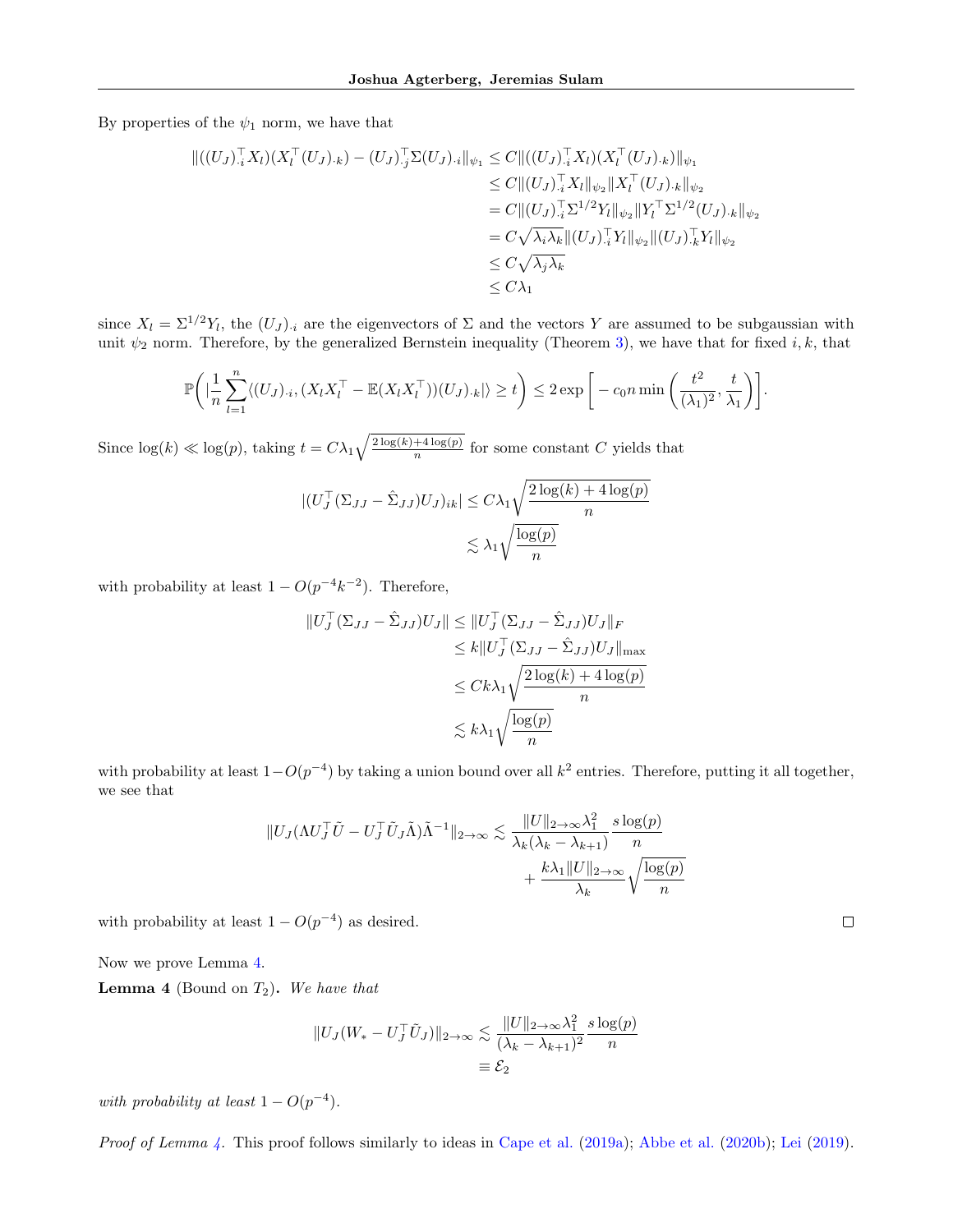By properties of the  $2 \rightarrow \infty$  norm, we have

$$
||U_J(W_* - U_J^{\top} \tilde{U}_J)||_{2 \to \infty} \le ||U_J||_{2 \to \infty} ||W_* - U_J^{\top} \tilde{U}_J||.
$$

We will now analyze the term inside the spectral norm. Note that  $W_*$  is the Frobenius-optimal Procrustes transformation. Let  $V_1 \Sigma V_2^{\top}$  be the SVD of  $U_J^{\top} \tilde{U}_J$ . Then  $\Sigma$  contains the sines of the canonical angles between  $U_J$  and  $\tilde{U}_J$  (see [Bhatia](#page-7-12) [\(1997\)](#page-7-12) or [Stewart and Sun](#page-9-14) [\(1990\)](#page-9-14) for details; Lemma [10](#page-38-1) in Appendix [C](#page-38-0) also contains equivalent expressions for the sin Θ distances). Then, letting  $\theta_j$  be the canonical angles and  $\sigma_j = \cos(\theta_j)$ ,

$$
||W_{*} - U_{J}^{\top}\tilde{U}_{J}|| = ||V_{1}V_{2}^{\top} - V_{1}\Sigma V_{2}^{\top}||
$$
  
\n
$$
= ||I - \Sigma||
$$
  
\n
$$
= \max_{1 \leq j \leq k} |(1 - \sigma_{j})|
$$
  
\n
$$
\leq \max_{1 \leq j \leq k} (1 - \sigma_{j}^{2})
$$
  
\n
$$
= \max_{j} \sin^{2}(\theta_{j})
$$
  
\n
$$
= ||U_{J}U_{J}^{\top} - \tilde{U}_{J}\tilde{U}_{J}^{\top}||^{2}
$$
  
\n
$$
\leq \frac{\lambda_{1}^{2}}{(\lambda_{k} - \lambda_{k+1})^{2}} \frac{s \log(p)}{n}.
$$

with probability at least  $1 - O(p^{-4})$  by Proposition [1.](#page-6-2)

#### B.3 Proof of Lemma [5](#page-14-0)

<span id="page-23-0"></span>Recall the statement of Lemma [5.](#page-14-0) **Lemma 5** (Bound on  $T_3$ ). We have that

$$
||U_J U_J^\top \Sigma_{JJ} (\tilde{U}_J - U_J U_J^\top \tilde{U}_J) \tilde{\Lambda}^{-1}||_{2 \to \infty} \lesssim \sqrt{\frac{s \log(p)}{n}} \frac{\lambda_1^{3/2}}{\lambda_k (\lambda_k - \lambda_{k+1})} \min\left( ||\Sigma||_{\max}^{1/2}, \sqrt{\lambda_1} ||U||_{2 \to \infty} \right)
$$
  

$$
\equiv \mathcal{E}_3
$$

with probability at least  $1 - O(p^{-3})$ .

*Proof of Lemma [5.](#page-14-0)* Note that since  $U_J^{\top} \Sigma_{JJ} = \Lambda U_J^{\top}$ , we have that

$$
\|U_J U_J^\top \Sigma_{JJ} (\tilde{U}_J - U_J U_J^\top \tilde{U}_J) \tilde{\Lambda}^{-1} \|_{2 \to \infty} \le \frac{\|U\|_{2 \to \infty}}{\tilde{\lambda}_k} \|U_J^\top \Sigma_{JJ} (\tilde{U}_J - U_J U_J^\top \tilde{U}_J) \| \le \frac{\|U\|_{2 \to \infty}}{\tilde{\lambda}_k} \| \Lambda U_J^\top (\tilde{U}_J \tilde{U}_J^\top - U_J U_J^\top) \|.
$$

On the other hand,

$$
||U_J U_J^\top \Sigma_{JJ} (\tilde{U}_J - U_J U_J^\top \tilde{U}_J) \tilde{\Lambda}^{-1}||_{2 \to \infty} \le \frac{||U \Lambda^{1/2}||_{2 \to \infty}}{\tilde{\lambda}_k} ||\Lambda^{1/2} U_J^\top (\tilde{U}_J - U_J U_J^\top \tilde{U}_J) ||
$$
  

$$
\le \frac{\sqrt{||\Sigma||_{\max}}}{\tilde{\lambda}_k} ||\Lambda^{1/2} U_J^\top (\tilde{U}_J \tilde{U}_J^\top - U_J U_J^\top) ||,
$$

where the term  $||\Sigma||_{\text{max}}$  comes from the fact that

$$
|U_J U_J^\top \Sigma_{i,j}| = |\langle (U \Lambda^{1/2})_i, (U \Lambda^{1/2})_j \rangle|,
$$

and hence that

$$
||U|\Lambda|^{1/2}||_{2\to\infty} = \max_{i} \sqrt{\langle (U\Lambda^{1/2})_i, (U\Lambda^{1/2})_i \rangle}
$$
  

$$
\leq \max_{i} \sqrt{|(U_J U_J^\top \Sigma)_{ii}|}
$$
  

$$
\leq \max_{i,j} \sqrt{|\Sigma_{ij}|},
$$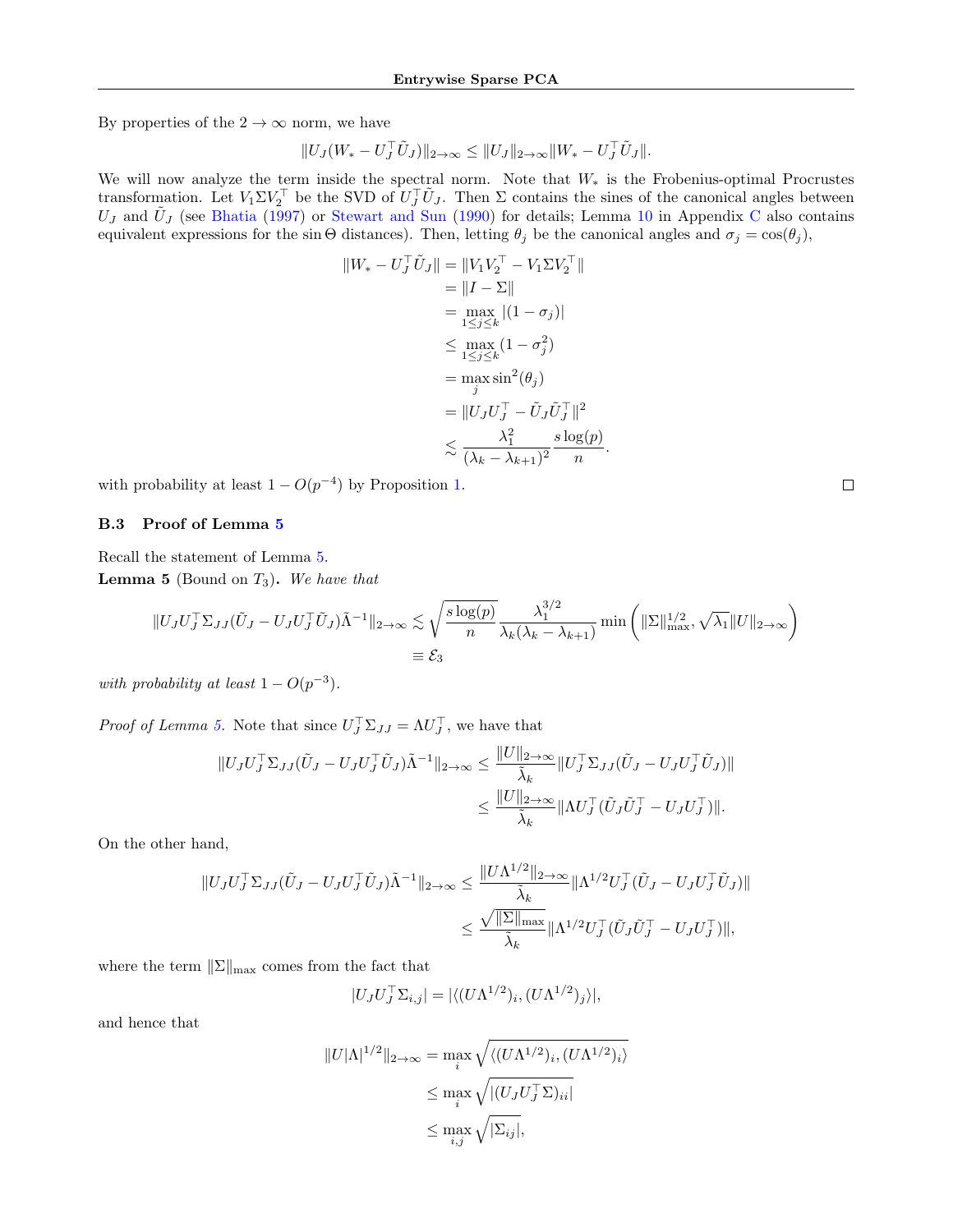since the eigenvalues of  $\Sigma$  are all positive. Therefore,

$$
||U_J U_J^\top \Sigma_{JJ} (\tilde{U}_J - U_J U_J^\top \tilde{U}_J) \tilde{\Lambda}^{-1}||_{2 \to \infty} \le \frac{1}{\tilde{\lambda}_k} \min \left( \sqrt{\lambda_1} ||U||_{2 \to \infty} ||\Lambda^{1/2} U_J^\top (\tilde{U}_J \tilde{U}_J^\top - U_J U_J^\top) ||,
$$
  

$$
||\Sigma||_{\text{max}}^{1/2} ||\Lambda^{1/2} U_J^\top (\tilde{U}_J \tilde{U}_J^\top - U_J U_J^\top) || \right)
$$
(16)

Therefore, what remains is to analyze

<span id="page-24-0"></span>
$$
\|\Lambda^{1/2}U_J^\top (\tilde{U}_J\tilde{U}_J^\top - U_JU_J^\top)\|.
$$

To find this bound, we will represent the difference  $\tilde{U}_J \tilde{U}_J^\top - U_J U_J^\top$  using the holomorphic functional calculus as done in [Lei](#page-9-9) [\(2019\)](#page-9-9) for the spiked Wigner matrix setting. This technique has been used extensively in studying eigenvector perturbation; e.g. [Mao et al.](#page-9-10) [\(2020\)](#page-9-10); [Lei](#page-9-9) [\(2019\)](#page-9-9); [Koltchinskii and Xia](#page-9-21) [\(2016\)](#page-9-21); [Xia](#page-9-22) [\(2021\)](#page-9-22); [Wahl](#page-9-23) [\(2019a,](#page-9-23)[b\)](#page-9-24). More specifically, let C denote a contour on the complex plane with real part ranging from  $\lambda_k - \eta$  to  $\lambda_1 + \eta$ , and with imaginary part ranging from  $-\gamma$  to  $\gamma$ . Then, for a proper choice of  $\eta$ , the top k eigenvalues of both  $\Sigma_{JJ}$  and  $\hat{\Sigma}_{JJ}$  lie in C, and one can write the difference of the spectral projections via a complex integral

$$
\tilde{U}_J \tilde{U}_J^\top - U_J U_J^\top = -\left[\frac{1}{2\pi i} \oint_C (\hat{\Sigma}_{JJ} - zI)^{-1} dz - \frac{1}{2\pi i} \oint_C (\Sigma_{JJ} - zI)^{-1} dz\right]
$$

by the residue theorem (e.g. [\(Greene and Krantz,](#page-8-22) [2006\)](#page-8-22)). Using the identity  $A^{-1} - B^{-1} = B^{-1}(A - B)A^{-1}$ , and assuming the real number  $\eta$  is chosen appropriately so that the contours are the same, the integrals can be combined to arrive at the expression

$$
\tilde{U}_J \tilde{U}_J^\top - U_J U_J^\top = -\frac{1}{2\pi i} \oint_C (\Sigma_{JJ} - zI)^{-1} (\hat{\Sigma}_{JJ} - \Sigma_{JJ}) (\hat{\Sigma}_{JJ} - zI)^{-1} dz.
$$

Premultiplying by  $\Lambda^{1/2}U_J^{\top}$  yields (formally) that

$$
\|\Lambda^{1/2}U_J^\top(\tilde{U}_J\tilde{U}_J^\top - U_JU_J^\top)\| = \frac{1}{2\pi} \left\| \oint_C \Lambda^{1/2}U_J^\top (\Sigma_{JJ} - zI)^{-1}(\hat{\Sigma}_{JJ} - \Sigma_{JJ})(\hat{\Sigma}_{JJ} - zI)^{-1}dz \right\|.
$$

Note that the matrix is diagonalizable by the same eigenvectors as  $\Sigma_{JJ}$ , so that

$$
U_J^{\top} (\Sigma_{JJ} - zI)^{-1} = U_J^{\top} (U_J (\Lambda - zI)^{-1} U_J^{\top}) + U_J^{\top} (U_\perp (\Lambda_\perp - zI)^{-1} U_\perp^{\top})
$$
  
=  $(\Lambda - zI)^{-1} U_J^{\top}$ 

by orthonormality, where  $U_{\perp}$  are defined as the  $s \times s$  completion of  $U_J$  such that  $[U_J, U_{\perp}]$  is an  $s \times s$  orthogonal matrix. Therefore, we have

$$
\|\Lambda^{1/2}U_J^\top(\tilde{U}_J\tilde{U}_J^\top - U_JU_J^\top)\| = \frac{1}{2\pi} \left\| \oint_C \Lambda^{1/2} (\Lambda - zI)^{-1} U_J^\top (\hat{\Sigma}_{JJ} - \Sigma_{JJ}) [\tilde{U}, \tilde{U}_\perp] (\hat{\Lambda}_{all} - zI)^{-1} dz \right\|,
$$

where  $\hat{\Lambda}_{all}$  is the diagonal matrix of all the eigenvalues of  $\hat{\Sigma}_{JJ}$ .

The rest of the proof mirrors closely that of Lemma A.8 in [Lei](#page-9-9) [\(2019\)](#page-9-9). Recall that in order to do all these manipulations, we required that the parameter  $\eta$  was chosen such that the contour C contains the top k eigenvalues of  $\hat{\Sigma}_{JJ}$  and  $\Sigma_{JJ}$ . In fact, Lemma [2](#page-6-1) shows that the choice

$$
\eta:=\frac{\lambda_k-\lambda_{k+1}}{4}
$$

suffices. To see this, note that by Lemmas [1](#page-6-0) and [2,](#page-6-1)

$$
|\tilde{\lambda}_k - \lambda_k| \le \frac{\lambda_k - \lambda_{k+1}}{8};
$$
  

$$
|\tilde{\lambda}_{k+1} - \lambda_{k+1}| \le \frac{\lambda_k - \lambda_{k+1}}{8},
$$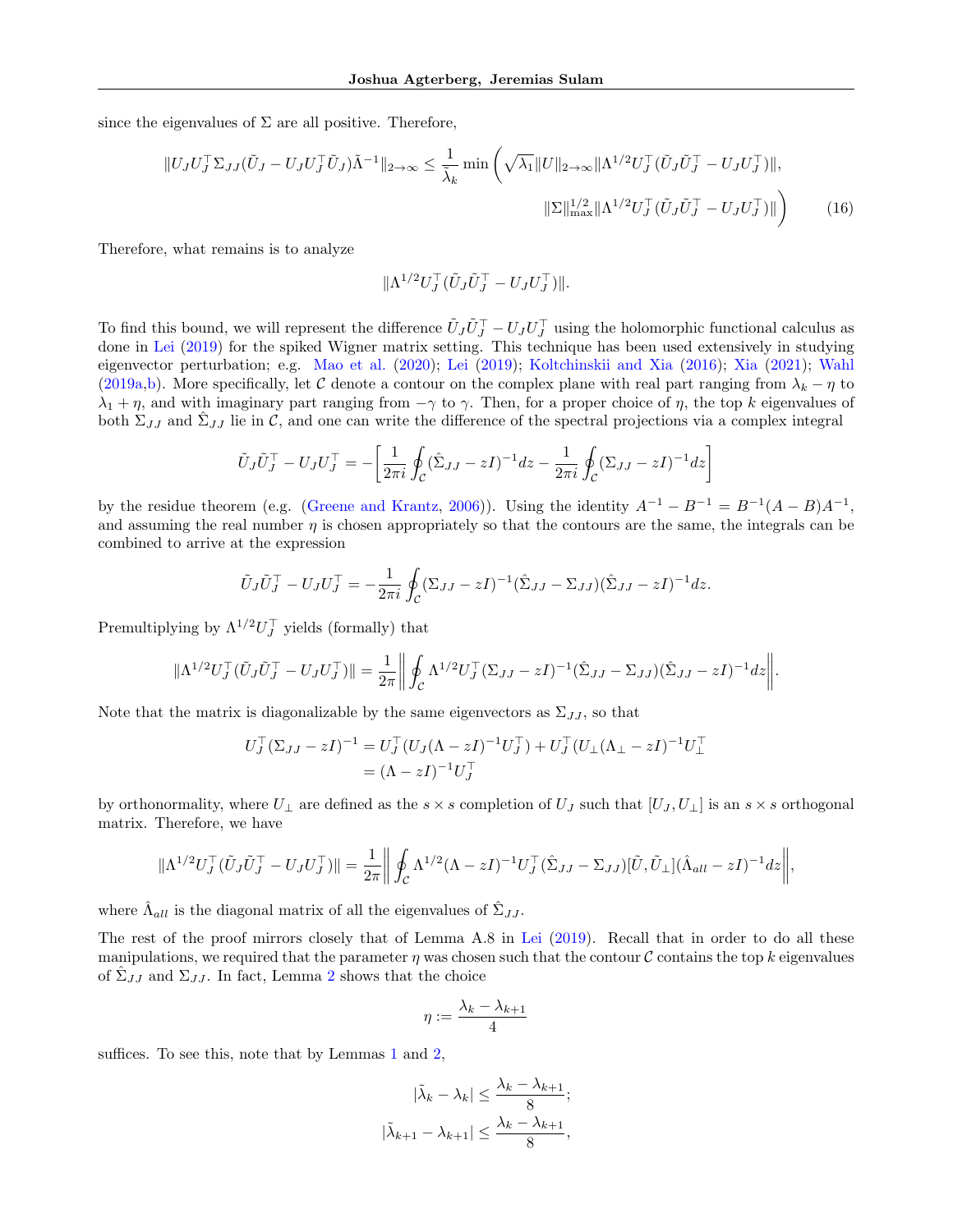so that the interval  $\lambda_k \pm \eta$  contains  $\tilde{\lambda}_k$ , the interval  $\lambda_k \pm \eta$  does not contain  $\tilde{\lambda}_{k+1}$ , and both  $\tilde{\lambda}_k$  and  $\tilde{\lambda}_{k+1}$  satisfy

$$
|\lambda_k - \tilde{\lambda}_k - \eta| \ge \eta/2
$$
  

$$
|\lambda_k - \tilde{\lambda}_{k+1} - \eta| \ge \eta/2.
$$

Therefore, the top k eigenvalues of  $\hat{\Sigma}_{JJ}$  lie within C with high probability and the bottom eigenvalues lie outside of it. With this particular choice of  $\eta$ , we can proceed to bound the integrand along the contour  $\mathcal{C}$ . We will conduct the rest of the analysis assuming that this event holds; it does with probability at least  $1 - O(p^{-4})$ .

Define  $a := \lambda_k - \eta$  and  $b := \lambda_1 + \eta$ . We decompose the contour C into the following sets

$$
C_1 := \{ z = a + xi, x \in (-\gamma, \gamma) \} \qquad C_2 := \{ z = x + \gamma i : x \in [a, b] \}
$$
  

$$
C_3 := \{ z = b + xi, x \in (-\gamma, \gamma) \} \qquad C_4 := \{ z = x - \gamma i : x \in [a, b] \}.
$$

Let  $\mathcal{I}(z)$  be the integrand. Observe that

$$
\left\| \oint_{\mathcal{C}} \mathcal{I}(z) dz \right\| \leq \oint_{\mathcal{C}_1} \left\| \mathcal{I}(z) dz \right\| + \oint_{\mathcal{C}_2} \left\| \mathcal{I}(z) dz \right\| + \oint_{\mathcal{C}_4} \left\| \mathcal{I}(z) dz \right\| + \oint_{\mathcal{C}_4} \left\| \mathcal{I}(z) dz \right\|.
$$

Therefore, we bound the above integrals directly. The tricky analysis will be along  $C_1$  and  $C_3$ ; we will show that the integral along  $C_2$  and  $C_4$  tend to zero for large  $\gamma$ . To this end, we will focus on  $C_1$  first. Note that

$$
\oint_{\mathcal{C}_{1}} \left\| \Lambda^{1/2} (\Lambda - zI)^{-1} U_{J}^{\top} (\hat{\Sigma}_{JJ} - \Sigma_{JJ}) [\tilde{U}, \tilde{U}_{\perp}] (\hat{\Lambda}_{all} - zI)^{-1} \right\| dz \tag{17}
$$
\n
$$
\leq \oint_{\mathcal{C}_{1}} \left\| \Lambda^{1/2} (\Lambda - zI)^{-1} \right\| \left\| U_{J}^{\top} (\hat{\Sigma}_{JJ} - \Sigma_{JJ}) [\tilde{U}, \tilde{U}_{\perp}] \right\| \left\| (\hat{\Lambda}_{all} - zI)^{-1} \right\| dz
$$
\n
$$
\leq \left\| U_{J}^{\top} (\hat{\Sigma}_{JJ} - \Sigma_{JJ}) [\tilde{U}, \tilde{U}_{\perp}] \right\| \int_{-\gamma}^{\gamma} \left\| \Lambda^{1/2} (\Lambda - (a + xi)I)^{-1} \right\| \left\| (\hat{\Lambda}_{all} - (a + xi)I)^{-1} \right\| dx.
$$

First, recall the definition of  $a := \lambda_k - \eta$ . The term on the right-most side satisfies

$$
\left\| (\hat{\Lambda}_{all} - (a + xi)I)^{-1} \right\| \le \frac{1}{\sqrt{(\eta)^2/4 + x^2}}
$$

for all x since  $(\hat{\lambda}_i - a) \ge \eta/2$ . Therefore, we are left to bound the middle term, for which we must bound

$$
\max_{1 \le i \le k} \frac{\lambda_i^{1/2}}{\sqrt{(\lambda_i - a)^2 + x^2}}.
$$

Define the function

$$
g(u; x, a) := \frac{u}{\sqrt{(u - a)^2 + x^2}}.
$$

Then

$$
\max_{1 \le i \le k} \frac{\lambda_i^{1/2}}{\sqrt{(\lambda_i - a)^2 + x^2}} \le \sup_{u \ge a + \eta} \left( g(u; x, a) \right)^{1/2} \frac{1}{(\eta^2 + x^2)^{1/4}}
$$

<span id="page-25-0"></span>.

The details of the function  $g$  are carried out in [Lei](#page-9-9) [\(2019\)](#page-9-9); the analysis therein implies

$$
\sup_{u\geq a+\eta} g(u; x, a) \leq \frac{a+\eta}{\sqrt{\eta^2+x^2}} \mathbb{I}_{|x|\leq \sqrt{a\eta}} + \sqrt{\frac{a+\eta}{\eta}} \mathbb{I}_{|x|>\sqrt{a\eta}}.
$$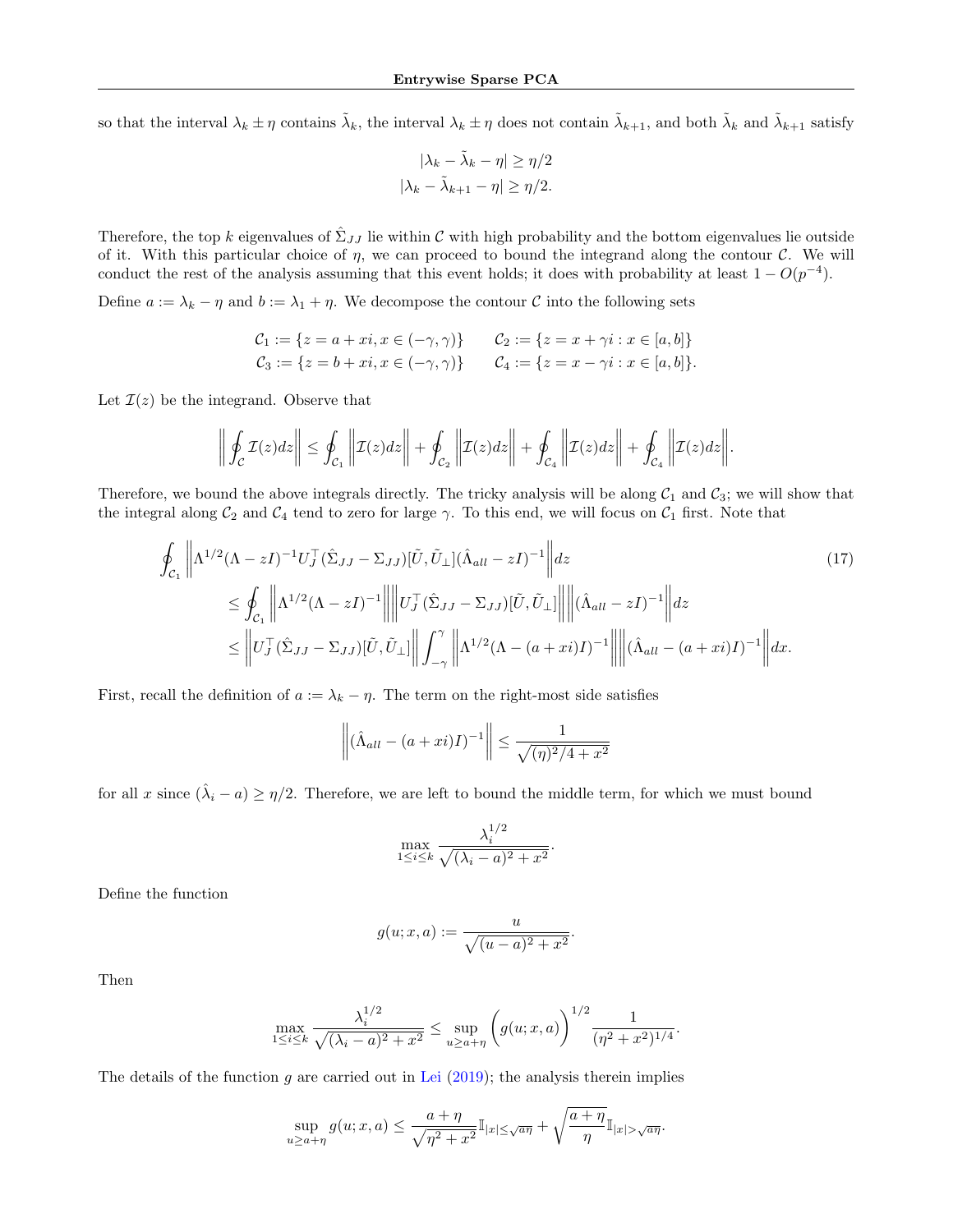Therefore the integral from [\(17\)](#page-25-0) satisfies

$$
\int_{-\gamma}^{\gamma} \|\Lambda^{1/2}(\Lambda - (a + xi)I)^{-1}\| \|(\hat{\Lambda}_{all} - (a + xi)I)^{-1}\| dx
$$
\n
$$
\leq \int_{-\gamma}^{\gamma} \frac{1}{\sqrt{\eta^{2}/4 + x^{2}}} \frac{1}{(\eta^{2} + x^{2})^{1/4}} \left(\frac{a + \eta}{\sqrt{\eta^{2} + x^{2}}} \mathbb{I}_{|x| \leq \sqrt{a\eta}} + \sqrt{\frac{a + \eta}{\eta}} \mathbb{I}_{|x| > \sqrt{a\eta}}\right)^{1/2} dx
$$
\n
$$
\leq \int_{|x| \leq \sqrt{a\eta}} \frac{4}{(\eta^{2} + x^{2})^{3/4}} \left(\frac{a + \eta}{\sqrt{\eta^{2} + x^{2}}}\right)^{1/2} dx + \int_{|x| > \sqrt{a\eta}} \frac{4}{(\eta^{2} + x^{2})^{3/4}} \left(\sqrt{\frac{a + \eta}{\eta}}\right)^{1/2} dx
$$
\n
$$
\leq 4\sqrt{a + \eta} \int_{|x| \leq \sqrt{a\eta}} \frac{1}{\eta^{2} + x^{2}} dx + 4\left(\frac{a + \eta}{\eta}\right)^{1/4} \int_{|x| > \sqrt{a\eta}} \frac{1}{(\eta^{2} + x^{2})^{3/4}} dx
$$
\n
$$
\leq 8\sqrt{a + \eta} \int_{0}^{\sqrt{a\eta}} \frac{1}{\eta^{2} + x^{2}} dx + 8\left(\frac{a + \eta}{\eta}\right)^{1/4} \int_{\sqrt{a\eta}}^{\infty} \frac{1}{(\eta^{2} + x^{2})^{3/4}} dx
$$
\n
$$
\leq 8\frac{\sqrt{a + \eta}}{\eta} \int_{0}^{\sqrt{a/\eta}} \frac{1}{1 + u^{2}} du + 8\left(\frac{a + \eta}{\eta}\right)^{1/4} \frac{1}{\eta^{1/2}} \int_{\sqrt{a/\eta}}^{\infty} \frac{1}{(1 + u^{2})^{3/4}} du
$$
\n
$$
\leq 8\frac{\sqrt{a + \eta}}{\eta} 2\pi + 8\left(\frac{a + \eta}{\eta}\right)^{1/4} \frac{1}{\eta^{1/2}} \int_{\sqrt{a/\eta}}^{\infty} \frac{1}{
$$

Recall that  $a + \eta = \lambda_k$ ;  $\eta = (\lambda_k - \lambda_{k+1})/4$ . With these, the bound becomes (up to constants)

$$
\oint_{\mathcal{C}_1} \left\| \Lambda^{1/2} (\Lambda - zI)^{-1} U_J^\top (\hat{\Sigma}_{JJ} - \Sigma_{JJ} (\tilde{U}, \tilde{U}_\perp) (\hat{\Lambda}_{all} - zI)^{-1} \right\| dz
$$
\n
$$
\lesssim \frac{\sqrt{\lambda_1}}{\lambda_k - \lambda_{k+1}} \| (\hat{\Sigma}_{JJ} - \Sigma_{JJ}) U_J \| + \kappa^{1/4} \frac{1}{\lambda_k^{1/2}} \| (\hat{\Sigma}_{JJ} - \Sigma_{JJ}) U_J \|
$$
\n
$$
\lesssim \frac{\sqrt{\lambda_1}}{\lambda_k - \lambda_{k+1}} \| (\hat{\Sigma}_{JJ} - \Sigma_{JJ}) U_J \|.
$$

The exact same argument goes through for contour  $C_3$  as well. We will see that the contours along the imaginary axis tend to zero as  $\gamma \to \infty$ . Assuming this for the moment, by Equation [\(16\)](#page-24-0), we see that the final bound is of the form

$$
\frac{1}{\lambda_k} \|\Lambda^{1/2} U_J^\top (\tilde{U}_J \tilde{U}_J^\top - U_J U_J^\top) \| \min \left( \|\Sigma\|_{\max}^{1/2}, \sqrt{\lambda_1} \|U\|_{2\to\infty} \right)
$$
  

$$
\lesssim \frac{\| (\hat{\Sigma}_{JJ} - \Sigma_{JJ}) U_J \|}{\lambda_k} \left( \frac{\sqrt{\lambda_1}}{\lambda_k - \lambda_{k+1}} \right) \min \left( \|\Sigma\|_{\max}^{1/2}, \sqrt{\lambda_1} \|U\|_{2\to\infty} \right)
$$

By Lemma [1,](#page-6-0) we have that the term  $\|(\hat{\Sigma}_{JJ} - \Sigma_{JJ})U_J\|$  can be bounded via

$$
\lambda_1\sqrt{\frac{s\log(p)}{n}}
$$

with probability at least  $1 - O(p^{-4})$ . Therefore, the bound becomes

$$
\sqrt{\frac{s\log(p)}{n}}\frac{\lambda_1^{3/2}}{\lambda_k(\lambda_k-\lambda_{k+1})}\min\left(\|\Sigma\|_{\max}^{1/2},\sqrt{\lambda_1}\|U\|_{2\to\infty}\right),\,
$$

which is the desired bound.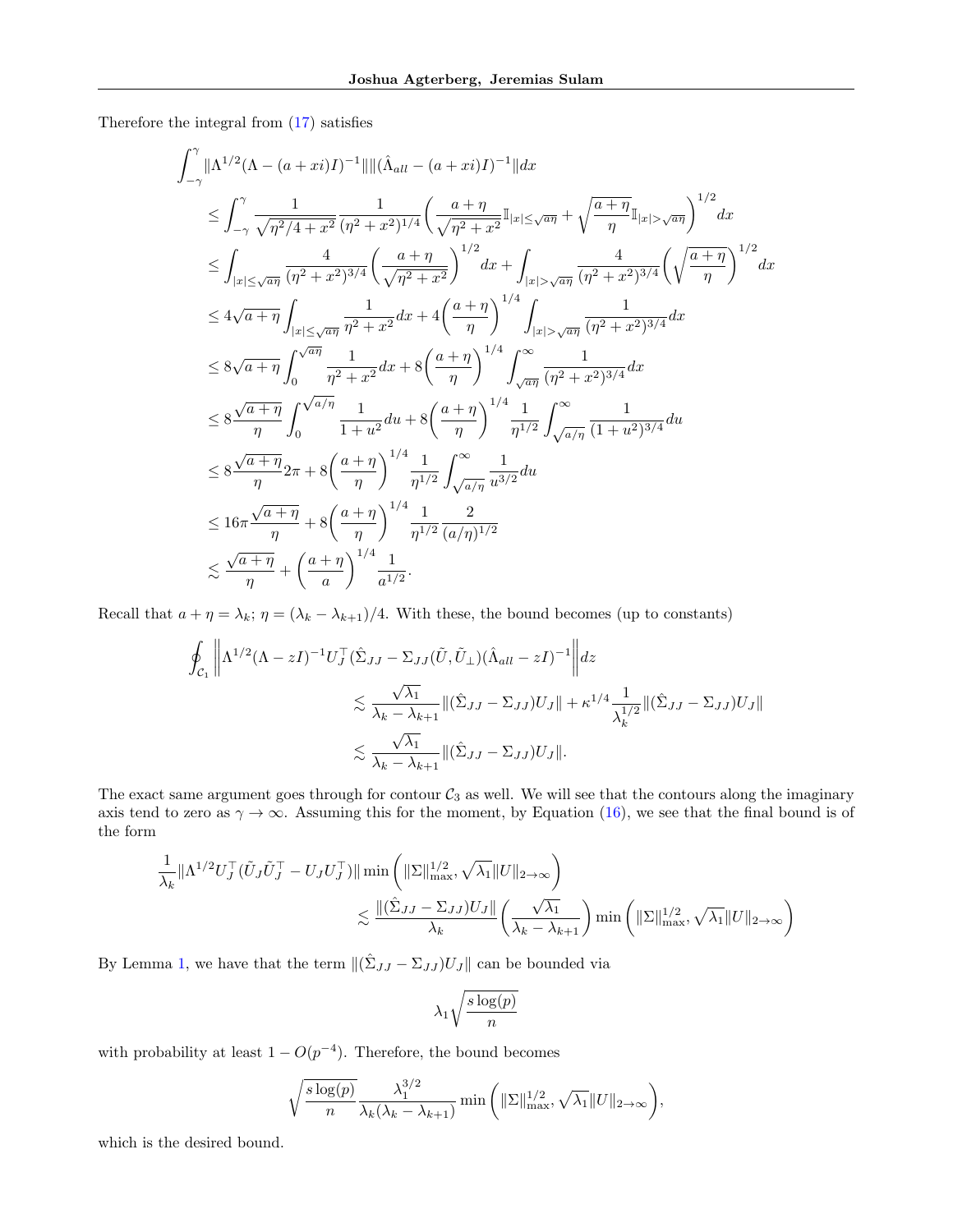It remains to show that the integrals tend to zero along the curves  $C_2$  and  $C_4$ . Let  $\mathcal{I}(z)$  denote the integrand. Then for sufficiently large  $\gamma$ ,

$$
\oint_{\mathcal{C}_2} \|\mathcal{I}(z)\|dz = \int_a^b \left\| \Lambda^{1/2} (\Lambda - (x + \gamma i)I)^{-1} U_J^\top (\hat{\Sigma}_{JJ} - \Sigma_{JJ}) [\tilde{U}_J \tilde{U}_\perp] (\hat{\Lambda}_{all} - (x + \gamma i)I)^{-1} \right\| dx
$$
\n
$$
\leq (b - a) \sup_{x \in [a, b]} \left\| \Lambda^{1/2} (\Lambda - (x + \gamma i)I)^{-1} U_J^\top (\hat{\Sigma}_{JJ} - \Sigma_{JJ}) [\tilde{U}_J \tilde{U}_\perp] (\hat{\Lambda}_{all} - (x + \gamma i)I)^{-1} \right\|
$$
\n
$$
= O(\gamma^{-2}),
$$

which tends to zero as  $\gamma\to\infty.$ 

#### <span id="page-27-0"></span>B.4 Proof of Lemma [6](#page-14-1)

First, recall the statement of Lemma [6.](#page-14-1)

**Lemma 6** (Bound on  $J_2$ ). The term  $J_2$  satisfies

$$
||U_{\perp}\Lambda_{\perp}U_{\perp}^{\top}\tilde{U}_{J}||_{2\to\infty} \lesssim \kappa^{2}\lambda_{k+1}\sqrt{\frac{k\log(p)}{n}} + \lambda_{k+1}\kappa^{3}\frac{s\log(p)}{n}
$$

$$
\lesssim \mathcal{E}_{4}\lambda_{k}
$$

with probability at least  $1 - O(p^{-3})$ .

Recall the definition of  $J_2$  via

$$
J_2 := U_\perp \Lambda_\perp U_\perp^\top \tilde{U}_J.
$$

Again  $U_{\perp}$  is the matrix such that the  $s \times s$  matrix  $[U_J, U_{\perp}]$  is orthogonal.

*Proof of Lemma [6.](#page-14-1)* Define the matrix  $E := \hat{\Sigma}_{JJ} - U_J U_J^\top \Sigma_{JJ} U_J U_J^\top$ . Note that

$$
\tilde{U}_J \Lambda - E \tilde{U}_J = U_J U_J^\top \Sigma_{JJ} U_J U_J^\top \tilde{U}_J.
$$

Following [Cape et al.](#page-8-6) [\(2019a\)](#page-8-6) (see also [Xie et al.](#page-9-7) [\(2019\)](#page-9-7); [Tang et al.](#page-9-20) [\(2017\)](#page-9-20); [Tang](#page-9-19) [\(2018\)](#page-9-19)), by Assumption [4,](#page-3-0) the spectra of E and  $\Lambda$  are disjoint almost surely, so the matrix  $\tilde{U}$  can be expanded as a matrix series (Theorem VII.2.2 in [Bhatia](#page-7-12) [\(1997\)](#page-7-12)) via

$$
\tilde{U}_J = \sum_{m=0}^{\infty} E^m (U_J \Lambda U_J^{\top}) \tilde{U}_J \Lambda^{-(m+1)}
$$

Therefore,

$$
J_2 = U_\perp \Lambda_\perp U_\perp^\top \tilde U_J = U_\perp \Lambda_\perp U_\perp^\top E U \Lambda U^\top \tilde U \Lambda^{-2} + \sum_{m=2}^\infty U_\perp \Lambda_\perp U_\perp^\top E^m U \Lambda U_J^\top \tilde U_J \Lambda^{-(m+1)}
$$

since the 0-th term cancels off because  $U_1^{\top}U_J = 0$ . Taking the first term and setting R to be the rest of the series, we have that,

$$
||U_{\perp}\Lambda_{\perp}U_{\perp}^{\top}\tilde{U}_{J}\tilde{U}_{J}^{\top}||_{2\to\infty} = ||U_{\perp}\Lambda_{\perp}U_{\perp}^{\top}EU_{J}\Lambda U_{J}^{\top}\tilde{U}\Lambda^{-2}||_{2\to\infty} + ||R||_{2\to\infty},
$$
\n(18)

<span id="page-27-2"></span><span id="page-27-1"></span>.

 $\Box$ 

where  $R$  is the residual to be bounded. We first bound the leading term. We have that

$$
||U_{\perp}\Lambda_{\perp}U_{\perp}^{\top}EU_J\Lambda U_J^{\top}\tilde{U}_J\Lambda^{-2}||_{2\to\infty} \le ||U_{\perp}\Lambda_{\perp}U_{\perp}^{\top}EU_J||_{2\to\infty}\lambda_k^{-1}\kappa.
$$
\n(19)

We note that since  $U_L^{\top} U_J = 0$ , then

$$
EU_J = (\hat{\Sigma}_{JJ} - U_J U_J^\top \Sigma_{JJ} U_J U_J^\top) U_J = (\hat{\Sigma}_{JJ} - \Sigma_{JJ}) U_J.
$$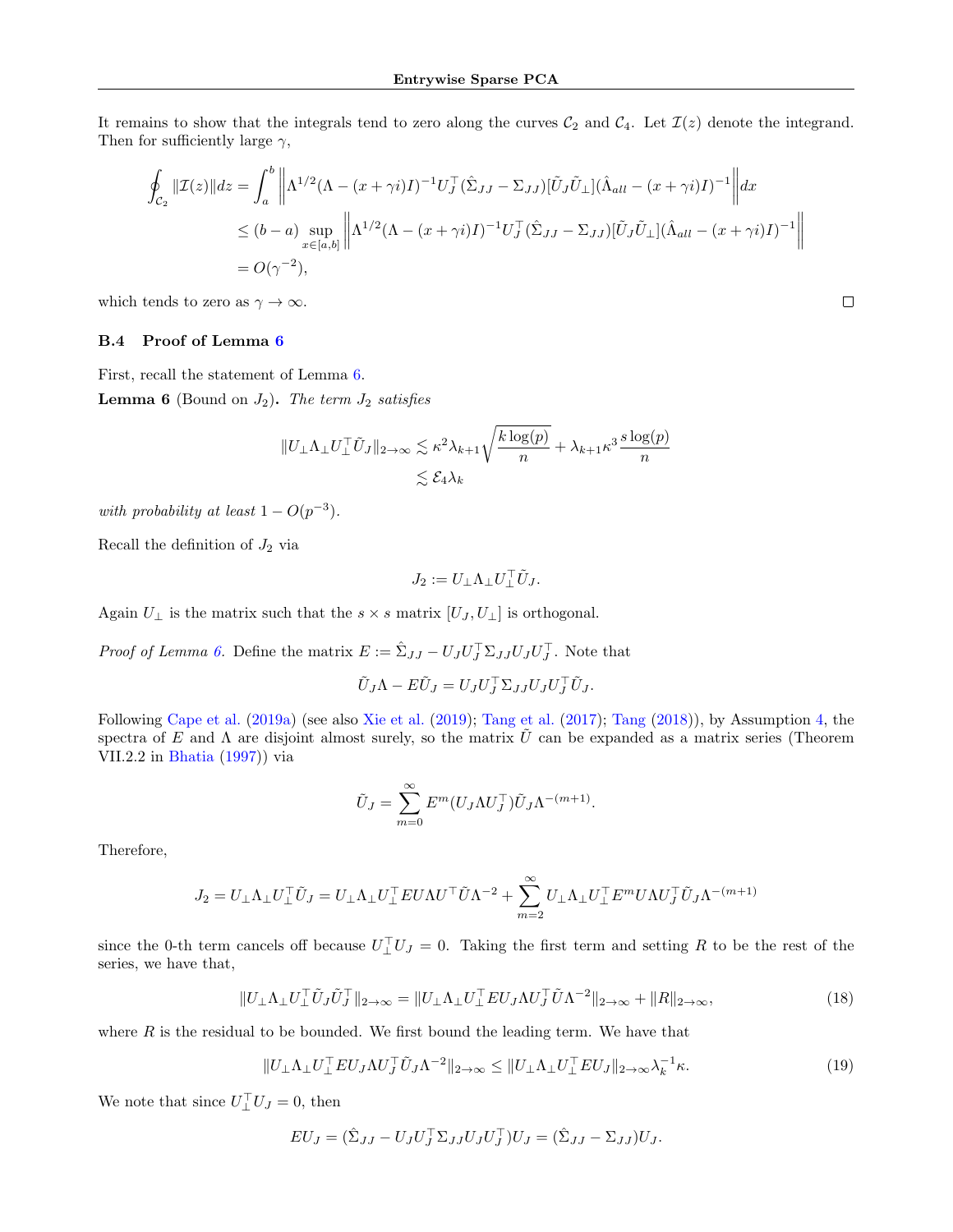Define  $\Sigma_{JJ}^{\perp}:=U_{\perp}\Lambda_{\perp}U_{\perp}^{\top}$ . In light of the block structure in [\(7\)](#page-15-0), we see that we can write  $\Sigma_{JJ}^{\perp}EU_J$  via the sum of the terms

$$
\frac{1}{n} \left( \Sigma_{JJ}^{\perp} \right) \left( \left( \Sigma^{1/2} \right)_{JJ} \left( Y_J^{\top} Y_J - nI \right) \left( \Sigma^{1/2} \right)_{JJ} + \Sigma_{JJ^c}^{1/2} Y_{J^c}^{\top} Y_J \left( \Sigma^{1/2} \right)_{JJ} + \left( \Sigma^{1/2} \right)_{JJ} Y_J^{\top} Y_{J^c} \left( \Sigma_{JJ^c}^{1/2} \right)^{\top} + \Sigma_{JJ^c}^{1/2} (Y_{J^c}^{\top} Y_{J^c} - nI) \left( \Sigma_{JJ^c}^{1/2} \right)^{\top} \right) U_J.
$$

Recalling that  $(\Sigma_{JJ^c}^{1/2})^{\top}U_J = 0$ , this yields the only the terms

$$
\frac{1}{n} (\Sigma_{JJ}^{\perp}) \bigg( (\Sigma^{1/2})_{JJ} (Y_J^{\top} Y_J - nI) (\Sigma^{1/2})_{JJ} + \Sigma_{JJ^c}^{1/2} Y_{J^c}^{\top} Y_J (\Sigma^{1/2})_{JJ} \bigg) U_J = \Sigma_{JJ}^{\perp} (\Sigma^{1/2})_{JJ} \bigg( \frac{Y_J^{\top} Y_J}{n} - I \bigg) U_J \Lambda^{1/2} + \Sigma_{JJ^c}^{\perp} \frac{Y_{J^c}^{\top} Y_J}{n} U_J \Lambda^{1/2}.
$$

Define  $A_{3/2} := \sum_{J}^{\perp} (\Sigma^{1/2})_{JJ}$ , which satisfies  $||A_{3/2}|| \le \sqrt{\lambda_1} \lambda_{k+1}$ . In  $2 \to \infty$  norm, we have that

$$
||A_{3/2}\left(\frac{Y_J^\top Y_J}{n} - I\right)U_J\Lambda^{1/2}||_{2\to\infty} \le \sqrt{k\lambda_1} \max_{i,j} \left| \left(A_{3/2}\left(\frac{Y_J^\top Y_J}{n} - I\right)U_J\right)_{ij} \right|.
$$

Define the matrix M via  $M_{kl} := (A_{3/2})_{ik}U_{lj}$ . Fixing i and j, note that we can write the i, j entry above as

$$
\left| \sum_{k,l} M_{kl} \left( \frac{1}{n} (\sum_{q=1}^n (Y_{ql} Y_{qk} - \mathbb{E}Y_{ql} Y_{qk})) \right) \right| = \frac{1}{n} \left| \sum_q \sum_{k,l} M_{kl} \left( Y_{ql} Y_{qk} - \mathbb{E}Y_{ql} Y_{qk} \right) \right|
$$
  

$$
\leq \frac{1}{n} \sum_q \left| \sum_{k,l} M_{kl} \left( Y_{ql} Y_{qk} - \mathbb{E}Y_{ql} Y_{qk} \right) \right|
$$
  

$$
\leq \max_q \left| \sum_{k,l} M_{kl} \left( Y_{ql} Y_{qk} - \mathbb{E}Y_{ql} Y_{qk} \right) \right|,
$$

which is a quadratic form in the random variables  $Y_{ql}$  (for fixed q). To bound this, we will apply the Hanson-Wright inequality (Theorem [4](#page-38-3) in Appendix [C\)](#page-38-0), which requires bounding the Frobenius norm of  $M$ . Note that we can bound the Frobenius norm of M via

$$
||M||_F^2 = \sum_{k,l} M_{kl}^2
$$
  
= 
$$
\sum_{k,l} (A_{3/2})_{ik}^2 U_{lj}^2
$$
  
= 
$$
||A_{3/2}||_{2\to\infty}^2
$$
  

$$
\leq \left(\sqrt{\lambda_1}\lambda_{k+1}\right)^2.
$$

Therefore, applying the Hanson-Wright inequality shows that

$$
\mathbb{P}\bigg(\bigg|\sum_{k,l}M_{kl}\bigg(Y_{ql}Y_{qk}-\mathbb{E}Y_{ql}Y_{qk}\bigg)\bigg|>t\bigg)\leq 2\exp\bigg(-c\min\bigg\{\frac{t^2}{\|M\|_F^2},\frac{t}{\|M\|}\bigg\}\bigg).
$$

Set  $t := C \sqrt{\frac{\log(s) + \log(k) + 5 \log(p)}{n}}$ n  $\sqrt{\lambda_1} \lambda_{k+1}$ . Then since  $\frac{\log(p)}{n} = o(1)$ , we see that with probability at least 1 –  $O(s^{-1}k^{-1}p^{-5})$  that

$$
\bigg|\sum_{k,l}M_{kl}\bigg(Y_{ql}Y_{qk}-\mathbb{E}Y_{ql}Y_{qk}\bigg)\bigg|\lesssim \sqrt{\lambda_1}\lambda_{k+1}\sqrt{\frac{\log(p)}{n}}.
$$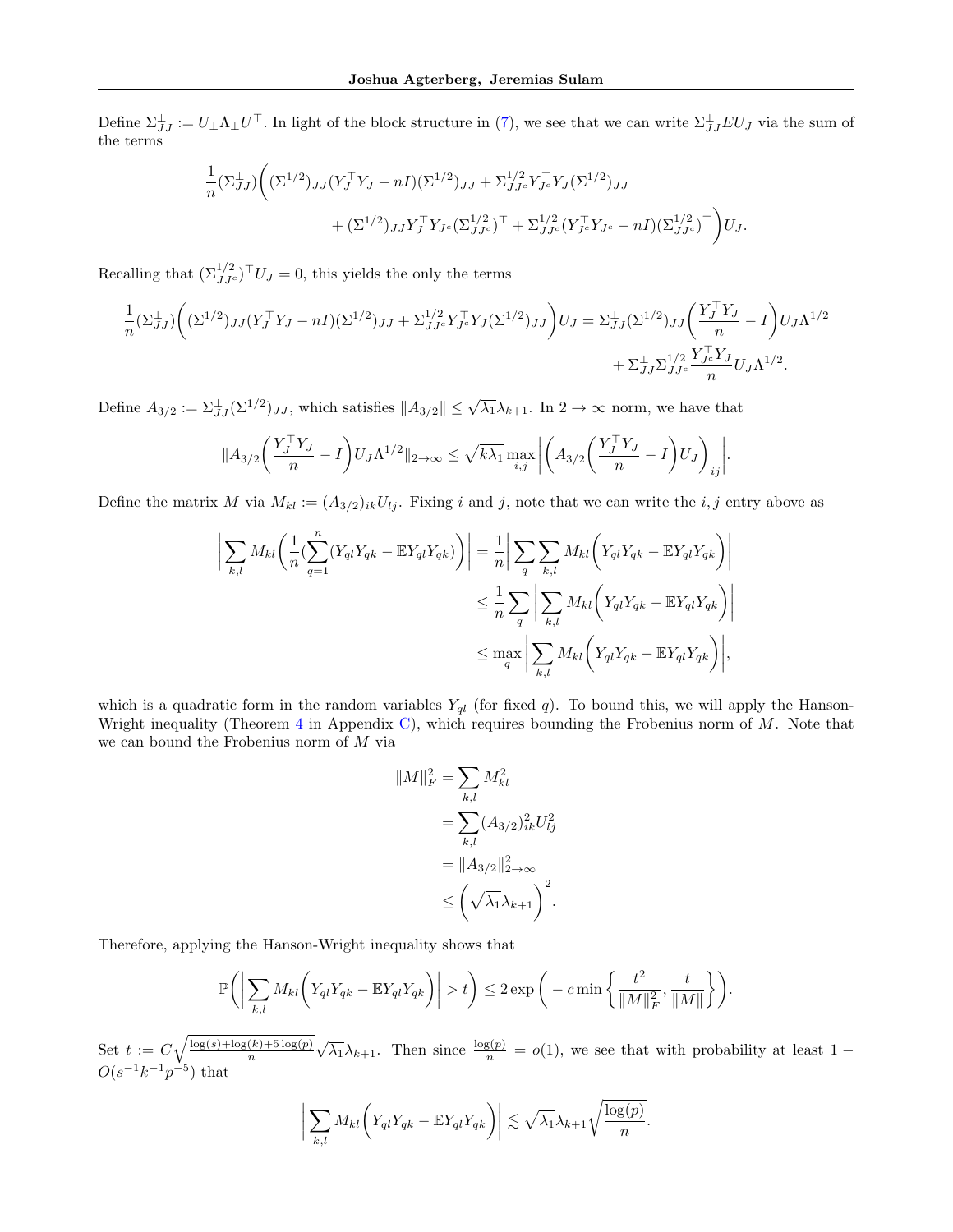Taking a union bound over all n random variables shows that with probability at least  $1 - O(s^{-1}k^{-1}p^{-4})$ ,

$$
\sqrt{k\lambda_1} \left| \left( A_{3/2} \left( \frac{Y_J^\top Y_J}{n} - I \right) U_J \right)_{ij} \right| \lesssim \lambda_1 \lambda_{k+1} \sqrt{\frac{k \log(p)}{n}}.
$$

Taking a union bound over all s rows and k columns yields that with probability at least  $1 - O(p^{-4})$ ,

<span id="page-29-1"></span>
$$
||A_{3/2}\left(\frac{Y_J^\top Y_J}{n} - I\right) U_J \Lambda^{1/2}||_{2 \to \infty} \lesssim \lambda_{k+1} \lambda_1 \sqrt{\frac{k \log(p)}{n}}.\tag{20}
$$

For the other term, proceeding similarly,

$$
\|\Sigma_{JJ}^{1/2} \Sigma_{JJ^c}^{T_{J^c}} \frac{Y_{J^c}^{\top} Y_J}{n} U_J \Lambda^{1/2} \|_{2 \to \infty} \leq \sqrt{\lambda_1 k} \max_{i,j} \left| \left( (\Sigma_{JJ}^{1/2} \Sigma_{JJ^c}^{1/2}) \frac{Y_{J^c}^{\top} Y_J}{n} U_J \right)_{ij} \right|
$$
  

$$
\leq \sqrt{\lambda_1 k} \max_{i,j} \max_{q} \left| \sum_{k=s+1}^p \sum_{l=1}^s (\Sigma_{JJ}^{1/2} \Sigma_{JJ^c}^{1/2})_{ik} Y_{qk} Y_{ql} (U_J)_{lj} \right|.
$$

For fixed q, i, and j, note that k ranges from  $s + 1$  to p and l ranges from 1 to s, so this is a sum of independent exponential random variables. We will bound these using Bernstein's inequality (Theorem [3](#page-38-2) in Appendix [C\)](#page-38-0). Note that the  $\ell_2$  norm of the coefficients is bounded by

$$
\sum_{k=s+1}^p \sum_{l=1}^s (\Sigma_{JJ}^{\perp} \Sigma_{JJ^c}^{1/2})_{ik}^2 (U_J)_{lj}^2 \leq \|\Sigma_{JJ}^{\perp} \Sigma_{JJ^c}^{1/2}\|_{2\to\infty}^2 \leq (2\sqrt{\lambda_1}\lambda_{k+1})^2.
$$

Similarly,

$$
\max_{k,l} |(\Sigma_{JJ}^{\perp} \Sigma_{JJ^c}^{1/2})_{ik} (U_J)_{lj}| \leq ||U_J||_{2 \to \infty} \max_{i,k} |e_i^{\top} (\Sigma_{JJ}^{\perp} \Sigma_{JJ^c}^{1/2}) e_k|
$$
  

$$
\leq 2||U_J||_{2 \to \infty} \sqrt{\lambda_1} \lambda_{k+1}.
$$

By the generalized Bernstein Inequality (Theorem [3\)](#page-38-2), we have for any fixed  $i,j$ , and q that

$$
\mathbb{P}\bigg(\bigg|\sum_{k=s+1}^p\sum_{l=1}^s(\Sigma_{JJ}^{\perp}\Sigma_{JJ^c}^{1/2})_{ik}Y_{qk}Y_{ql}(U_J)_{lj}\bigg|>t\bigg)\leq 2\exp\bigg[-c\min\bigg(\frac{t^2}{(\sqrt{\lambda_1}\lambda_{k+1})^2},\frac{t}{\|U\|_{2\to\infty}\sqrt{\lambda_1}\lambda_{k+1}}\bigg)\bigg].
$$

Taking  $t = \sqrt{\lambda_1} \lambda_{k+1} \sqrt{\frac{\log(s) + \log(k)5 \log(p)}{n}}$  $\frac{s(k)5\log(p)}{n}$  shows that this holds with probability at least  $1 - O(s^{-1}k^{-1}p^{-5})$ . Taking a union bound over s rows,  $k$  columns, and n different random variables shows that with probability at least  $1 - O(p^{-4})$  that

$$
\|\Sigma_{JJ}^{\perp}\Sigma_{JJ^c}^{1/2} \frac{Y_{J^c}^{\top} Y_J}{n} U_J \Lambda^{1/2} \|_{2\to\infty} \le \sqrt{\lambda_1 k} \max_{i,j} \left| \left( (\Sigma_{JJ}^{\perp} \Sigma_{JJ^c}^{1/2}) \frac{Y_{J^c}^{\top} Y_J}{n} U_J \right)_{ij} \right|
$$
  

$$
\lesssim \lambda_{k+1} \lambda_1 \sqrt{\frac{k \log(p)}{n}}
$$
 (21)

Combining  $(21)$  and  $(20)$  with  $(19)$  yields that

$$
||U_{\perp}\Lambda_{\perp}U_{\perp}^{\top}EU_J\Lambda U_J^{\top}\tilde{U}_J\Lambda^{-2}U_J^{\top}||_{2\to\infty} \lesssim \frac{\kappa}{\lambda_k}||U_{\perp}\Lambda_{\perp}U_{\perp}^{\top}EU_J||_{2\to\infty}
$$

$$
\lesssim \frac{\kappa}{\lambda_k} \left(\lambda_1\lambda_{k+1}\sqrt{\frac{k\log(p)}{n}}\right)
$$

$$
\lesssim \kappa^2 \lambda_{k+1} \sqrt{\frac{k\log(p)}{n}}.
$$
 (22)

<span id="page-29-2"></span><span id="page-29-0"></span>.

So what remains is to bound the residual term  $R$  in [\(18\)](#page-27-2). Recall the definition of  $R$  via

$$
R:=\sum_{m=2}^\infty U_\perp \Lambda_\perp U_\perp^\top E^m U_J \Lambda U_J^\top \tilde U_J \Lambda^{-(m+1)}
$$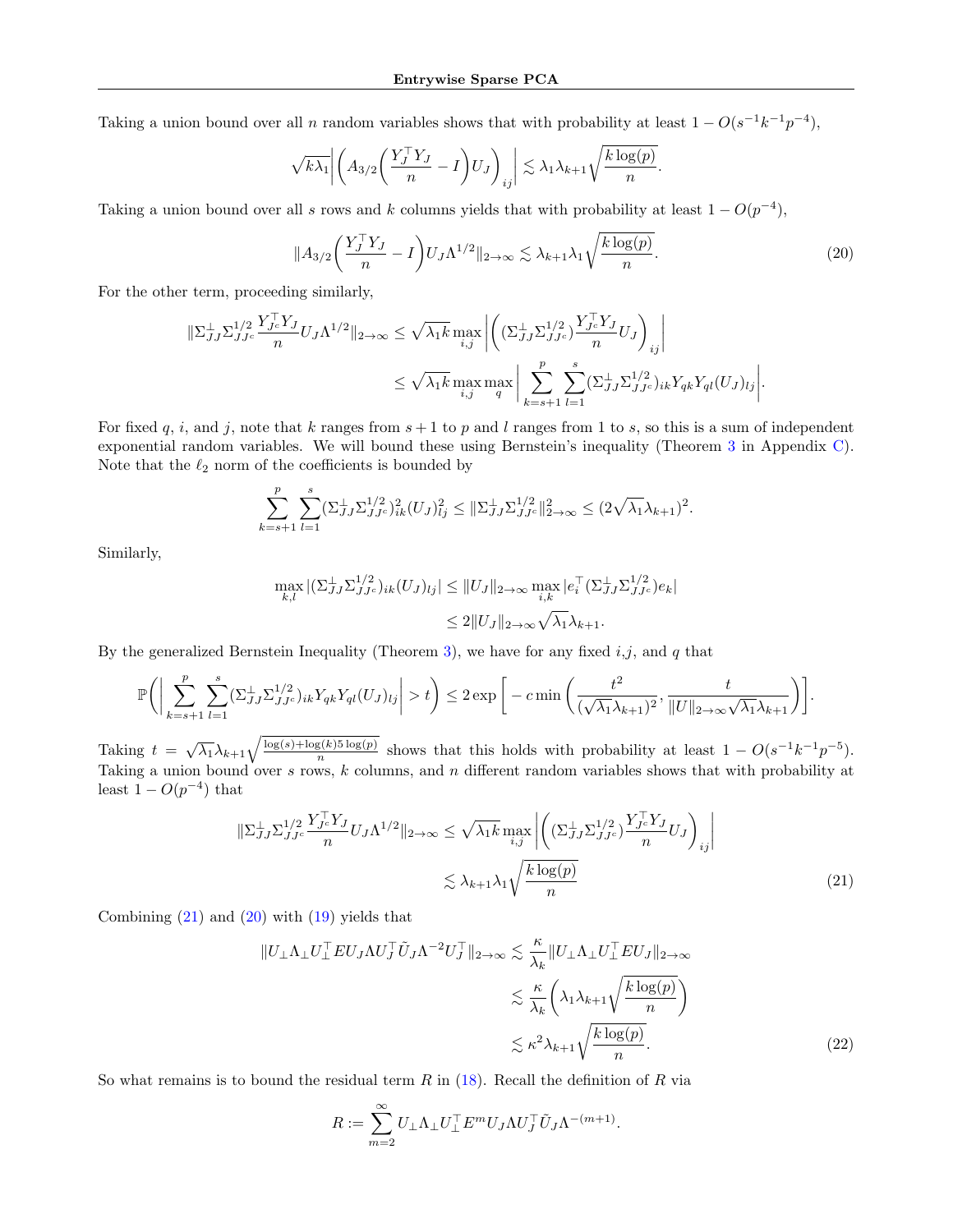We will bound for each m, but for clarity, we will first study the case  $m = 2$ . We have that

$$
U_{\perp}\Lambda_{\perp}U_{\perp}^{\top}E^{2}U_{J} = U_{\perp}\Lambda_{\perp}U_{\perp}^{\top}(\hat{\Sigma}_{JJ}-U_{J}U_{J}^{\top}\Sigma_{JJ}U_{J}U_{J}^{\top})(\hat{\Sigma}_{JJ}-U_{J}U_{J}^{\top}\Sigma_{JJ}U_{J}U_{J}^{\top})U_{J}
$$
  
\n
$$
= U_{\perp}\Lambda_{\perp}U_{\perp}^{\top}(\hat{\Sigma}_{JJ}-U_{J}U_{J}^{\top}\Sigma_{JJ}U_{J}U_{J}^{\top})(\hat{\Sigma}_{JJ}-\Sigma_{JJ})U_{J}
$$
  
\n
$$
= U_{\perp}\Lambda_{\perp}U_{\perp}(\hat{\Sigma}_{JJ}-\Sigma_{JJ})^{2}U_{J} + (U_{\perp}\Lambda_{\perp}U_{\perp})^{2}(\hat{\Sigma}_{JJ}-\Sigma_{JJ})U_{J}.
$$

The first term is readily bounded by Lemma [1,](#page-6-0) and the second term can be bounded using the techniques in the previous part of the proof of this Lemma.

We now generalize this strategy for each  $m$ , by first providing a similar identity to the one above. Define  $\Delta := \hat{\Sigma}_{JJ} - \Sigma_{JJ}$ . Note that by definition  $E = \Delta + U_{\perp} \Lambda_{\perp} U_{\perp}^{\top}$  and that  $EU_J = \Delta U_J$ . Then we have that

$$
U_{\perp}\Lambda_{\perp}U_{\perp}^{\top}E^{m}U_{J} = U_{\perp}\Lambda_{\perp}^{\top}U_{\perp}E^{m-1}\Delta U_{J}
$$
  
\n
$$
= U_{\perp}\Lambda_{\perp}U_{\perp}^{\top}E^{m-2}(\Delta + U_{\perp}\Lambda_{\perp}U_{\perp})\Delta U_{J}
$$
  
\n
$$
= U_{\perp}\Lambda_{\perp}U_{\perp}^{\top}E^{m-2}\Delta U_{J} + U_{\perp}\Lambda_{\perp}U_{\perp}^{\top}E^{m-2}U_{\perp}\Lambda_{\perp}U_{\perp}^{\top}\Delta U_{J}. \qquad (23)
$$

Let  $\mathfrak{s}(m)$  be the set of indices such that  $s_1 + ... + s_m = m$ . Then for all m we have that

$$
U_{\perp} \Lambda_{\perp} U_{\perp}^{\top} E^{m} U_{J} = U_{\perp} \Lambda_{\perp} U_{\perp}^{\top} \bigg[ \sum_{\mathfrak{s}(m)} \Delta^{s_1} (U_{\perp} \Lambda_{\perp} U_{\perp}^{\top})^{s_2} \Delta^{s_3} (U_{\perp} \Lambda_{\perp} U_{\perp}^{\top})^{s_4} \cdots (U_{\perp} \Lambda_{\perp} U_{\perp}^{\top})^{s_{m-1}} \Delta^{s_m} \bigg] U_{J},
$$

which is essentially a noncommutative Binomial Theorem.

First, consider the case that  $s_1, ..., s_m$  has only single powers of  $\Delta$  appearing. If  $\Delta$  appears all the way on the right hand side; that is,  $s_m = 1$ , then for any integer  $m_0$ , we have that

$$
||U_{\perp} \Lambda_{\perp}^{m_0} U_{\perp}^{\top} \Delta U_J ||_{2 \to \infty} \leq C \lambda_{k+1}^{m_0} \left( \lambda_1 \sqrt{\frac{k \log(p)}{n}} \right),
$$

with probability at least  $1 - O(p^{-4})$  using analogous techniques to the steps leading up to Equation [\(22\)](#page-29-2) (i.e. the case  $m_0 = 1$ ). If  $\Delta$  is not on the right hand side, suppose that its index is  $s_g = 1$ . Then this term is of the form

$$
(U_\perp \Lambda_\perp U_\perp^\top)^{1+s_1+s_2+\ldots+s_{g-1}}\Delta (U_\perp \Lambda_\perp U_\perp^\top)^{s_{g+1}+\ldots+s_{m_0}}U_J\equiv 0
$$

since  $U_{\perp}^{\top}U_J=0$ . So the only terms that have at most one factor of  $\Delta$  appearing are those that show up as  $\Delta U_J$ . Next, if  $s_1, ..., s_m$  is a set of integers and at least two of the terms  $s_i$  that appear on the  $\Delta$  factor are greater than 1, then

$$
\|U_\perp \Lambda_\perp U_\perp^\top \Delta^{s_1} (U_\perp \Lambda_\perp U_\perp^\top)^{s_2} \Delta^{s_3} (U_\perp \Lambda_\perp U_\perp^\top)^{s_4} \cdots (U_\perp \Lambda_\perp U_\perp^\top)^{s_{m-1}} \Delta^{s_m} U_J \|_{2 \to \infty} \le \|\Delta\|^2 \lambda_{k+1}^{m-1},
$$

provided that  $\|\Delta\| < \lambda_{k+1}$  $\|\Delta\| < \lambda_{k+1}$  $\|\Delta\| < \lambda_{k+1}$ , which happens by Assumption 1 and the spectral norm concentration in Lemma [1](#page-6-0) with probability at least  $1 - O(p^{-4})$ . Fix this event. Then for any m, there are at most  $2^m$  ways to select exponents with a power of at least two on the term  $\|\Delta\|$ . Therefore, this implies that for fixed m

$$
||U_{\perp}\Lambda_{\perp}U_{\perp}^{\top}E^{m}U_{J}||_{2\to\infty} \leq ||U_{\perp}\Lambda_{\perp}^{m}U_{\perp}^{\top}\Delta U_{J}||
$$
  
+
$$
\sum_{\{m:\text{exponent on }||\Delta|| \text{ is at least }2\}} ||U_{\perp}\Lambda_{\perp}U_{\perp}^{\top}\Delta^{s_{1}}\cdots (U_{\perp}\Lambda_{\perp}U_{\perp}^{\top})^{s_{m-1}}\Delta^{s_{m}}U_{J}||_{2\to\infty}
$$
  

$$
\leq C\lambda_{k+1}^{m}\left(\lambda_{1}\sqrt{\frac{k\log(p))}{n}}\right) + 2^{m}\lambda_{k+1}^{m-1}||\Delta||^{2}.
$$

This bound corresponds to one such m, and hence is its own event. In order to bound for all m, we follow a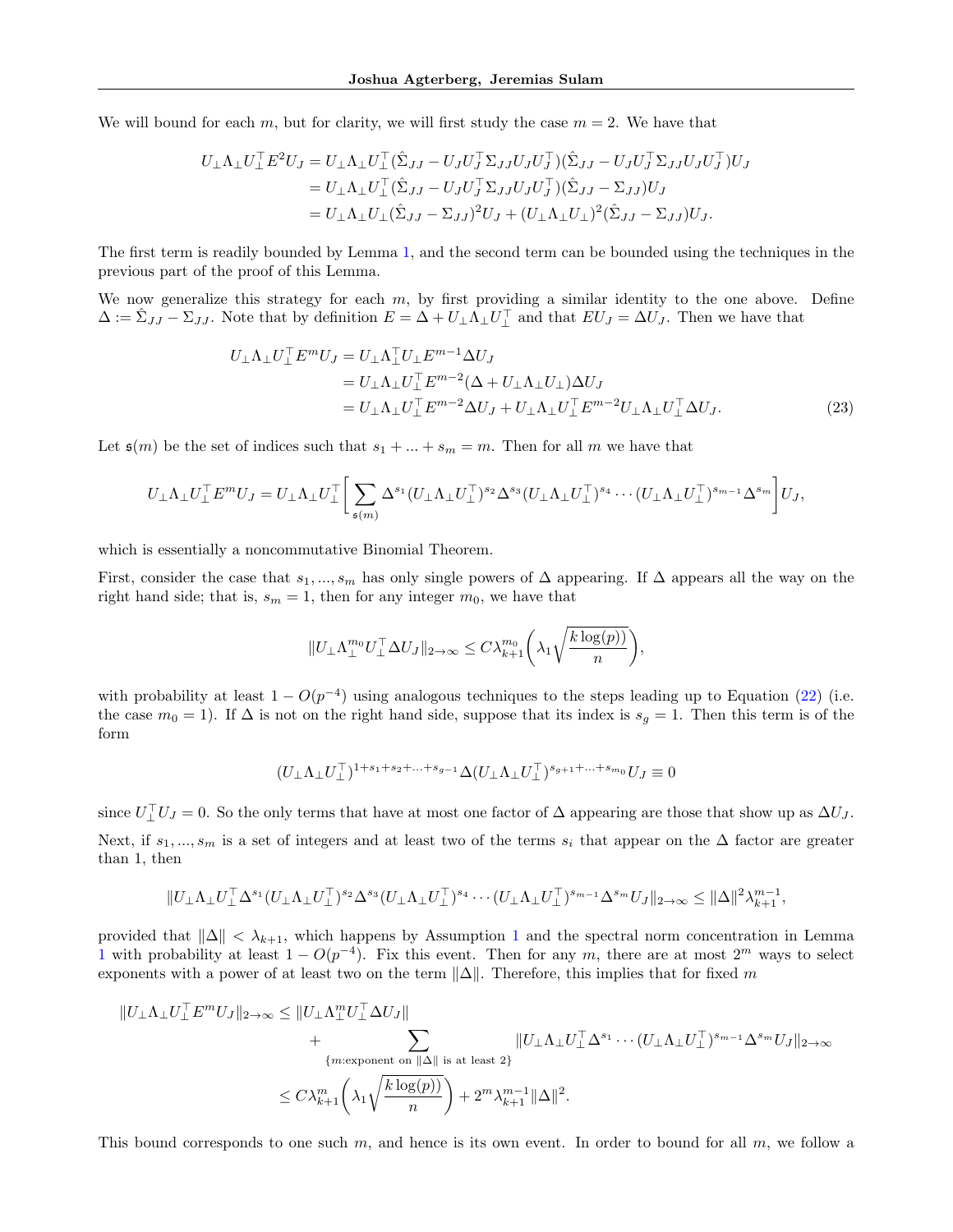strategy in [Xia and Yuan](#page-9-11) [\(2020\)](#page-9-11). Let  $\tilde{m} := \lceil \log(p) \rceil$ . Then

$$
\label{eq:3.1} \begin{split} \|\sum_{m=2}^{\infty} & U_{\perp} \Lambda_{\perp} U_{\perp}^{\top} E^{m} U_{J} \Lambda U_{J}^{\top} \tilde{U}_{J} \Lambda^{-(m+1)} \|_{2 \rightarrow \infty} \\ & \leq \sum_{m=2}^{\infty} \| U_{\perp} \Lambda_{\perp} U_{\perp}^{\top} E^{m} U_{J} \|_{2 \rightarrow \infty} \frac{\lambda_{1}}{\lambda_{k}^{m+1}} \\ & \leq \sum_{m=2}^{\tilde{m}} \| U_{\perp} \Lambda_{\perp} U_{\perp}^{\top} E^{m} U_{J} \|_{2 \rightarrow \infty} \frac{\lambda_{1}}{\lambda_{k}^{m+1}} + \sum_{m=\tilde{m}}^{\infty} \| U_{\perp} \Lambda_{\perp} U_{\perp}^{\top} E^{m} U_{J} \|_{2 \rightarrow \infty} \frac{\lambda_{1}}{\lambda_{k}^{m+1}} \\ & \leq \sum_{m=2}^{\tilde{m}} \Bigg( C \lambda_{k+1}^{m} \Bigg( \lambda_{1} \sqrt{\frac{k \log(p))}{n}} \Bigg) \frac{\lambda_{1}}{\lambda_{k}^{m+1}} \\ & + \sum_{m=2}^{\tilde{m}} \Bigg( 2^{m} \lambda_{k+1}^{m-1} \| \Delta \|^{2} \Bigg) \frac{\lambda_{1}}{\lambda_{k}^{m+1}} \\ & + \sum_{m=\tilde{m}}^{\infty} \frac{\lambda_{1}}{\lambda_{k}^{m+1}} \| \Delta \| \lambda_{k+1}^{m+1}. \end{split}
$$

Define

$$
\delta_1 := C\kappa \left(\lambda_1 \sqrt{\frac{k \log(p))}{n}}\right)
$$

$$
\delta_2 := \kappa \lambda_k^{-1} ||\Delta||^2
$$

Then the three sums above can be written as

$$
\delta_1 \sum_{m=2}^{\tilde{m}} \frac{\lambda_{k+1}^m}{\lambda_k^m} + \delta_2 \sum_{m=2}^{\tilde{m}} \frac{2^m \lambda_{k+1}^{m-1}}{\lambda_k^{m-1}} + \lambda_1 \|\Delta\| \sum_{m=\tilde{m}}^{\infty} \frac{\lambda_{k+1}^{m+1}}{\lambda_k^m} \lesssim \delta_1 \frac{\lambda_{k+1}^2}{\lambda_k^2} + \delta_2 (1+\varepsilon) \frac{\lambda_{k+1}}{\lambda_k} + \lambda_1 \|\Delta\| \left(\frac{\lambda_{k+1}}{\lambda_k}\right)^{\log(p)} \lesssim \delta_1 \frac{\lambda_{k+1}^2}{\lambda_k^2} + \delta_2 \frac{\lambda_{k+1}}{\lambda_k} + \lambda_1^2 \sqrt{\frac{s \log(p)}{n}} (1-\varepsilon)^{\log(p)}.
$$

Here, the penultimate inequality follows from the fact that by Assumption [4,](#page-3-0) we have that for some  $\varepsilon > 1/64$ ,  $2\lambda_{k+1}/\lambda_k < 1-\varepsilon$ , and hence the second term's geometric series converges. The final inequality follows from the assumption  $\lambda_{k+1}/\lambda_k < (1-\varepsilon)$ . Note that this event holds with probability at least  $1-O(\log(p)p^{-4}) \geq 1-O(p^{-3})$ . Noting that

$$
\|\Delta\| \lesssim \lambda_1 \sqrt{\frac{s \log(p)}{n}}
$$

by Lemma [1,](#page-6-0) we see that the resulting bound for the residual satisfies

$$
||R||_{2\to\infty} \lesssim \delta_1 \left(\frac{\lambda_{k+1}}{\lambda_k}\right)^2 + \delta_2 \frac{\lambda_{k+1}}{\lambda_k} + \lambda_1^2 \sqrt{\frac{s \log(p)}{n}} (1 - \varepsilon)^{\log(p)} \n\lesssim \left(\frac{\lambda_{k+1}}{\lambda_k}\right)^2 \kappa \left(\lambda_1 \sqrt{\frac{k \log(p)}{n}}\right) + \frac{\lambda_{k+1}}{\lambda_k} \kappa \lambda_k^{-1} ||\Delta||^2 + \lambda_1^2 \sqrt{\frac{s \log(p)}{n}} (1 - \varepsilon)^{\log(p)} \n\lesssim \left(\frac{\lambda_{k+1}}{\lambda_k}\right)^2 \kappa \left(\lambda_1 \sqrt{\frac{k \log(p)}{n}}\right) + \frac{\lambda_{k+1}}{\lambda_k} \kappa \lambda_k^{-1} ||\Delta||^2 \n\lesssim \left(\frac{\lambda_{k+1}}{\lambda_k}\right)^2 \kappa \left(\lambda_1 \sqrt{\frac{k \log(p)}{n}}\right) + \frac{\lambda_{k+1}}{\lambda_k} \kappa \lambda_k^{-1} \lambda_1^2 \frac{s \log(p)}{n} \n\lesssim \kappa^2 \lambda_{k+1} \sqrt{\frac{k \log(p)}{n}} + \lambda_{k+1} \kappa^3 \frac{s \log(p)}{n}
$$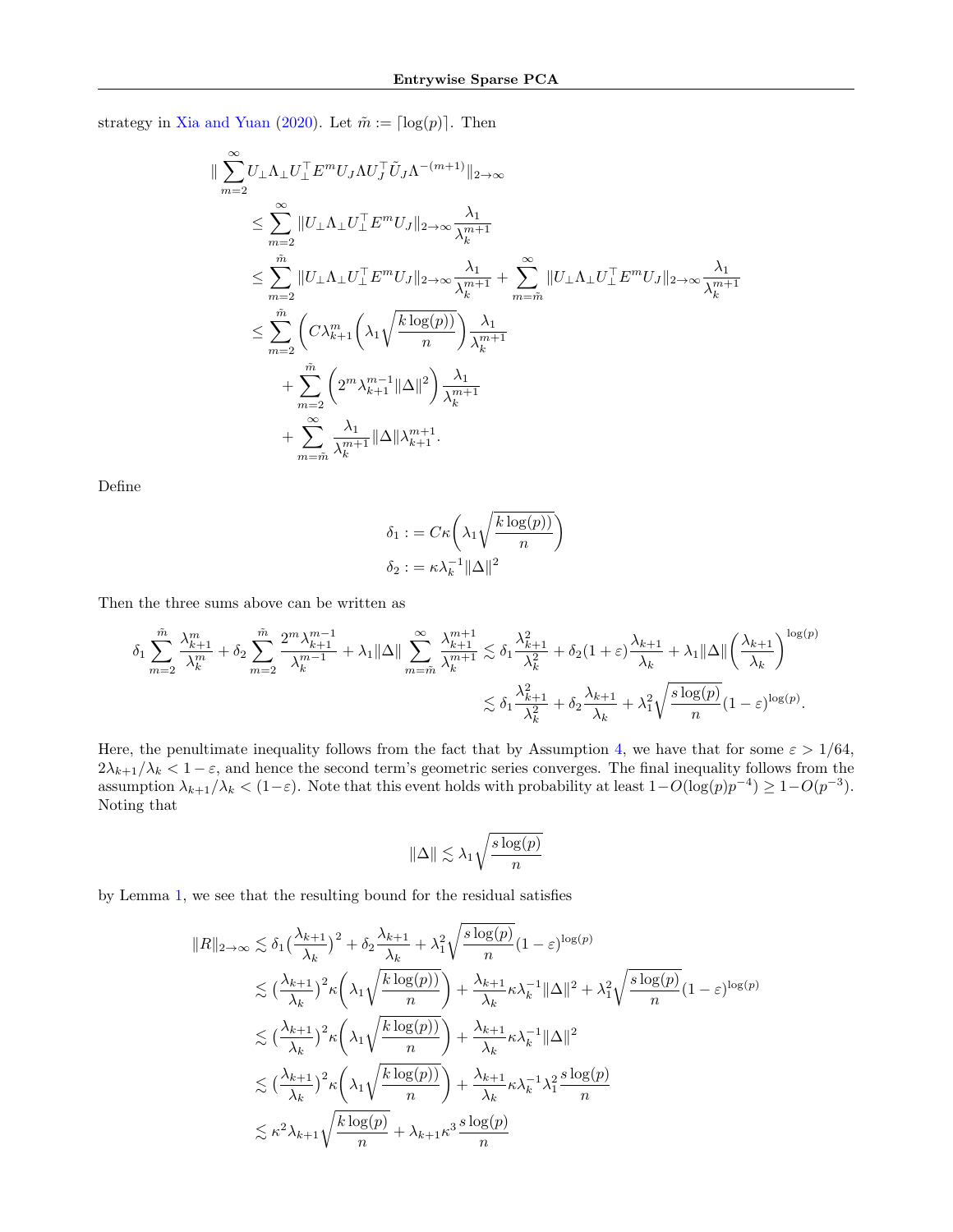with probability at least  $1 - O(p^{-3})$  by the assumption  $\varepsilon > \frac{1}{64}$ . Combining with our initial bound in [\(22\)](#page-29-2), we see that

$$
||J_2||_{2\to\infty} \lesssim \kappa^2 \lambda_{k+1} \sqrt{\frac{k \log(p)}{n}} + \lambda_{k+1} \kappa^3 \frac{s \log(p)}{n}
$$

with probability at least  $1 - O(p^{-3})$  as desired.

## <span id="page-32-0"></span>B.5 Proof of Lemmas [7](#page-15-1) and [8](#page-16-0)

Recall the statement of Lemma [7.](#page-15-1)

**Lemma 7** (The matrix  $K_1$ ). The matrix  $K_1$  satisfies

$$
\|\frac{1}{n}(\Sigma^{1/2})_{JJ}(Y_J^\top Y_J - nI)(\Sigma^{1/2})_{JJ}\tilde{U}\|_{2\to\infty} \lesssim \frac{\lambda_1^2}{\lambda_k - \lambda_{k+1}} \frac{s \log(p)}{n} + \lambda_1 \sqrt{\frac{k \log(p)}{n}}
$$

$$
\lesssim \mathcal{E}_5 \lambda_k
$$

with probability at least  $1 - O(p^{-4})$ .

Recall  $K_1$  is given by

$$
K_1 := \frac{1}{n} (\Sigma^{1/2})_{JJ} (Y_J^\top Y_J - nI) (\Sigma^{1/2})_{JJ} \tilde{U}.
$$

*Proof of Lemma [7.](#page-15-1)* Note that since  $U_J U_J^\top + U_\perp U_\perp^\top = I$ , we have that

$$
\|\frac{1}{n}(\Sigma^{1/2})_{JJ}(Y_J^{\top}Y_J - nI)(\Sigma^{1/2})_{JJ}\tilde{U}_J\|_{2\to\infty} \le \|\frac{1}{n}(\Sigma^{1/2})_{JJ}(Y_J^{\top}Y_J - nI)(\Sigma^{1/2})_{JJ}U_JU_J^{\top}\tilde{U}_J\|_{2\to\infty} \n+ \|\frac{1}{n}(\Sigma^{1/2})_{JJ}(Y_J^{\top}Y_J - nI)(\Sigma^{1/2})_{JJ}U_LU_L^{\top}\tilde{U}_J\|_{2\to\infty} \n\le \|\frac{1}{n}(\Sigma^{1/2})_{JJ}(Y_J^{\top}Y_J - nI)(\Sigma^{1/2})_{JJ}U_J\|_{2\to\infty}\|U_J^{\top}\tilde{U}_J\| \n+ \|\frac{1}{n}(\Sigma^{1/2})_{JJ}(Y_J^{\top}Y_J - nI)(\Sigma^{1/2})_{JJ}U_L\|_{2\to\infty}\|U_L^{\top}\tilde{U}_J\| \n\le \sqrt{k}\|\frac{1}{n}(\Sigma^{1/2})_{JJ}(Y_J^{\top}Y_J - nI)(\Sigma^{1/2})_{JJ}U_J\|_{\max} \n+ \sqrt{s}\|\frac{1}{n}(\Sigma^{1/2})_{JJ}(Y_J^{\top}Y_J - nI)(\Sigma^{1/2})_{JJ}U_L\|_{\max}\|U_L^{\top}\tilde{U}_J\|, (24)
$$

We bound each term inside the max norm, using a strategy similar to the beginning of the proof of Lemma [6.](#page-14-1) For the first term, note that we can write the absolute value of its  $i, j$  entry via

$$
\left| \frac{1}{n} \sum_{q} \sum_{k,l} \left( (\Sigma^{1/2})_{JJ} \right)_{ik} (Y_{qk}Y_{ql} - \mathbb{E}Y_{qk}Y_{ql})) \left( (\Sigma^{1/2})_{JJ} U_J \right)_{kj} \right|
$$
  

$$
\leq \max_{q} \left| \sum_{k,l} \left( (\Sigma^{1/2})_{JJ} \right)_{ik} (Y_{qk}Y_{ql} - \mathbb{E}Y_{qk}Y_{ql})) \left( (\Sigma^{1/2})_{JJ} U_J \right)_{lj} \right|.
$$

We focus on bounding for fixed q. This is a quadratic form in the random variable  $\{Y_{qk}\}_{k=1}^s$ . Define the matrix  $M$  via

$$
M_{kl} := \left( (\Sigma^{1/2})_{JJ} \right)_{ik} \left( (\Sigma^{1/2})_{JJ} U_J \right)_{lj}.
$$

Note that

$$
||M||_F^2 = \sum_{k,l} \left( (\Sigma^{1/2})_{JJ} \right)_{ik}^2 \left( (\Sigma^{1/2})_{JJ} U_J \right)_{lj}^2
$$
  
 
$$
\leq \lambda_1 ||(\Sigma^{1/2})_{JJ}||_{2 \to \infty}^2
$$
  
 
$$
\leq \lambda_1^2.
$$

<span id="page-32-1"></span>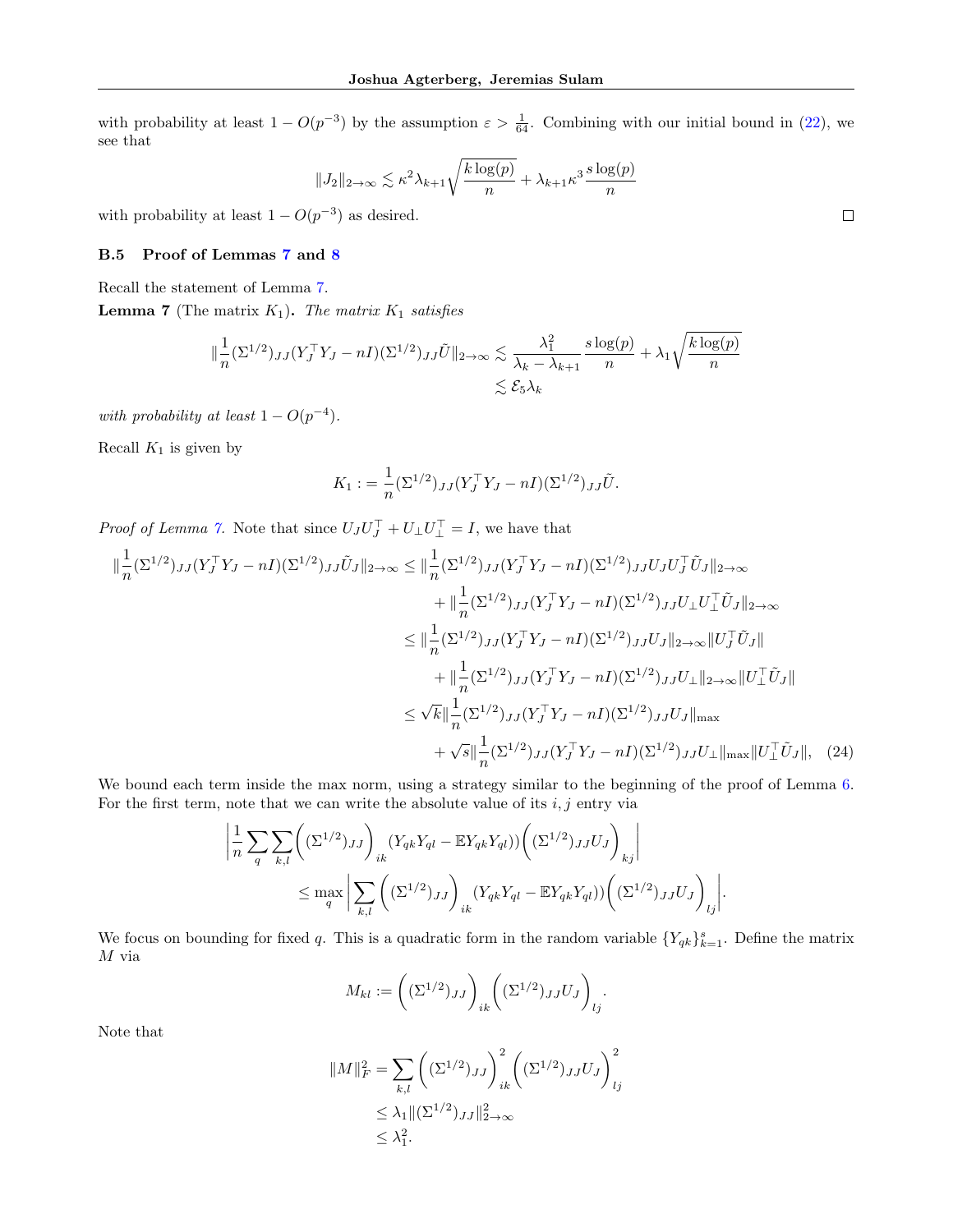Therefore, for any fixed q, i, and j, applying the Hanson-Wright inequality (Theorem [4](#page-38-3) in Appendix [C\)](#page-38-0),

$$
\mathbb{P}\bigg(\bigg|\sum_{k,l}\bigg((\Sigma^{1/2})_{JJ}\bigg)_{ik}(Y_{qk}Y_{ql} - \mathbb{E}Y_{qk}Y_{ql}))\bigg((\Sigma^{1/2})_{JJ}U_J\bigg)_{lj}\bigg| > t\bigg) \leq 2\exp\bigg(-c\min\bigg\{\frac{t^2}{\lambda_1^2},\frac{t}{\|M\|}\bigg\}\bigg).
$$

Setting  $t = C\lambda_1 \sqrt{\frac{\log(s) + \log(k) + 5\log(p)}{n}}$  $\frac{(k) + 3 \log(p)}{n}$  and taking a union bound for all n random variables shows that with probability at least  $1 - O(s^{-1}k^{-1}p^{-4})$  that

$$
\max_{q} \bigg| \sum_{k,l} \bigg( (\Sigma^{1/2})_{JJ} \bigg)_{ik} (Y_{qk} Y_{ql} - \mathbb{E} Y_{qk} Y_{ql}) ) \bigg( (\Sigma^{1/2})_{JJ} U_J \bigg)_{lj} \bigg| \lesssim \lambda_1 \sqrt{\frac{\log(p)}{n}}.
$$

Therefore, taking a union bound over all s rows and k columns shows that with probability at least  $1 - O(p^{-4})$ that

<span id="page-33-0"></span>
$$
\|\frac{1}{n}(\Sigma^{1/2})_{JJ}(Y_J^{\top}Y_J - nI)(\Sigma^{1/2})_{JJ}U_J\|_{\max} \lesssim \lambda_1 \sqrt{\frac{\log(p)}{n}}.\tag{25}
$$

The exact same argument yields with the same probability that

$$
\|\frac{1}{n}(\Sigma^{1/2})_{JJ}(Y_J^\top Y_J - nI)(\Sigma^{1/2})_{JJ}U_\perp\|_{\max} \lesssim \lambda_1 \sqrt{\frac{\log(p)}{n}}.\tag{26}
$$

Combining  $(24)$  with  $(25)$  and  $(26)$  yields

$$
\|\frac{1}{n}(\Sigma^{1/2})_{JJ}(Y_J^{\top}Y_J - nI)(\Sigma^{1/2})_{JJ}\tilde{U}_J\|_{2\to\infty} \leq \sqrt{k}\|\frac{1}{n}(\Sigma^{1/2})_{JJ}(Y_J^{\top}Y_J - nI)(\Sigma^{1/2})_{JJ}U_J\|_{\max} + \sqrt{s}\|\frac{1}{n}(\Sigma^{1/2})_{JJ}(Y_J^{\top}Y_J - nI)(\Sigma^{1/2})_{JJ}U_{\perp}\|_{\max}\|U_{\perp}^{\top}\tilde{U}_J\| \lesssim \lambda_1\sqrt{\frac{k\log(p)}{n}} + \lambda_1\sqrt{\frac{s\log(p)}{n}}\|U_{\perp}^{\top}\tilde{U}_J\|.
$$

So what remains is to bound the term  $||U_\perp^{\top} \tilde{U}_J||$ , However, we note that this is simply (by a factor of  $\sqrt{2}$ ) the  $\sin\Theta$  distance between the subspace  $U_J U_J^\top$  and  $\tilde{U}_J \tilde{U}_J^\top$  (see Lemma [10](#page-38-1) in Appendix [C\)](#page-38-0). Therefore, by Proposition [1,](#page-6-2) we have that this can be bounded by

$$
||U_{\perp}^{\top} \tilde{U}_J|| \lesssim \frac{\lambda_1}{\lambda_k - \lambda_{k+1}} \sqrt{\frac{s \log(p)}{n}}.
$$

Putting it all together, this yields that with probability at least  $1 - O(p^{-4})$  that

$$
||K_1||_{2\to\infty} = ||\frac{1}{n}(\Sigma^{1/2})_{JJ}(Y_J^\top Y_J - nI)(\Sigma^{1/2})_{JJ}\tilde{U}_J||_{2\to\infty}
$$
  

$$
\lesssim \frac{\lambda_1^2}{\lambda_k - \lambda_{k+1}} \frac{s \log(p)}{n} + \lambda_1 \sqrt{\frac{k \log(p)}{n}},
$$

which is the desired bound.

Again, we repeat the statement of Lemma [8.](#page-16-0)

**Lemma 8** (The matrix  $K_2$ ). The matrix  $K_2$  satisfies

$$
\|\frac{1}{n}\Sigma_{JJ^c}^{1/2}Y_{J^c}^\top Y_J(\Sigma^{1/2})_{JJ}\tilde{U}\|_{2\to\infty} \lesssim \lambda_1 \sqrt{\frac{k\log(p)}{n}} + \frac{\lambda_1^2}{\lambda_k - \lambda_{k+1}} \frac{s\log(p)}{n} \lesssim \mathcal{E}_5\lambda_k
$$

with probability at least  $1 - O(p^{-4})$ .

<span id="page-33-1"></span> $\Box$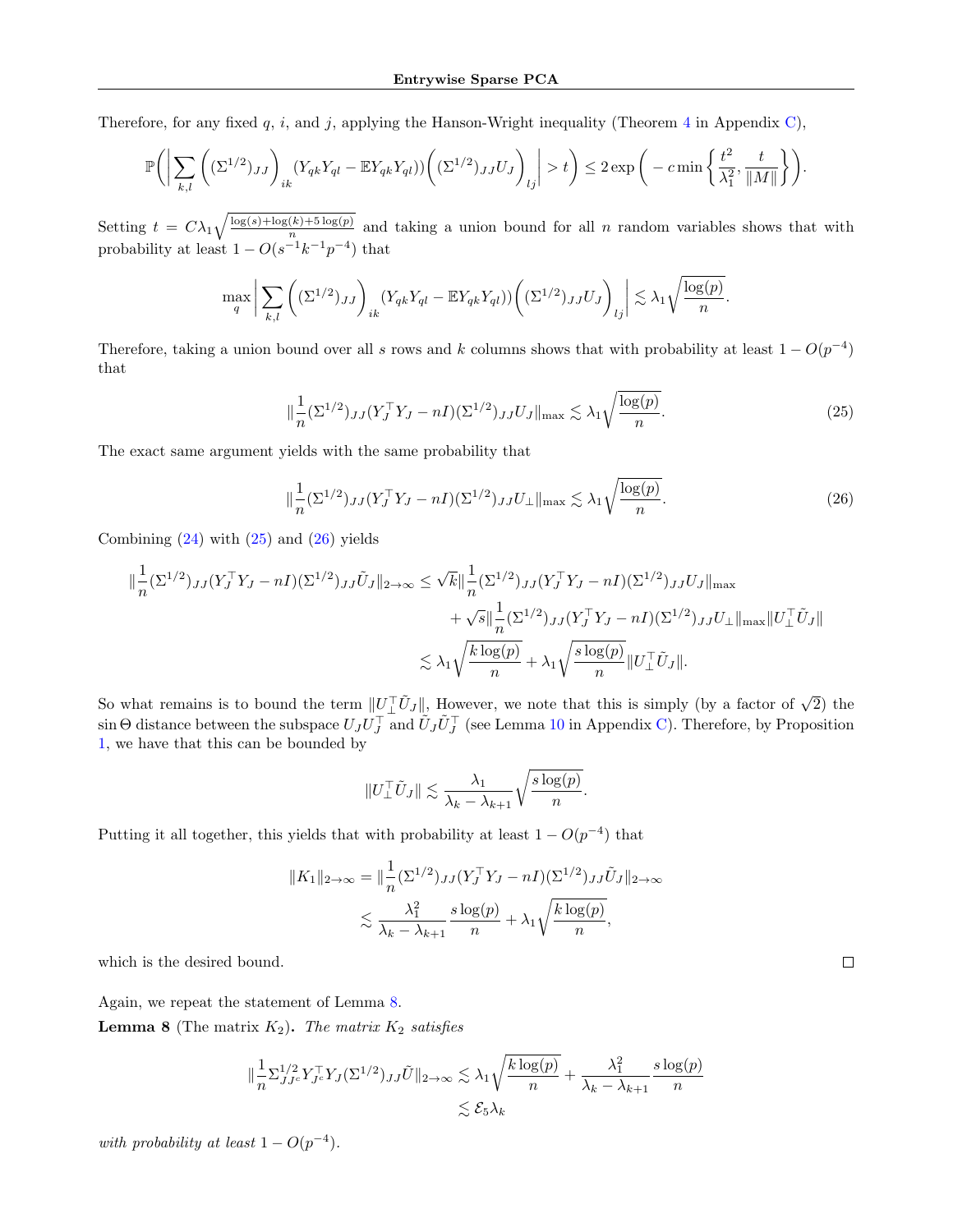Recall that

<span id="page-34-0"></span>
$$
K_2 := \sum_{JJ^c}^{1/2} Y_{J^c}^\top Y_J (\Sigma^{1/2})_{JJ} \tilde{U}_J
$$

Proof of Lemma [8.](#page-16-0) We have that

$$
\|\frac{1}{n}\Sigma_{JJ}^{1/2}Y_{J}^{\top}Y_{J}(\Sigma^{1/2})_{JJ}\tilde{U}_{J}\|_{2\to\infty} \leq \|\frac{1}{n}\Sigma_{JJ}^{1/2}Y_{J}^{\top}Y_{J}(\Sigma^{1/2})_{JJ}U_{J}\|_{2\to\infty} \n+ \|\frac{1}{n}\Sigma_{JJ}^{1/2}Y_{J}^{\top}Y_{J}(\Sigma^{1/2})_{JJ}U_{\perp}\|_{2\to\infty}\|U_{\perp}^{\top}\tilde{U}_{J}\| \n\leq \sqrt{k}\|\frac{1}{n}\Sigma_{JJ}^{1/2}Y_{J}^{\top}Y_{J}(\Sigma^{1/2})_{JJ}U_{J}\|_{\max} \n+ \sqrt{s}\|\frac{1}{n}\Sigma_{JJ}^{1/2}Y_{J}^{\top}Y_{J}(\Sigma^{1/2})_{JJ}U_{\perp}\|_{\max}\|U_{\perp}^{\top}\tilde{U}_{J}\|.
$$
\n(27)

We bound each norm inside the max separately. Define the random variable  $\eta_{ij}$  as the i, j entry of the matrix  $\Sigma_{JJc}^{1/2} Y_{Jc}^\top Y_J (\Sigma^{1/2})_{JJ} U_J$ . Then

$$
\eta_{ij} = \frac{1}{n} \sum_{q=1}^{n} \sum_{k=1}^{s} \sum_{l=1}^{p-s} [\Sigma_{JJ^c}^{1/2}]_{il} \xi_{s+l,k}^{(q)} \bigg( (\Sigma^{1/2})_{JJ} U_J \bigg)_{kj},
$$

where  $\xi_{s+l,k}^{(q)} := Y_{q,s+l} Y_{qk}$ . Following a strategy similar to the proof of Lemma [6,](#page-14-1) we have to bound both the maximum and sum of squared  $\psi_1$  norms of the random variable

$$
\alpha_{qlj} := \frac{1}{n} \left[ \Sigma_{JJ^c}^{1/2} \right]_{il} \xi_{s+l,k}^{(q)} \left( (\Sigma^{1/2})_{JJ} U_J \right)_{kj}.
$$

The squared entries satisfy

$$
\|\frac{1}{n} \left[\Sigma_{JJ^c}^{1/2}\right]_{il} \xi_{s+l,k}^{(q)} \left( \left(\Sigma^{1/2}\right)_{JJ} U_J \right)_{kj} \|\psi_1 \leq \frac{1}{n^2} \left( \left[\Sigma_{JJ^c}^{1/2}\right]_{il} \right)^2 \left( \left(\Sigma^{1/2}\right)_{JJ} U_J \right)_{kj}^2.
$$

Summing up over  $q, l, j$ ,

$$
\sum_{q=1}^{n} \sum_{k=1}^{s} \sum_{l=1}^{p-s} \|\alpha_{qlj}\|_{\psi_1}^2 \leq \frac{1}{n} \sum_{k=1}^{s} \sum_{l=1}^{p-s} ([\Sigma_{JJc}^{1/2}]_{il})^2 \bigg( (\Sigma^{1/2})_{JJ} U_J \bigg)_{kj}^2
$$
  

$$
\leq \frac{1}{n} \sum_{k=1}^{s} \bigg( (\Sigma^{1/2})_{JJ} U_J \bigg)_{kj}^2 \|\Sigma_{JJc}^{1/2}\|_{2\to\infty}^2
$$
  

$$
\leq \frac{\lambda_1 \|\Sigma_{JJc}^{1/2}\|_{2\to\infty}^2}{n}.
$$

Also,

$$
\max_{q,l,j} \|\alpha_{qlj}\|_{\psi_1} \le \frac{1}{n} \sqrt{\lambda_1} \|\Sigma_{JJ^c}^{1/2}\|_{2\to\infty}.
$$

By the the Generalized Bernstein inequality (Theorem [3](#page-38-2) in Appendix [C\)](#page-38-0),

$$
\mathbb{P}\bigg(|\eta_{ij}| > t\bigg) \leq 2 \exp\bigg(-cn \min\bigg[\frac{t^2}{\lambda_1 \|\Sigma_{JJ^c}^{1/2}\|_{2\to\infty}^2}, \frac{t}{\sqrt{\lambda_1} \|\Sigma_{JJ^c}^{1/2}\|_{2\to\infty}}\bigg]\bigg).
$$

Again taking  $t = C \|\Sigma_{JJc}^{1/2}\|_{2\to\infty} \sqrt{\lambda_1} \sqrt{\frac{\log(s) + \log(k) + 4\log(p)}{n}}$  $\frac{(\kappa) + 4 \log(p)}{n}$  shows that this holds with probability 1 −  $O(s^{-1}k^{-1}p^{-4})$ . Taking a union over all s rows and k columns of the matrix yields that

$$
\|\frac{1}{n}\Sigma_{JJ^c}^{1/2}Y_{J^c}^\top Y_J(\Sigma^{1/2})_{JJ}U_J\|_{\max} \lesssim \|\Sigma_{JJ^c}^{1/2}\|_{2\to\infty}\sqrt{\lambda_1}\sqrt{\frac{\log(p)}{n}} \lesssim \lambda_1\sqrt{\frac{\log(p)}{n}}.
$$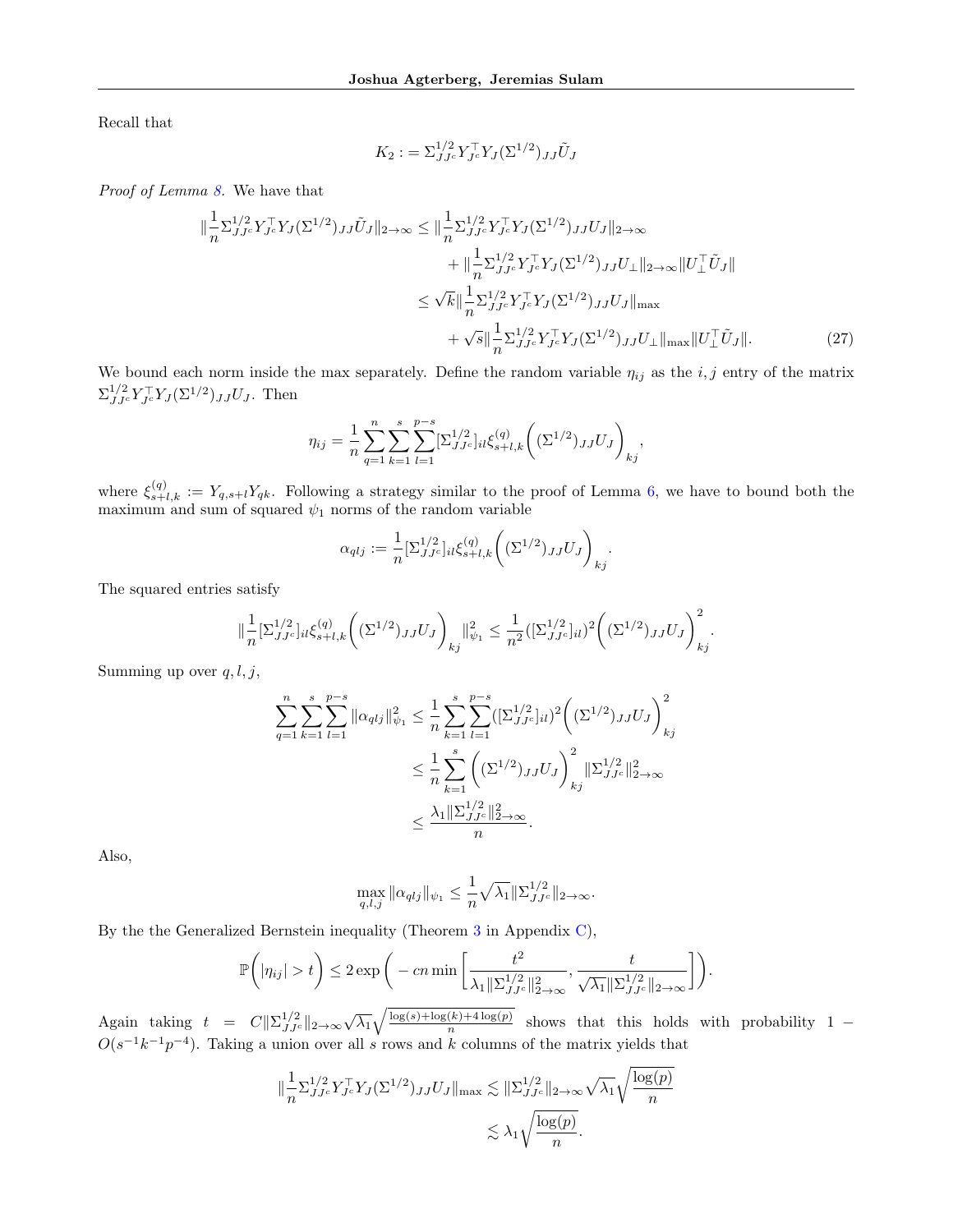Applying precisely the same argument to the other term yields with probability  $1 - O(p^{-4})$  that

$$
\|\frac{1}{n}\Sigma_{JJ^c}^{1/2}Y_{J^c}^\top Y_J(\Sigma^{1/2})_{JJ}U_\perp\|_{\max}\lesssim \lambda_1\sqrt{\frac{\log(p)}{n}}.
$$

Therefore, combining these bounds with the initial bound in [\(27\)](#page-34-0) and Proposition [1](#page-6-2) and the equivalent expressions for the sin  $\Theta$  distances (Lemma [10](#page-38-1) in Appendix [C\)](#page-38-0), we have that with probability at least  $1 - O(p^{-4})$ ,

$$
||K_2||_{2\to\infty} = \|\frac{1}{n}\Sigma_{JJ^c}^{1/2}Y_{J^c}^\top Y_J(\Sigma^{1/2})_{JJ}\tilde{U}_J\|_{2\to\infty} \le \sqrt{k}\|\frac{1}{n}\Sigma_{JJ^c}^{1/2}Y_{J^c}^\top Y_J(\Sigma^{1/2})_{JJ}U_J\|_{\max} +\sqrt{s}\|\frac{1}{n}\Sigma_{JJ^c}^{1/2}Y_{J^c}^\top Y_J(\Sigma^{1/2})_{JJ}U_\perp\|_{\max}\|U_\perp^\top \tilde{U}_J\| \le \lambda_1\sqrt{\frac{k\log(p)}{n}} + \frac{\lambda_1^2}{\lambda_k - \lambda_{k+1}}\frac{s\log(p)}{n}
$$

 $\Box$ 

as desired.

#### <span id="page-35-1"></span>B.6 Proof of Lemma [9](#page-16-1)

<span id="page-35-0"></span>It will be useful to collect some properties of the matrix  $\Sigma^{1/2}_{JJ^c}$ , which we state as a proposition. **Proposition 2** (Properties of the Matrix  $\Sigma_{JJ^c}^{1/2}$ ). The matrix  $\Sigma_{JJ^c}^{1/2}$  satisfies

$$
\|\Sigma_{JJ^c}^{1/2}\| \le 2\sqrt{\lambda_1}
$$

Furthermore, the left singular subspace of  $\Sigma_{JJ^c}^{1/2}$  must contain columns of  $U_{\perp}$ .

Proof of Proposition [2.](#page-35-0) First, we note that

$$
\|\Sigma_{JJ^c}^{1/2}\| = \left\| \begin{pmatrix} 0 & (\Sigma^{1/2})_{JJ^c} \\ ((\Sigma^{1/2})_{JJ^c})^\top & 0 \end{pmatrix} \right\|
$$
  

$$
\leq \|\Sigma\|^{1/2} + \left\| \begin{pmatrix} (\Sigma^{1/2})_{JJ} & 0 \\ 0 & \Sigma_{J^cJ^c}^{1/2} \end{pmatrix} \right\|
$$
  

$$
\leq 2\sqrt{\lambda_1},
$$

since eigenvalues bound eigenvalues of any principal submatrix. For the second claim, note that

$$
\Sigma^{1/2} \begin{pmatrix} U_J \\ 0 \end{pmatrix} = \begin{pmatrix} (\Sigma^{1/2})_{JJ} & (\Sigma^{1/2})_{JJ^c} \\ ((\Sigma^{1/2})_{JJ^c})^\top & \Sigma^{1/2}_{J^cJ^c} \end{pmatrix} \begin{pmatrix} U_J \\ 0 \end{pmatrix}
$$

$$
= \begin{pmatrix} U_J \\ 0 \end{pmatrix} \Lambda^{1/2}.
$$

This shows that the matrix  $(\Sigma_{JJc}^{1/2})^{\top}$  satisfies  $(\Sigma_{JJc}^{1/2})^{\top}U_J = 0$ , so that its null space must contain the space spanned by U<sub>J</sub>. However, this also shows that since  $(\Sigma_{JJ^c}^{1/2})^{\top} \in \mathbb{R}^{(p-s)\times s}$ , then its rank is at most  $s - k$ . Hence, define  $(\Sigma^{1/2}_{JJc})^{\top} = V_1 D V_2^{\top}$  as the reduced singular value decomposition of  $(\Sigma^{1/2}_{JJc})^{\top}$ . Since its rank is at most s – k, we have that  $V_1 \in \mathbb{O}(p-s, s-k)$ ,  $V_2 \in \mathbb{O}(s, s-k)$ , and D is an  $s - k \times s - k$  diagonal matrix of singular values.

Since  $(\Sigma_{JJ^c}^{1/2})^{\top}U_J = V_1DV_2^{\top}U_J = 0$ , the term  $V_2 \in \mathbb{O}(s, s - k)$  must span a space perpendicular to  $U_J$ . The only matrix up to choice of basis in  $\mathbb{O}(s, s - k)$  satisfying  $V_1^{\top} U_J = 0$  is the matrix  $U_{\perp}$ , which establishes the second claim.  $\Box$ 

Therefore, all this shows that

• The left singular subspace of  $\Sigma_{JJ^c}^{1/2}$  contains columns of  $U_{\perp}$ ;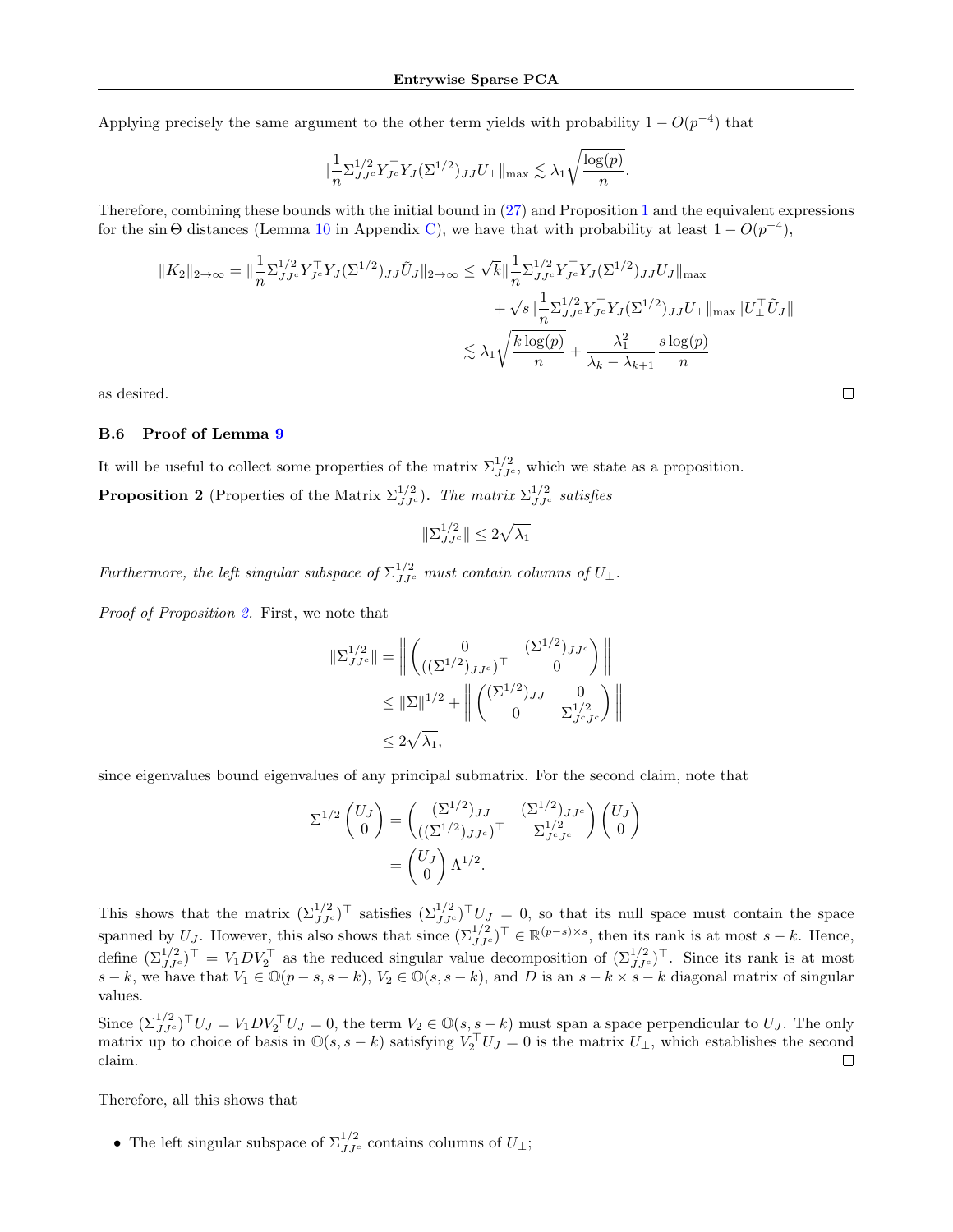• Its singular values are all uniformly bounded by  $2\sqrt{\lambda_1}$ .

We are now prepared to prove Lemma [9.](#page-16-1)

**Lemma 9** (The matrices  $K_3$  and  $K_4$ ). The matrices  $K_3$  and  $K_4$  satisfy

$$
\begin{aligned}\n\|\frac{1}{n} (\Sigma^{1/2})_{JJ} Y_J^\top Y_{J^c} (\Sigma^{1/2}_{JJ^c})^\top \tilde{U}_J \|_{2\to\infty} &\leq \frac{s \log(p)}{n} \frac{\lambda_1^2}{\lambda_k - \lambda_{k+1}} \\
&\leq \mathcal{E}_5 \lambda_k; \\
\|\frac{1}{n} \Sigma_{JJ^c}^{1/2} (Y_{J^c}^\top Y_{J^c} - nI) (\Sigma_{JJ^c}^{1/2})^\top \tilde{U} \|_{2\to\infty} &\leq \frac{s \log(p)}{n} \frac{\lambda_1^2}{\lambda_k - \lambda_{k+1}} \\
&\leq \mathcal{E}_5 \lambda_k\n\end{aligned}
$$

with probability at least  $1 - O(p^{-3})$ .

*Proof of Lemma [9.](#page-16-1)* Let  $\Sigma_{JJc}^{1/2}$  have singular value decomposition  $U_{\perp}DV^{\top}$ , where  $U_{\perp} \in \mathbb{O}(s, s - k)$ ,  $D_{ii} \geq 0$ ,  $1 \leq i \leq s-k$ ,  $V \in \mathbb{O}(p-s, s-k)$ . We will show the result for  $D_{ii} > 0$ , though the same proof goes through if  $D_{ii} = 0$  for some *i*.

Then the term  $K_3$  satisfies

$$
||K_3||_{2\to\infty} = ||(\Sigma^{1/2})_{JJ} \frac{Y_J^\top Y_{J^c}}{n} (\Sigma_{JJ^c}^{1/2})^\top \tilde{U}_J||_{2\to\infty}
$$
  
\n
$$
\leq ||(\Sigma^{1/2})_{JJ} \frac{Y_J^\top Y_{J^c}}{n} VDU_\perp^\top \tilde{U}_J||_{2\to\infty}
$$
  
\n
$$
\leq ||(\Sigma^{1/2})_{JJ} \frac{Y_J^\top Y_{J^c}}{n} VDU_\perp^\top U_\perp||_{2\to\infty} ||U_\perp^\top \tilde{U}_J||
$$
  
\n
$$
\leq ||(\Sigma^{1/2})_{JJ} \frac{Y_J^\top Y_{J^c}}{n} V||_{2\to\infty} \sqrt{\lambda_1} ||U_\perp^\top \tilde{U}_J||. \tag{28}
$$

The term  $||U_{\perp}^{\top}\tilde{U}_{J}||$  can be bounded via Proposition [1](#page-6-2) and Lemma [10](#page-38-1) in Appendix [C.](#page-38-0) So what remains is to bound the 2  $\rightarrow \infty$  norm in [\(28\)](#page-36-0). Note that the matrix V is of column dimension at most  $(s - k)$ . Hence, each of the s rows of the matrix  $(\Sigma^{1/2})_{JJ} Y_J Y_{J} c V$  is of dimension at most  $s - k$ .

Following a strategy similar to that in Lemmas [7](#page-15-1) and [8,](#page-16-0) we have that

$$
\begin{aligned} \|(\Sigma^{1/2})_{JJ} \frac{Y_J^\top Y_{J^c}}{n} V\|_{2 \to \infty} &\le \sqrt{s-k} \max_{i,j} \left| (\Sigma^{1/2})_{JJ} \frac{Y_J^\top Y_{J^c}}{n} V \right|_{i,j} \\ &\le \sqrt{s} \max_{i,j} \left| (\Sigma^{1/2})_{JJ} \frac{Y_J^\top Y_{J^c}}{n} V \right|_{i,j} .\end{aligned}
$$

By analogous arguments as in Lemma [8,](#page-16-0) the *i*, j entry is a sum of independent mean-zero subexponential random variables, each with  $\psi_1$  norm bounded  $\frac{1}{n}\sqrt{\lambda_1}$ . Therefore, by Bernstein's inequality, any *i*, *j* entry is bounded by

<span id="page-36-0"></span>
$$
C\sqrt{\lambda_1}\sqrt{\frac{\log(p)}{n}}
$$

with probability at most  $1 - O(p^{-3})$ . Combining with Proposition [1,](#page-6-2) we have the bound

$$
||K_3||_{2\to\infty} \lesssim \lambda_1 \sqrt{\frac{s \log(p)}{n}} ||U_{\perp}^{\top} \tilde{U}_J||
$$
  

$$
\lesssim \lambda_1 \sqrt{\frac{s \log(p)}{n}} \left(\frac{\lambda_1}{\lambda_k - \lambda_{k+1}} \sqrt{\frac{s \log(p)}{n}}\right)
$$
  

$$
\lesssim \frac{\lambda_1^2}{\lambda_k - \lambda_{k+1}} \frac{s \log(p)}{n}
$$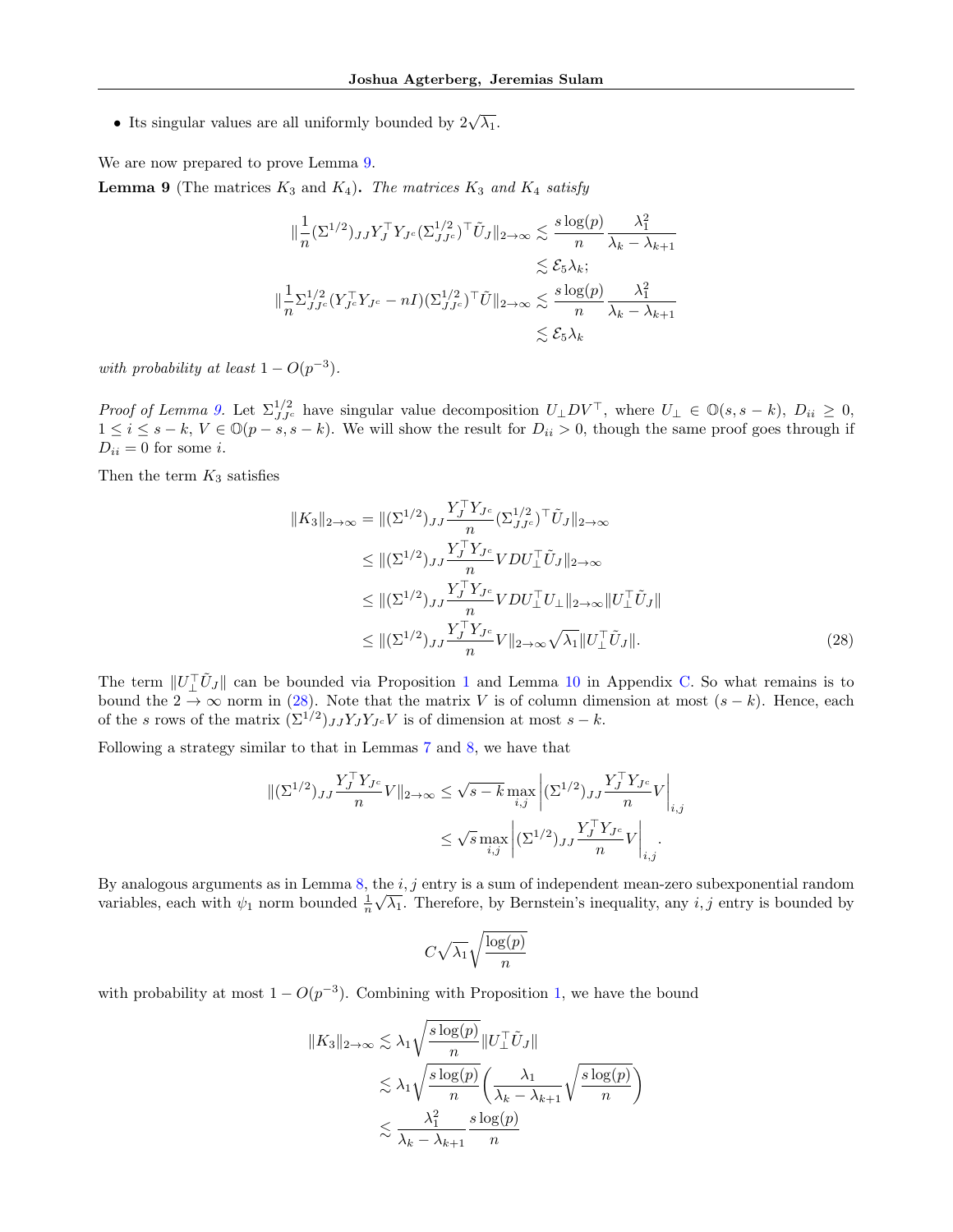as desired.

For the term  $K_4$ , we see that

$$
||K_4||_{2\to\infty} = ||\Sigma_{JJ^c}^{1/2} \left(\frac{Y_{J^c}^\top Y_{J^c}}{n} - I\right) VDU_\perp^\top \tilde{U}_J||_{2\to\infty}
$$
  
\n
$$
\leq ||\Sigma_{JJ^c}^{1/2} \left(\frac{Y_{J^c}^\top Y_{J^c}}{n} - I\right) V||_{2\to\infty} \sqrt{\lambda_1} ||U_\perp^\top \tilde{U}_J||
$$
  
\n
$$
\leq \sqrt{s\lambda_1} ||\Sigma_{JJ^c}^{1/2} \left(\frac{Y_{J^c}^\top Y_{J^c}}{n} - I\right) V||_{\max} ||U_\perp^\top \tilde{U}_J||. \tag{29}
$$

We will bound the term inside the max norm for fixed  $i$  and  $j$ . Observe that

$$
\left| \left( \Sigma_{JJ^c}^{1/2} \left( \frac{Y_{J^c}^\top Y_{J^c}}{n} - I \right) V \right)_{ij} \right| = \max_{i,j} \left| \frac{1}{n} \sum_{q} \sum_{k,l} \left( \Sigma_{JJ^c}^{1/2} \right)_{ik} (Y_{qk} Y_{ql} - \mathbb{E} Y_{qk} Y_{ql}) V_{lj} \right|
$$
  

$$
\leq \max_{q} \left| \sum_{k,l} \left( \Sigma_{JJ^c}^{1/2} \right)_{ik} (Y_{qk} Y_{ql} - \mathbb{E} Y_{qk} Y_{ql}) V_{lj} \right|.
$$

We will first bound the term inside the absolute value for fixed  $q$  by Hanson-Wright (Theorem [4](#page-38-3) in Appendix [C\)](#page-38-0). Let  $M$  be the matrix defined via

<span id="page-37-0"></span>
$$
M_{kl} := \left(\Sigma_{JJ^c}^{1/2}\right)_{ik} V_{lj}.
$$

Then

$$
||M||_F^2 = \sum_{k,l} \left(\Sigma_{JJ^c}^{1/2}\right)_{ik}^2 V_{lj}^2 = \sum_k \left(\Sigma_{JJ^c}^{1/2}\right)_{ik}^2 \le ||\Sigma_{JJ^c}^{1/2}||_{2\to\infty}^2 \le 4\lambda_1.
$$

Therefore, by applying the Hanson-Wright inequality, for any fixed  $q$  it holds that

$$
\mathbb{P}\bigg(\bigg|\sum_{k,l}\bigg(\Sigma_{JJ^c}^{1/2}\bigg)_{ik}(Y_{qk}Y_{ql} - \mathbb{E}Y_{qk}Y_{ql})V_{lj}\bigg|\ge t\bigg)\le 2\exp\bigg(-c\min\bigg\{\frac{t^2}{4\lambda_1},\frac{t}{\|M\|}\bigg\}\bigg).
$$

Setting  $t = C\sqrt{\lambda_1}\sqrt{\frac{\log(s) + \log(k) + 5\log(p)}{n}}$  $\frac{(k+10)}{n}$  and taking a union bound over all q random variables shows that for fixed *i* and *j*, with probability at least  $1 - O(s^{-1}k^{-1}p^{-4})$ ,

$$
\left| \left( \Sigma_{JJ^c}^{1/2} \left( \frac{Y_{J^c}^\top Y_{J^c}}{n} - I \right) V \right)_{ij} \right| \lesssim \sqrt{\lambda_1} \sqrt{\frac{\log(p)}{n}}.
$$

Taking a union bound over s rows and k columns shows that with probability at least  $1 - O(p^{-4})$ ,

$$
\|\Sigma_{JJ^c}^{1/2} \left( \frac{Y_{J^c}^\top Y_{J^c}}{n} - I \right) V\|_{\max} \lesssim \sqrt{\lambda_1} \sqrt{\frac{\log(p)}{n}}.
$$

Therefore, from the initial bound in [\(29\)](#page-37-0) and Proposition [1,](#page-6-2)

$$
||K_4||_{2\to\infty} = ||\Sigma_{JJ^c}^{1/2} \left(\frac{Y_{J^c}^\top Y_{J^c}}{n} - I\right) VDU_\perp^\top \tilde{U}_J||_{2\to\infty}
$$
  
\n
$$
\leq \sqrt{s\lambda_1} ||\Sigma_{JJ^c}^{1/2} \left(\frac{Y_{J^c}^\top Y_{J^c}}{n} - I\right) V||_{\max} ||U_\perp^\top \tilde{U}_J||
$$
  
\n
$$
\lesssim \lambda_1 \sqrt{\frac{s \log(p)}{n}} ||U_\perp^\top \tilde{U}_J||
$$
  
\n
$$
\lesssim \frac{s \log(p)}{n} \frac{\lambda_1^2}{\lambda_k - \lambda_{k+1}}
$$

as desired.